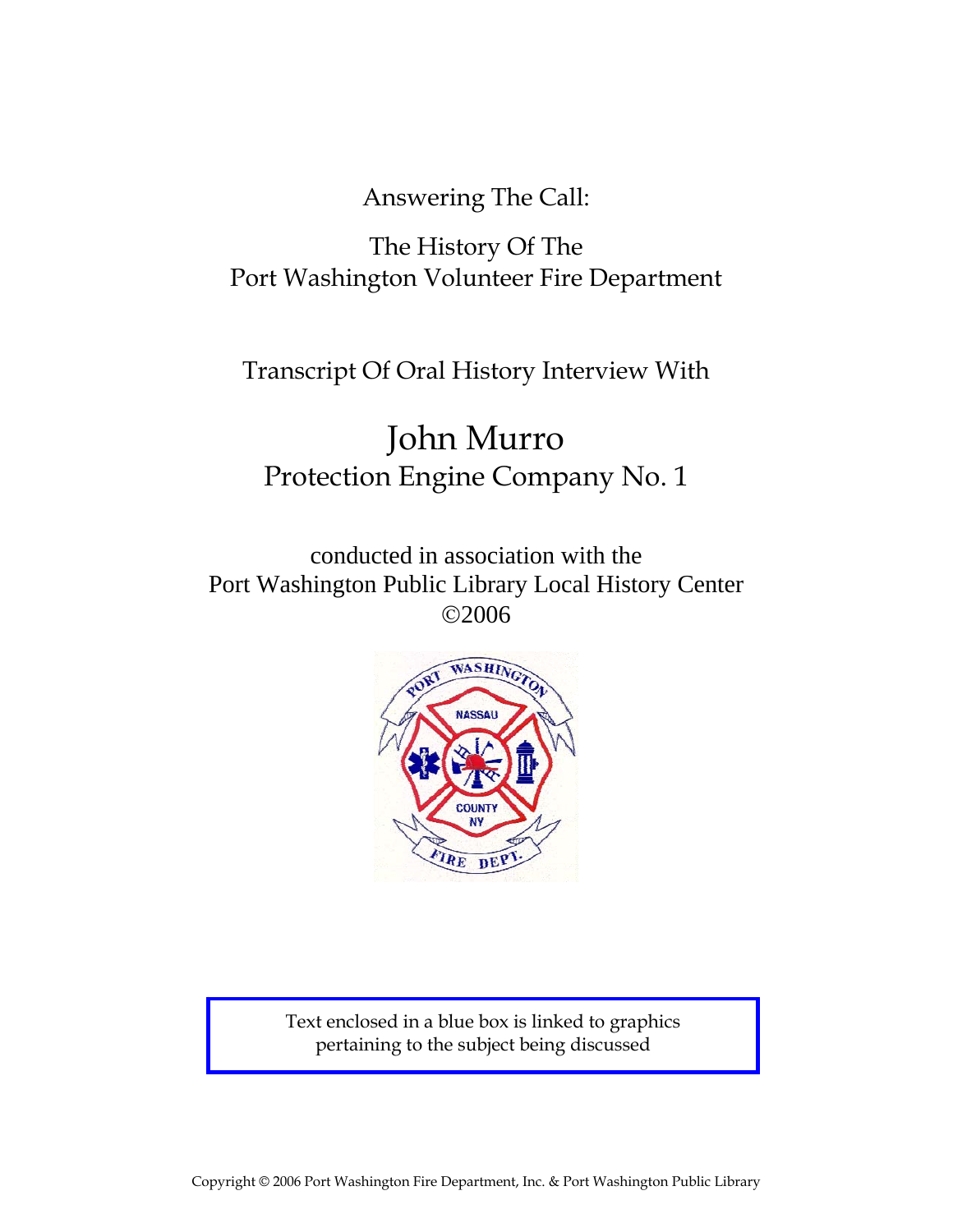Interview with John Murro by Margaret Dildilian pk November 4, 2004

Q: Today is November the 4th, 2004. This is an interview with John Murro. My name is Margaret Dildilian. The interview is taking place at the Port Washington Library. Can you pronounce your full name, John.

John Murro: John Murro.

- Q: And which fire company are you affiliated with?
- JM: I'm in Protection [Fire] Engine Company Number One.
- Q: And what year did you join the Protection ...
- JM: September 1971.
- Q: And how long have you been a member?
- JM: If I do the math right, it's about thirty-three years.
- Q: Can you give us a reason why you joined Protection?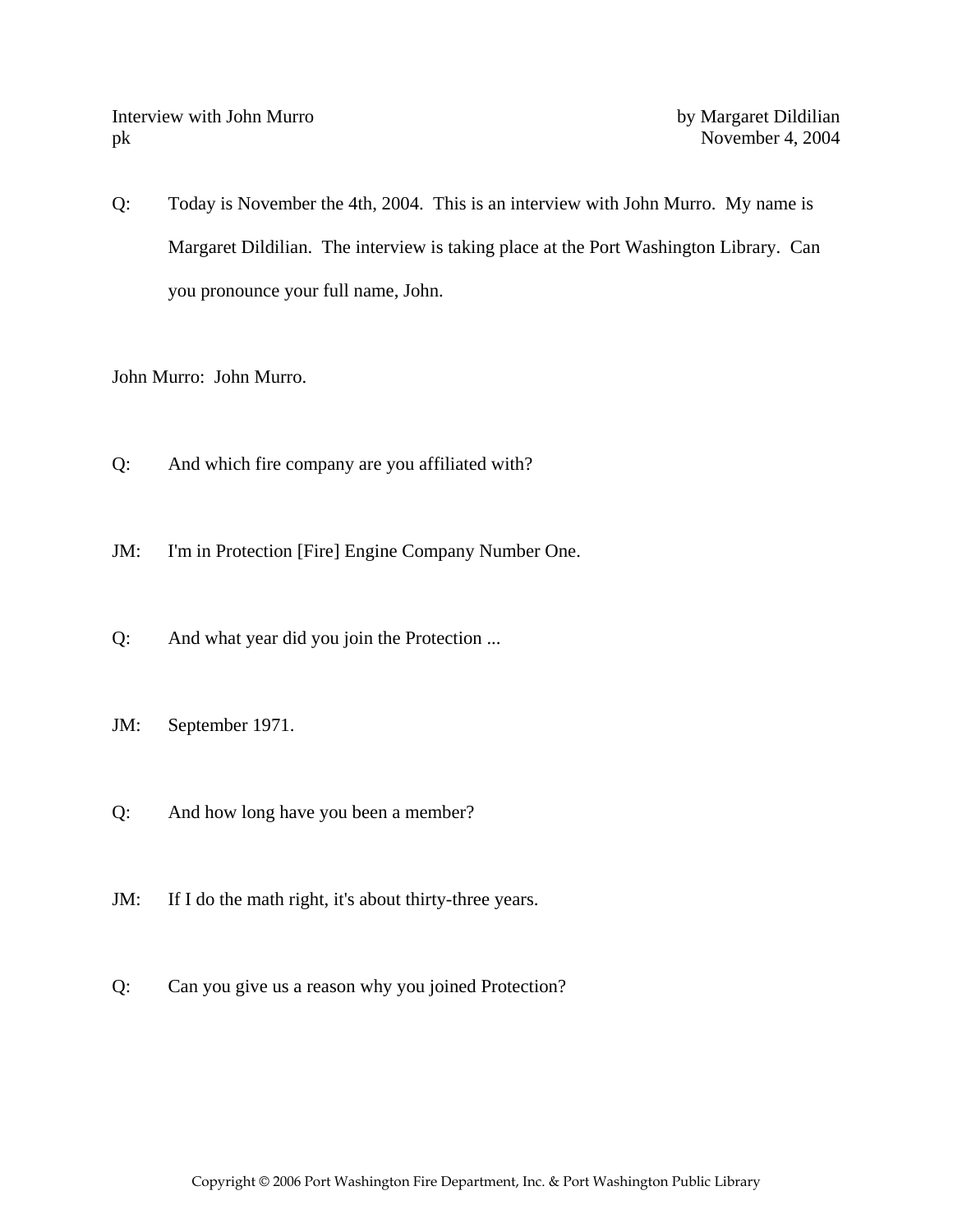- JM: Yes, actually it was kind of interesting. It was 1963. I graduated high school. And I was a musician. I was playing drums in several bands. And I really--I think that is what I really wanted to do is become a musician. I wasn't sure whether I wanted to go to college, but I didn't want to tell anybody that. So, I was going to college at night, and I was working at Lewis Oil as a kind of an assistant accountant, or bookkeeper, and going to school. And a lot of the members of Protection Engine Company were the owners and the workers at Lewis Oil. So I finished--well, I finished two years of college and then I got drafted, because I wasn't taking enough credits. So I got drafted in the Army in August 1966.
- Q: Did you go to Viet Nam?
- JM: Yes, I did. And so my band--my musical career ended quite abruptly. And, matter of fact, five of us from Port Washington were playing in this band and we were doing very well. And we had auditioned for Bernstein  $&$  Shapiro Publishing. Those were the guys that brought the Beatles over. And they liked us a lot, and they said, "You know, you guys really need to get more original material," because we were playing cover songs, so we did them very well. So three of us that were going to school locally--one other fellow was going to school at Ryder College in New Jersey; one was going to Kenyon College in Ohio--three of us were going local--Hofstra; I went to Adelphi, and the other fellow was going to Post--we decided to drop some credits so then we could spend more time writing songs and working on the band. So when the guys came home in the spring, we'd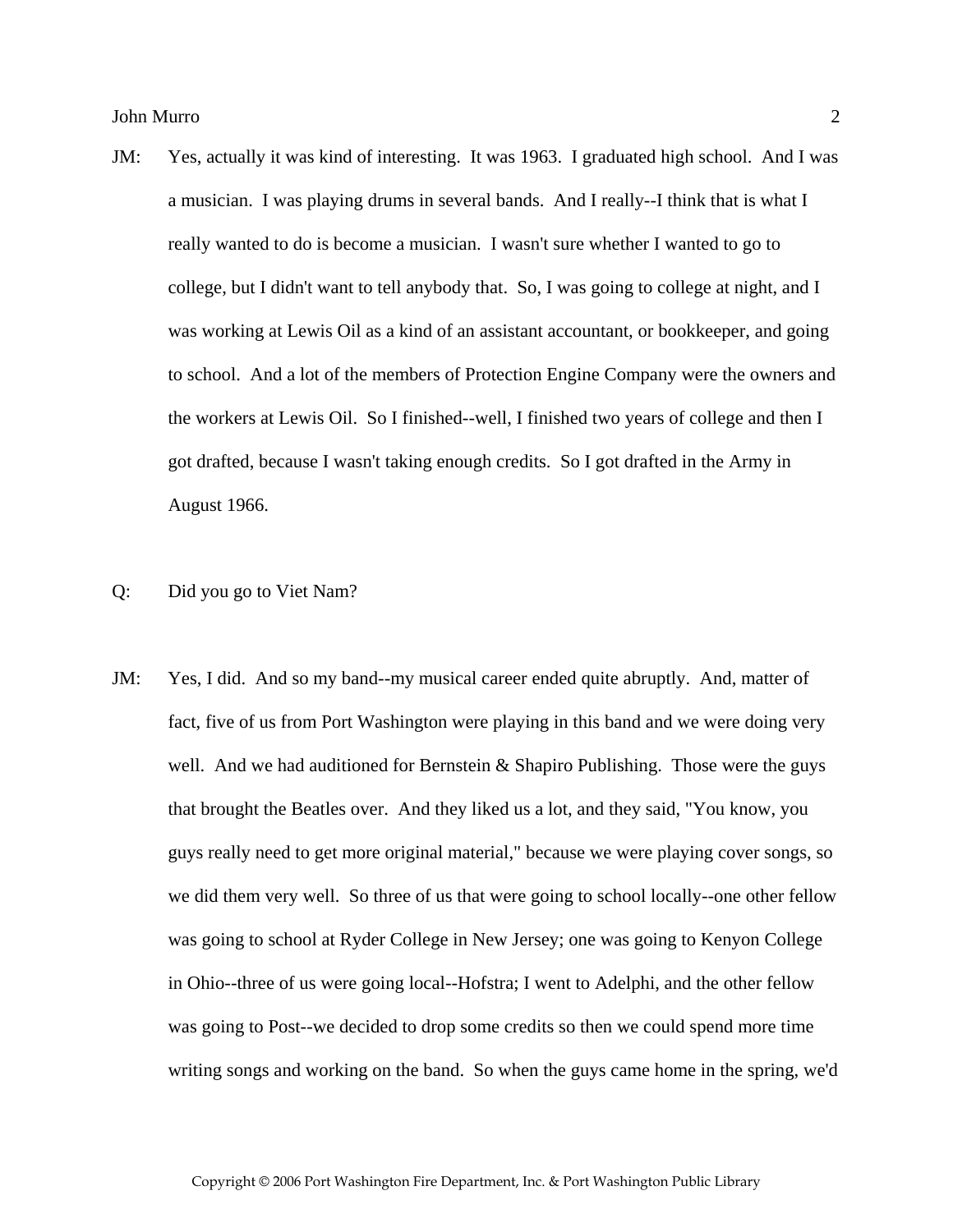have more material and we would be better and maybe go back for another audition. What we didn't realize was that we dropped from twelve credits to nine credits, that they [the United States government] changed the draft status. And instead of having a 2-S student deferment, we were classified 1-A. And two of us--John Lentz who was a Port Washington resident, he got drafted before me. I went in August '66; John went in in May. So the band broke up, and then I went to Viet Nam in January of 1967 and spent the year there, and I also met up with John there. So we had kind of a reunion. We met up a couple of times. We were in the 25th Infantry Division, both in artillery. And it was just so great to see him.

Q: What were your ...

JM: You have to stop it ... [INTERRUPTION] ... came back.

Q: So, can you continue?

JM: So, then, I met up with John a couple of times, and matter of fact, we found an old guitar and some drums in some PX, and we actually sat down and (laughs) we were kind of playing something that we used to play in the band. I was wounded [on the  $17<sup>th</sup>$  of] September of 1967. I had a shrapnel wound. Spent several days--about a week--in a hospital and another week in the base camp, and then I went back out into the field. John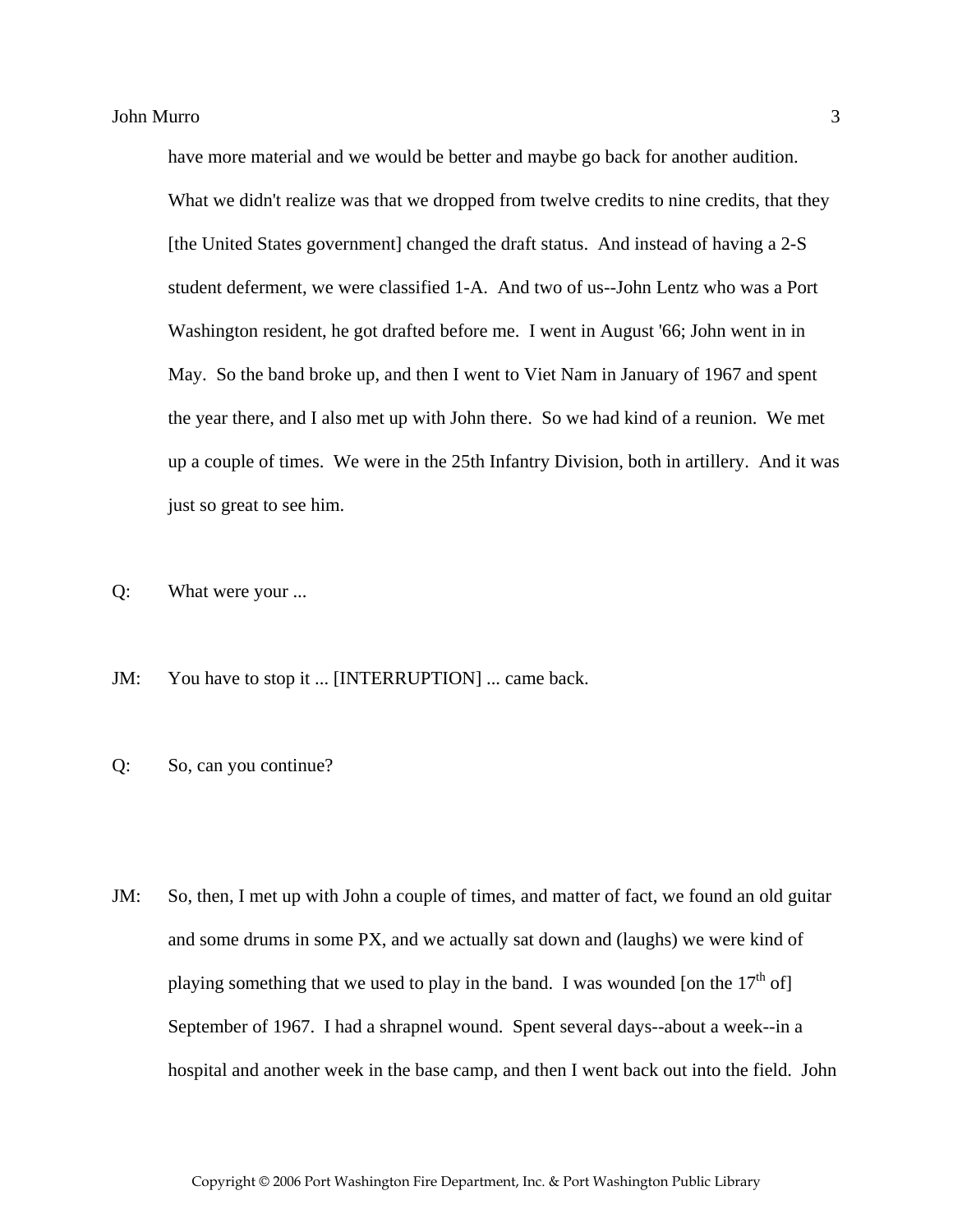was also hurt. He had injured his leg, and he was in the hospital where our base camp was, and I got to spend some time with him there, too. I visited him. I have some great pictures of that. We have some slides of us together. And the fortunate thing for me was my plane--when I left a year later, my plane left January 30th, 1968, and the Tet Offensive started the next day, January 31st. I didn't even realize it till I got to Chicago some thirty-six hours later and I picked up a *New York Times* in the Chicago airport, O'Hare as I was making my last leg to New York and looked at the paper and saw that Saigon was being invaded by the North Vietnamese and the Viet Cong. And it was just a blessing that I got out of there. Alive, number one, and that I got out of there in time before that terrible event started. So anyway, I was assigned to--came back and was assigned to a unit in Fort Campbell, Kentucky where we were all Viet Nam returnees, actually. And they actually were training us for riot training, because the riots were going on in Detroit and Washington, D.C. And here we are, a bunch of veterans, returning from a war, and now they're training us to fight American citizens in these riots. I mean, it was just unbelievable. The good thing was there was a golf course on the base, and I called my dad and I said, "Can you send my golf clubs?" and he sent them down, so I ended up playing golf every day. And then there was a program that the Army was offering. If you could go back into school, they would give you a three month early out to go back to school. So I wrote to Adelphi, and I said, "Can you get me in the summer session?" and they did. So, instead of staying till the end of August in the Army, I got out in June to go back to school. So that's what I did. I went back to school, reestablished my job at Lewis Oil. I worked part-time at Lewis in the day and at nights,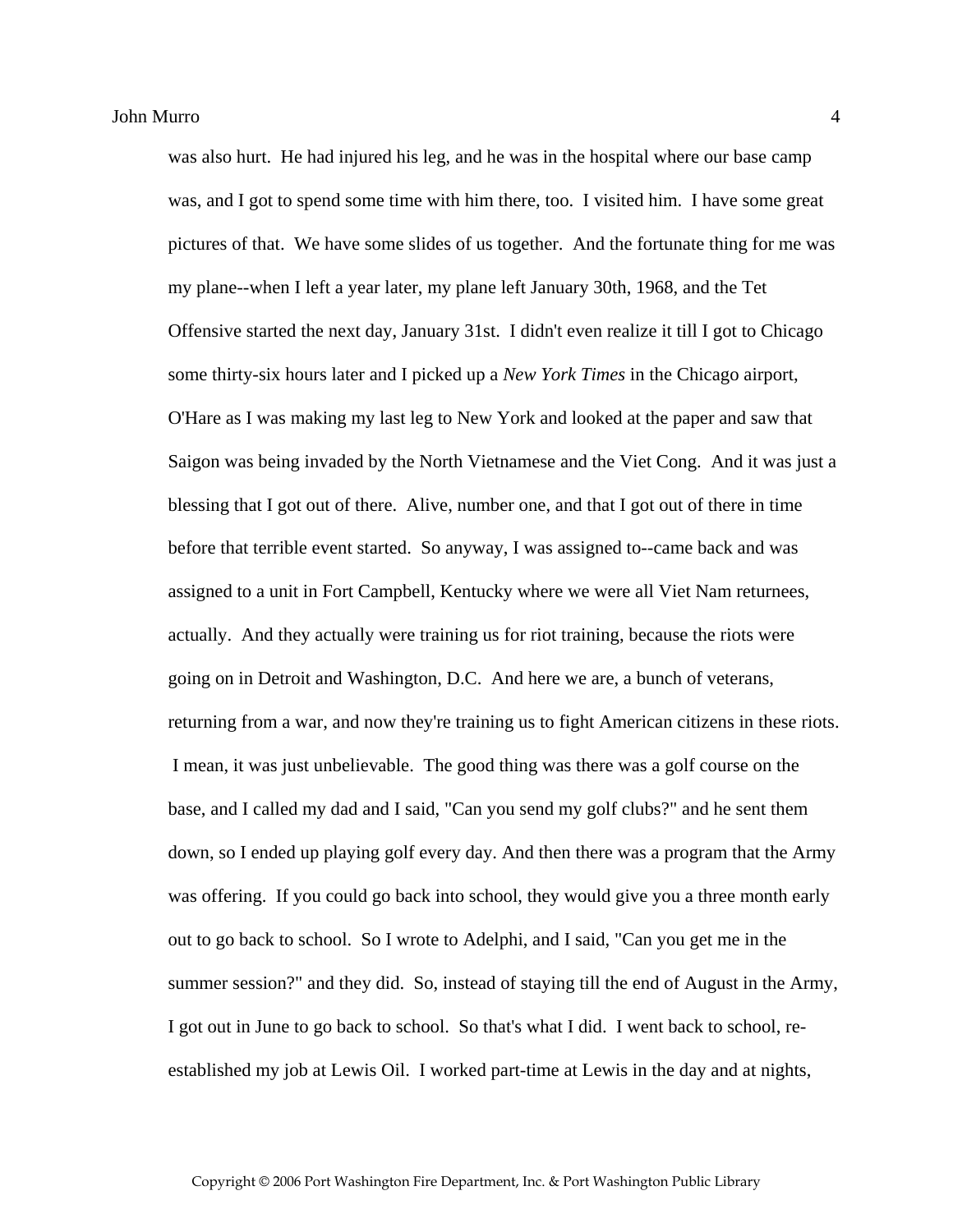and I went to school full-time and finished and got my bachelors of Business Administration in Accounting in 1971. And then I left Lewis Oil once I got my degree. They had asked me to stay on. I said, no, I wanted to go into public accounting. So I went into public accounting and got a job with Ernst & Ernst and became an accountant and then got my CPA license while I was there, because I was able to study and take some courses, and I spent six years in public accounting and then jump-started further onto the accounting world. But the interesting thing was my boss there, which was Reggie Bedell--Reggie was a member of Protection Engine Company. And before I was leaving, he said, "Johnny, would you like to join the Fire Department?" And I said, "Gee, I don't know." I had a child at the time. Stephen was born. And I said, "Gee I don't know if I'd have the time. I'd love to do it. I've always been a--had a great affection for the Fire Department." And he said, "Oh, come on. It's, you know, it's one night a week, and a couple of weeks of training during the year, and it doesn't take that much out of your schedule." Meanwhile, I had a full-time job and a child, and a wife, of course. And I said, "You know what? I'm going to do it." And I joined. That's how I joined. And Lewis Oil, again, there were many, many workers there that were members of Protection, so it was almost a natural progression of things to do, and it was probably one of the best things I've ever done in my life.

Q: Now, were you married before you went to Viet Nam of afterward?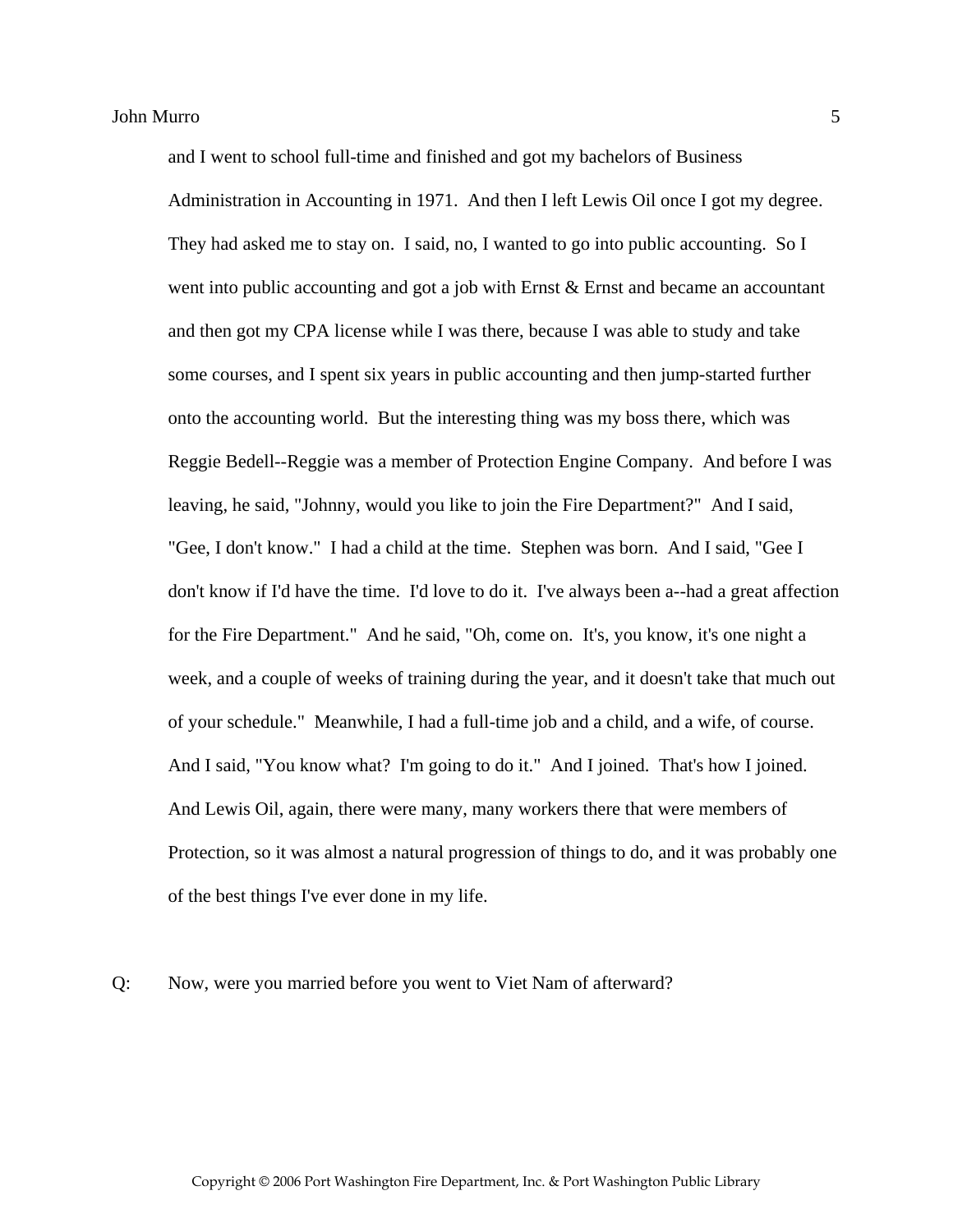- JM: No. It was--Claudia and I were--Claudia and I were childhood sweethearts. We met in 1961 on the front steps of Weber Junior High. I was a junior. She was a freshman. And we were going out since 19[61], and then [before] I went to Viet Nam [we agreed to get engaged]. So we got engaged before I left. Actually,we got engaged before I went in the Army. And I said, you know, "Are you really sure you want to do this?" And she said, "Yes, I want to do it." So when I came back, we got married in 1969, about a year after I got back.
- Q: Would you like to tell us how you were injured, or ...

JM:It was a mortar and rocket attack, and I was in an artillery base. I was in the 25th Infantry Division; the artillery unit was the ... [3rd or 13th] ... Artillery >55 self-propelled. We pulled into a position about four or five o'clock in the afternoon, setting up. And I remember I was going to the chow line to get something to eat, and we were being re-supplied with ammunition with a big Chinook helicopter... The enemy saw that, and they started firing rockets and mortars into the--into the base. Once the first one went off, we all knew, so there happened to be a bunker. I ran for a bunker and dove in, and there was a big--I'll never forget, the Chief Sergeant was right behind me, and he was kind of like on my back as I was crawling in. And he was a huge guy. And we both pushed each other into this bunker, and we said, "Oh, thank God we're in a bunker." What we didn't realize is the bunker was full of red ants. So we were getting bitten by all these ants. So the--I guess the, if I can remember, the rounds that were coming in kind of stopped and there was a pause. So I got up, and then we said, you know, let's go..., and I was going back to fire direction control, because I was the Sergeant running that. [My job was to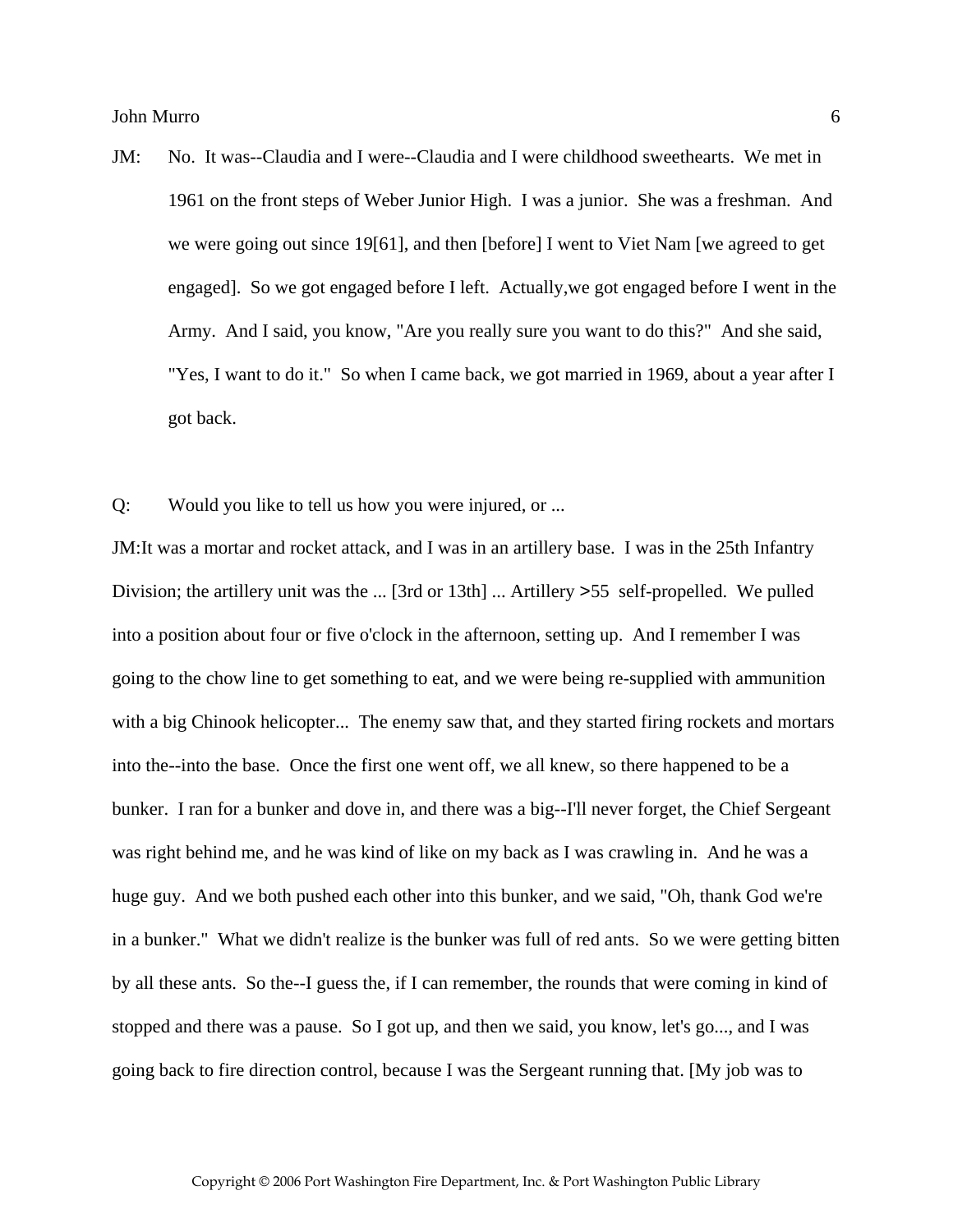give] directions and the fire commands to the guns. And as I was running into the track to make sure I was at my post, another round came in and hit me and hit him I know. And I was Medivac'd out by helicopter. We were laying in a rice paddy probably for forty-five minutes to an hour.

- Q: And what were your injuries?
- JM: In my right wrist. It severed the vein in my right arm. And they were--the medics were just unbelievable that took care of us, and thank God those choppers came in. They were called "dust offs"--came in and took us back to the hospital. Probably saved my life and many others.
- Q: And your friend, the musician? What happened to him?
- JM: John got seriously--he had some leg troubles. I believe he was injured in an attack. He was in a hospital for a while, then they sent him back into the field ... [INTERRUPTION] ... where I left off.
- Q: You were talking about your friend John.
- JM: When I met up with John, it was in 1967. It was probably March of '67...[John had a very difficult time dealing with the whole Vietnam experience].... he said, "Johnny, I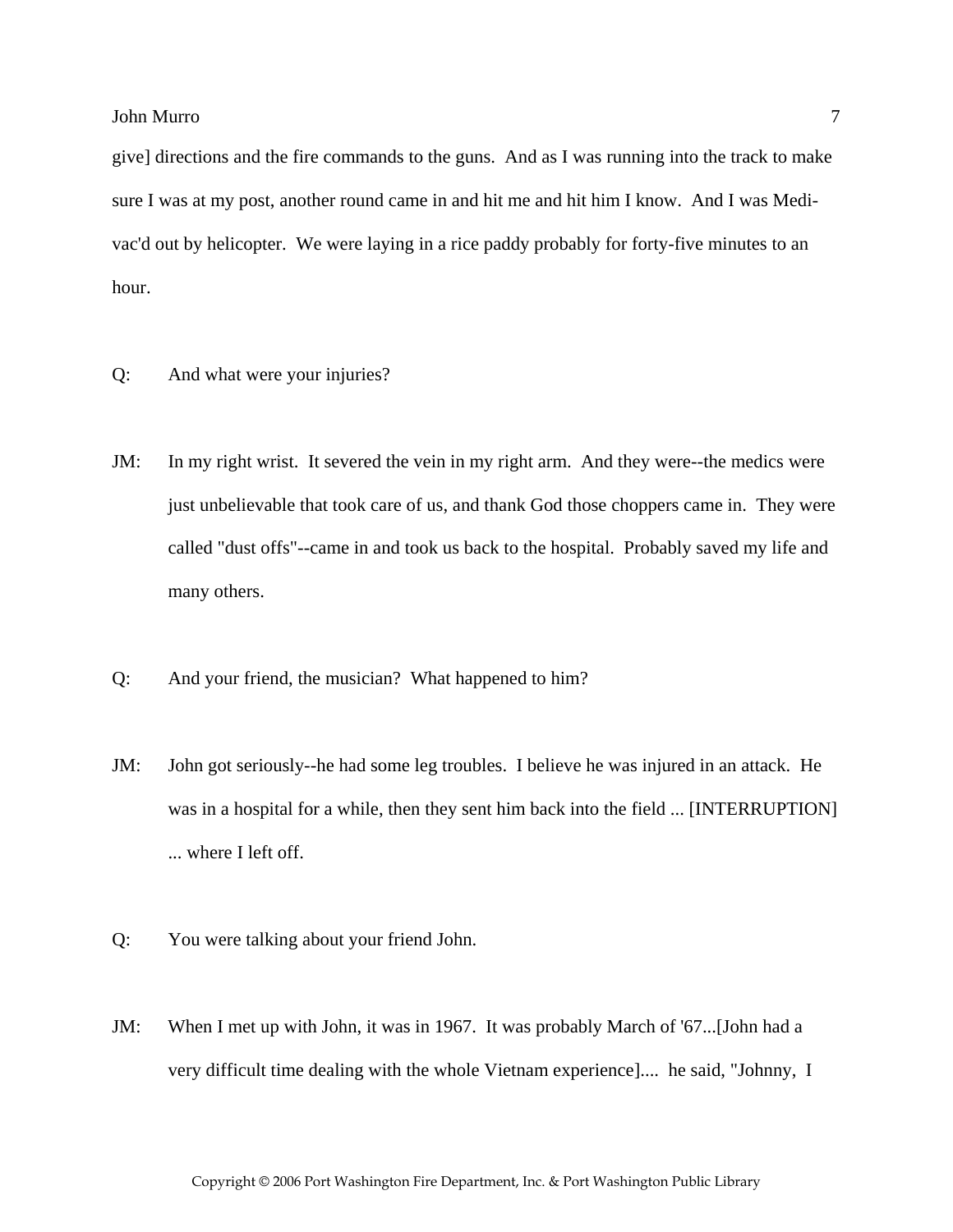can't deal with this. I can't handle it. I said, "There's only one goal here. That's to go home. Take care of each other, and we've got to go home." John did make it home before me. He played in a band here for a while. Ended up moving to Colorado. Claimed he had all kinds of disabilities, just couldn't put it together. And unfortunately, he died about four years ago of liver and heart disease. And he was just a wonderful, wonderful friend, and I miss him dearly.

- Q: What do you feel about the Viet Nam War now?
- JM: Well, I was very, very disappointed some five or six years ago, when McNamara wrote his book, and the book revealed that he knew and Johnson knew very early in Johnson's tenure as President that the war was un-winnable. That was early in the '60s. Yet they insisted on sending and escalating the troops. And personally, I was one of those guys, in 1967, that was part of the huge build-up. They didn't have the guts to say, "This is wrong; let's get out of here." And when we were there, honestly, our goal was to stay alive and protect each other and go home. It was--we didn't know why we were there, in all honesty. And it was difficult for me coming back, because I was at Adelphi going to school. And it was kind of a liberal school, and there were demonstrations going on around me. And here I am a Viet Nam veteran, and I'm sitting here in the school listening to people say how bad it was and so on. I never really told anybody I was a veteran. I kept it to myself. So mentally it was tough at the time.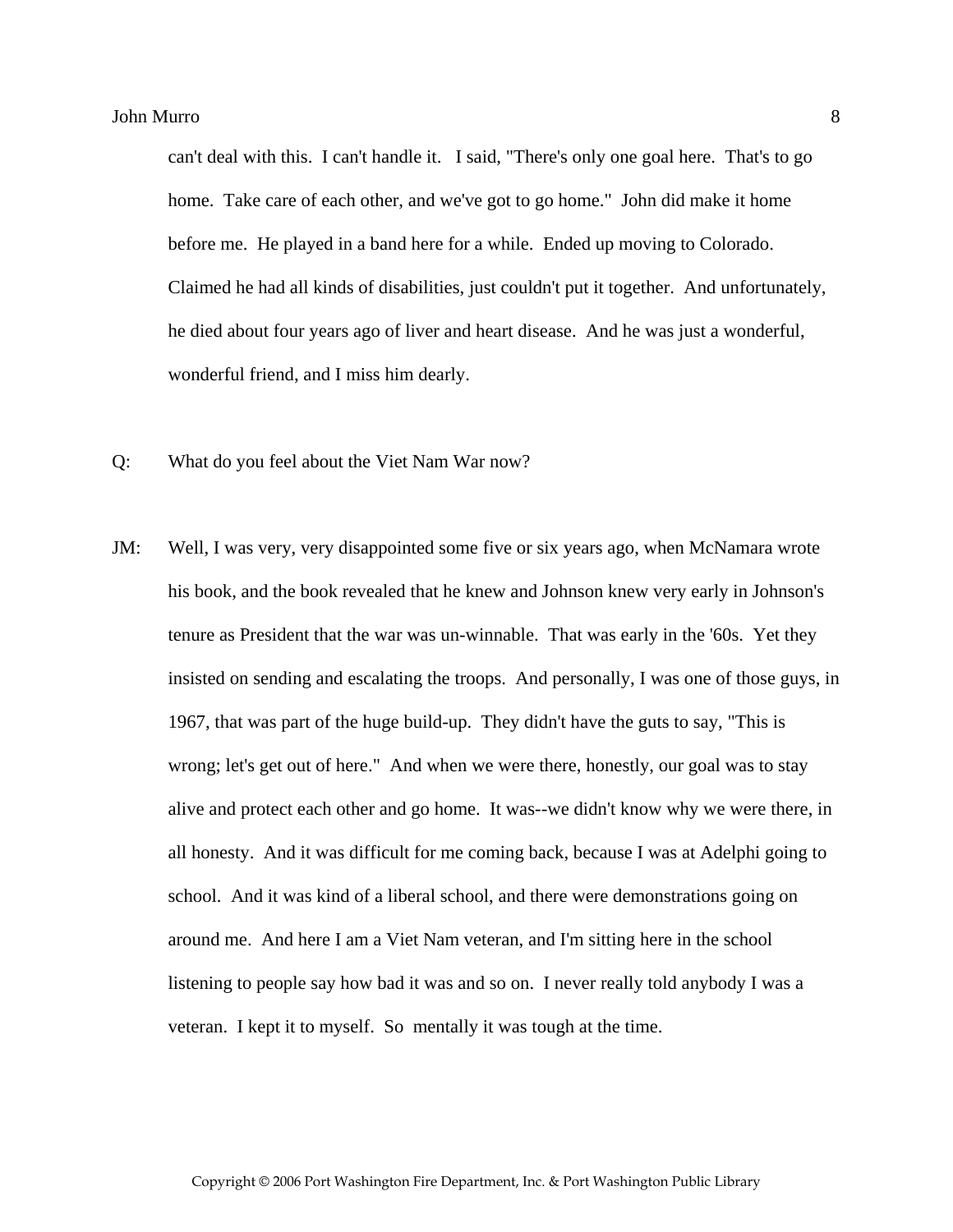- Q: Do you think there are any parallels to Iraq?
- JM: Very much so. I'm a Republican, and I just pulled the lever for Kerry (laughs). Because there's so many similarities to it, I just feel so much for these guys that are there fighting, and it's almost the same kind of war now. It's a guerilla war, and you can't win it.
- Q: Were you born and raised in Port?
- JM: Yes, I was.
- Q: Can you remember your childhood in Port or any childhood memories of firefighters?
- JM: (Laughs). I lived on Marino Avenue starting in 1952. I was about six years old. And John Mahoney who is also a member of Protection, his father lived on Marino Avenue, and his father was a fireman at Protection. And I remember him--seeing him going to fires, and Johnny was always playing with fire trucks, and I was a friend of his. So, he had his own little fire rig and had hoses and helmets, and I spent a lot of time playing in his yard, playing fireman. And I think there was--Chief Murray was also a fireman on [our street. And, but I spent a lot of time with Johnny and then ended up in Protection](http://www.pwfdhistory.com/trans/murroj_trans/peco_members036_web.jpg)  with him. Johnny was a Captain and was a great guy. Still is.
- Q: Did you ever think at that time you would someday be a firefighter?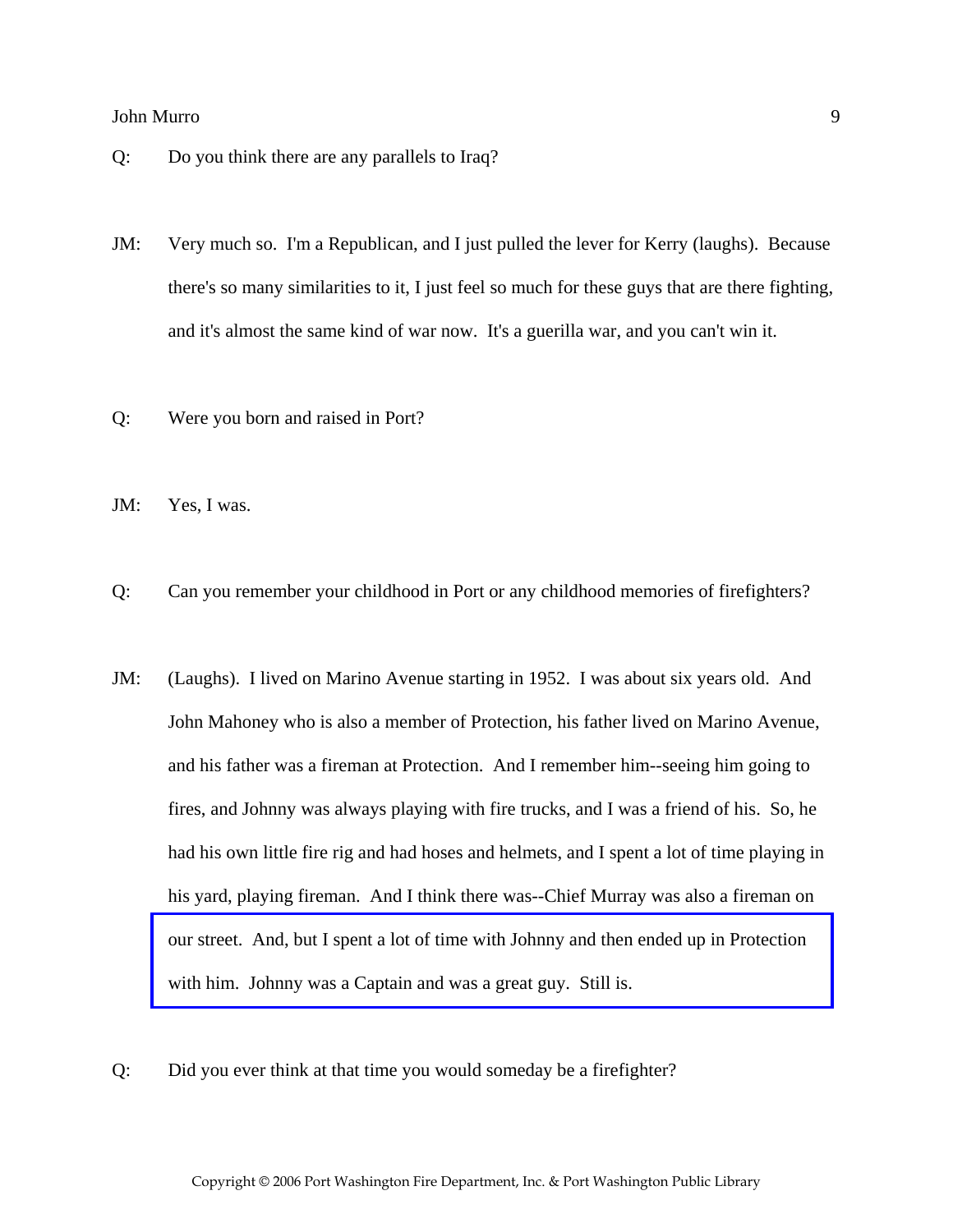- JM: No, but I certainly had a passion for it. I mean, I remember the parades. I would go to my grandmother's house on Davis Avenue and watch the--stand there across from the old [Carvel stand and watch the fire trucks go by and I'd say, "Wow, that's a neat thing. I sure](http://www.pwfdhistory.com/trans/murroj_trans/peco_parades020_web.jpg)  would like to be driving one of those some day." And it's true.
- Q: Who do you think influenced you the most in your early years as a firefighter?
- JM: You mean once I was in the firehouse?
- Q: Well, before and ...
- JM: Well, before, certainly it was Reggie Bedell from Lewis Oil. And, again, you know, Harvey Lewis who was the owner of Lewis Oil, and the brothers were members of Protection. So, Reggie, certainly I looked up to him as a fireman. He was a great fireman. He was also the Treasurer, who turned it over to me later on. But once I got in the firehouse, it was probably Billy Zwerlein and Peter Zwerlein. They were--Peter, I think, was an Engineer. Billy was a Lieutenant. Johnny Mahoney was a--probably a Lieutenant at the time. And they were the ones that really trained us--my class, anyway. And they were just tremendous firefighters. And, you know, even today, they're a little older and they don't go as much. But they had tremendous knowledge and tremendous courage, and great trainers. And I always felt comfortable going in fires with Billy or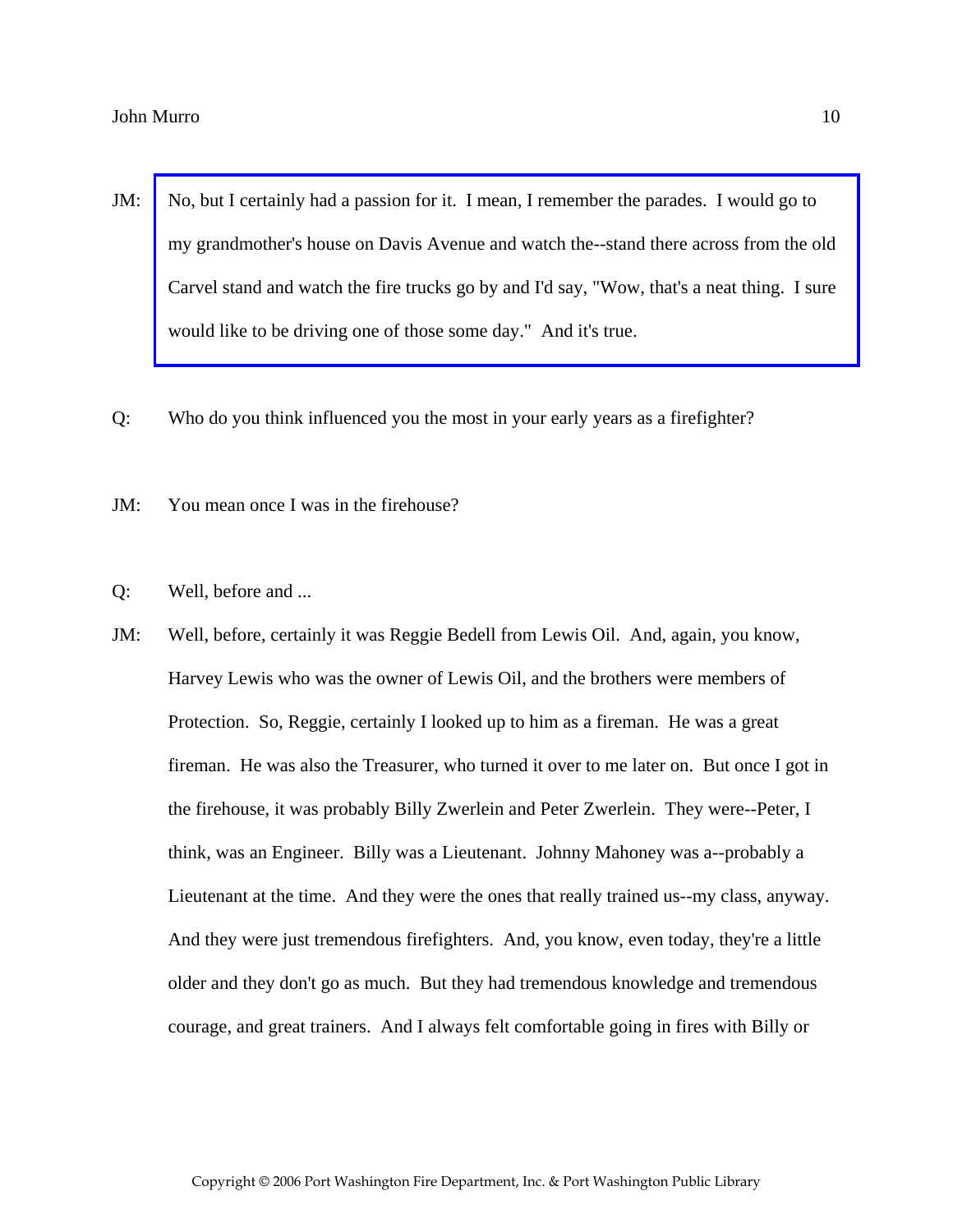Peter, and I did. There was a fire on Main Street in 1972, and I remember going in with Billy, and he's just a courageous, courageous guy. Wonderful.

Q: Is this the Billy Zwerlein ...

JM: Yep.

Q: ... who was on the Forrestal?

JM: No, that was--that was Rob--Robert. He died. Right.

- Q: What did you feel in your blood when you heard that horn blow when you were young?
- JM: (Laughs). It's--I still have the response. It's almost like Pavlov's response. The bell rings and the dogs swoon for the food. It's the same thing, you know. When that horn blows, it's just something that--you just get a feeling in your stomach that you have to go. You really have to go. And I know there's talk about turning the horns and sirens off, but I have to tell you it's almost an involuntary response. Your pager goes off, that's one thing. When the horn blows, it's a totally different thing. It's--your body responds to it. And lots of times in the middle of the night, it's harder now that we're a little older. I'm fiftyeight years old. I can't jump up as quick as I could before. But there are times in the middle of the night there's a bad fire and the horn blows, I'm up. I'm up. It's tough. Yep.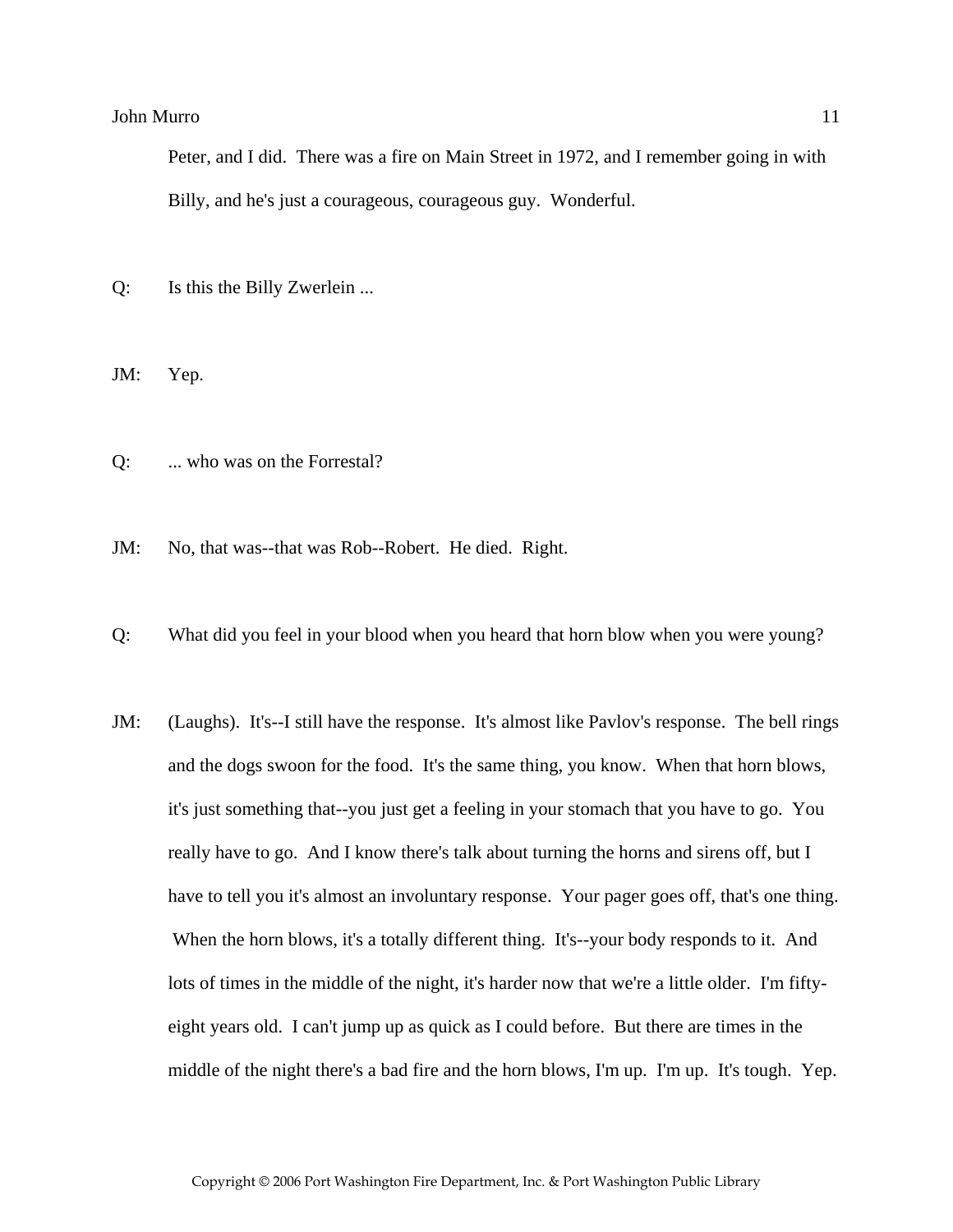- Q: What was it like for you as a rookie in 1971?
- JM: Again, you know, that was a part of my life where I was a very, very (laughs) busy guy. I had a young child, Stephen was born in December 1970. Claudia, my wonderful wife, was just terrific about it. So, besides going into the City and doing public accounting and then I started travelling, I still made all my commitments to the firehouse. And, as hectic as it was, I wanted to learn more and I wanted to be as good as I could be in firefighting, and so I could help teach the young kids coming in later on and feel confident that what I was doing was going to be okay. Because it's not easy to go into a fire.
- Q: Did you bring any lessons from Viet Nam into the Fire Department?
- JM: Well, I--you know, I didn't say it before, but I--I--one of the reasons maybe in the back of my mind why I joined was there were some difficult times in Viet Nam, where I was praying pretty hard. And I said, "God, if you get me out of here, you know, I'm going to do some good things (laughs) when I go back, and I don't mean playing in the band." But, you know, I'm going to give myself to someone to help people. And I think that's what I ended up doing through the Fire Department. And it's something I committed to in a difficult situation. So I carried that with me, and I knew how tough it was being in combat. It's also tough being in the fire--being in a fire situation. A really tough situation.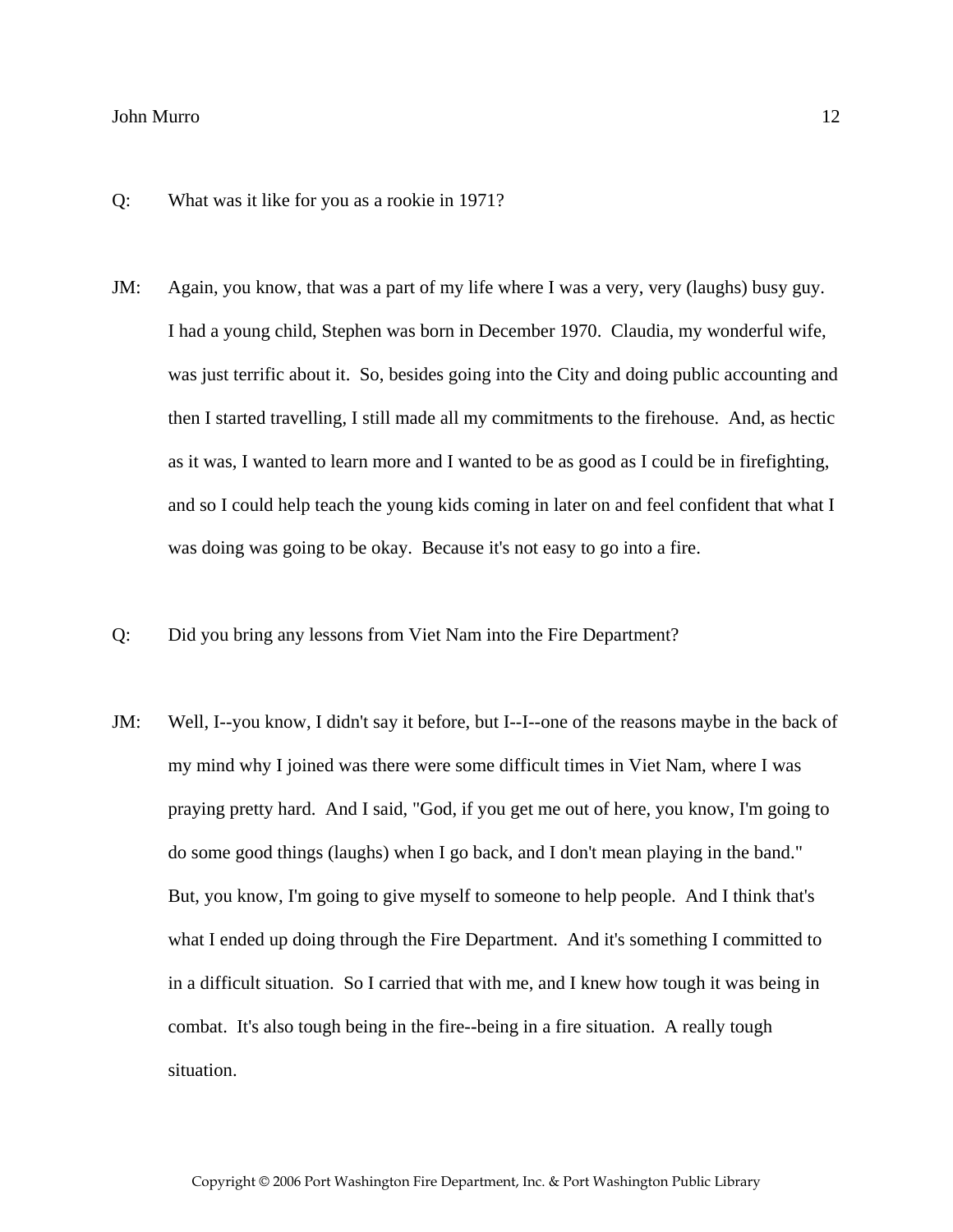Q: When you're facing death in both instances, whether in Viet Nam or in the Fire Department ...

JM: Uh huh.

- Q: ... how do you deal with that?
- JM: I think you--you know, if you're trained well, and you've practiced, that comes kind of naturally. You know--you know what to do. No fire is the same; every fire is different. But there are basic things that you have to do for safety reasons. And I think if you're confident and the equipment's set up right, just like in the Army, if you've got the right equipment, you're trained to do it, and you do it.
- Q: What was the hardest part for you in training for the Fire Department? Or what did you enjoy learning the most? Either way.
- JM: Yeah, I don't know if there's any one thing. You know, always going into a smoke house when you're doing the training over at Bethpage, and you're lined up with twenty guys-ten in front of you, ten behind you--and you're crawling through a building that's enclosed, that's claustrophobic. And what you're doing is you're training yourself to stay focused. And if you fall out of line, that means somebody behind you's going to get hurt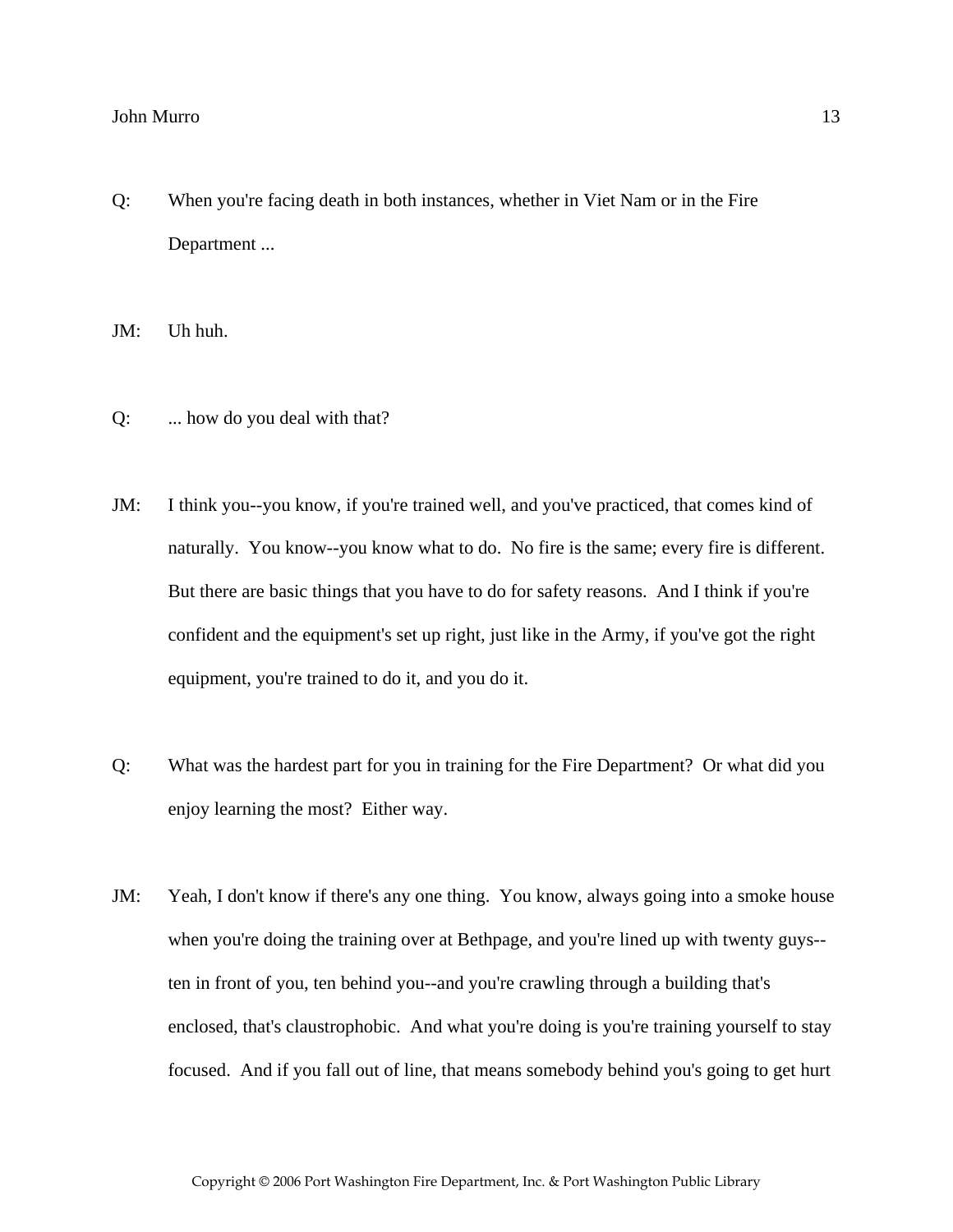or someone ahead of you. And it kind of shows you teamwork. And if you all work together, you can get through it. I thought that was very difficult. The hose handling and the learning how to go up and down stairs, and then fight the actual fires--I don't think that was as difficult as crawling around in a confined space, knowing that you had to get through it. And that's a confidence builder for when you go into an actual fire situation.

Q: You were driver on a pumper?

JM: I still--yes, that's what I am now. I was an ...

#### Q: Can you explain what that means?

JM: ... interior structure firefighter for many years. And in 1987--that was around the time Bobby [Dayton] died, as a matter of fact, in the Main Street fire--my wife was diagnosed with a brain tumor. And, my wife was diagnosed with a brain tumor, and she had two major surgeries, and she lost the sight in one of her eyes from the tumor, although it was the type of tumor that couldn't metastasize and go anywhere else, thank God. But she had a very difficult time with it, and I had two young kids. Again, they were teenagers, and I said, you know, I just don't think I can run into buildings anymore, because I've got so much responsibility taking care of her and the kids. So, but there was still plenty to do. I could still be an exterior firefighter, which I was. And I decided I would get more into driving and pumping, which I did. I went to several schools and got certified, a New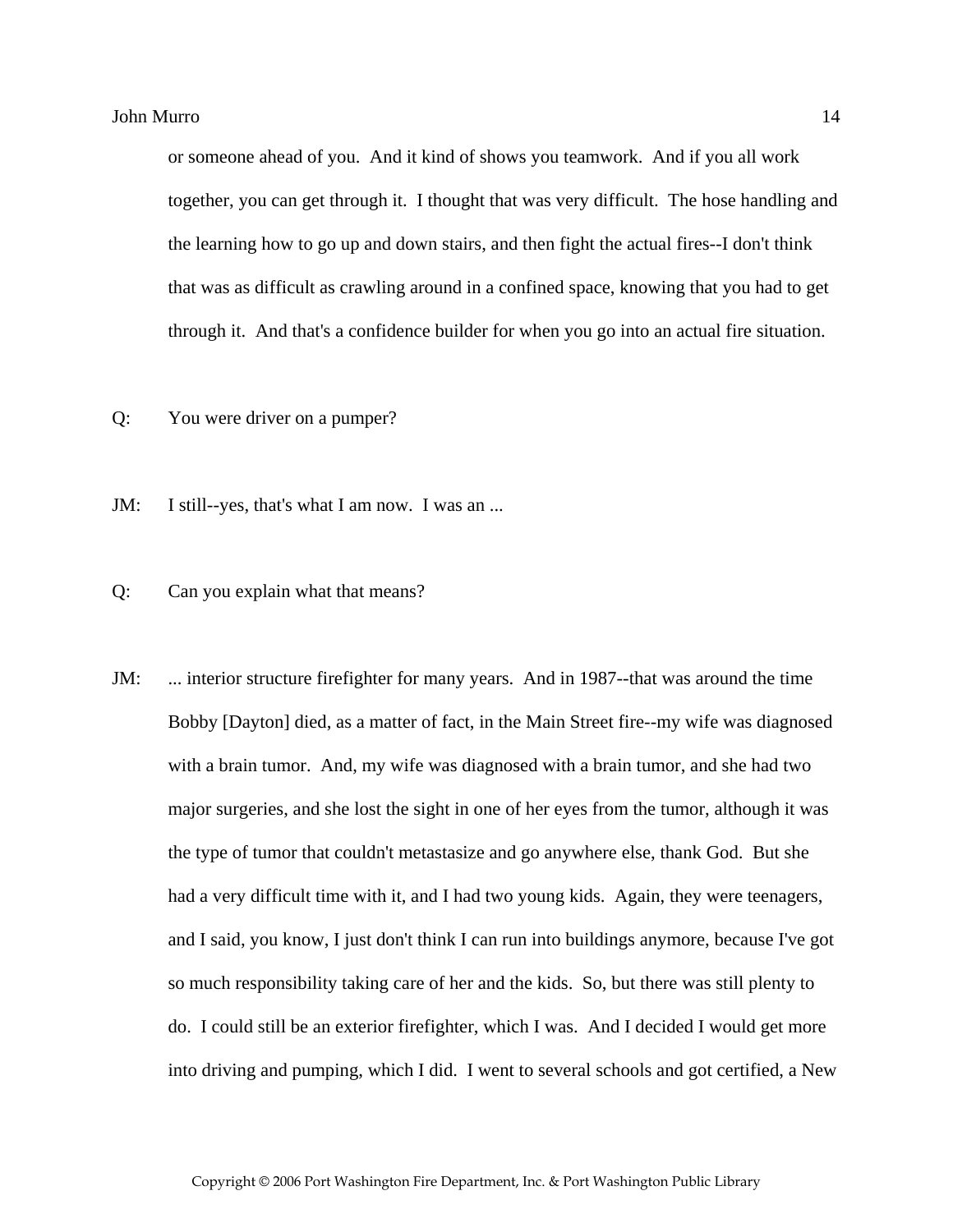York State certification. And from '87 to now, I'm still a driver. And driving and pump operating is a very critical job. I'm the first one at the firehouse to start the truck up, get it out on the ramp. I'm already thinking--because I know where the call is; I may know where the hydrants are--I'm already thinking ahead, where I'm going to be, how I'm going to get there, where the truck is going to position if have an actual fire. And two things I have to do. I have to get everybody there safely. I have to make sure that they're safe if they go into the building and they have the proper amount of water and water pressure in the hose and so on. And I've got to get them back safely. And if I think of those three things, just try and stick to those three core items, then I've been successful in going to a call and bringing everybody back. So, I'm not a speeder. I don't like to speed going to fires. I mean, it's hurried, but it's not reckless. And safety is very important. And every year I get recertified through an eight week program--training program that's at night. That's usually two, three hours a night for eight weeks, usually in around March when it's still cold out and rainy. But I like to keep my skills up and make sure that I'm up to date on things.

- Q: Have you had a specific engine that's your favorite that you drive?
- JM: You know, we just got a new one (laughs), which I was on the truck committees for the last three new trucks. And they last about twenty years. There's a brand new one we just got. [It's called the 8515, and it's a Pierce seventeen hundred and fifty gallon pumper.](http://www.pwfdhistory.com/trans/murroj_trans/peco_trucks047_web.jpg)  And, you know, every--every time you buy a new truck--and we buy them, you know,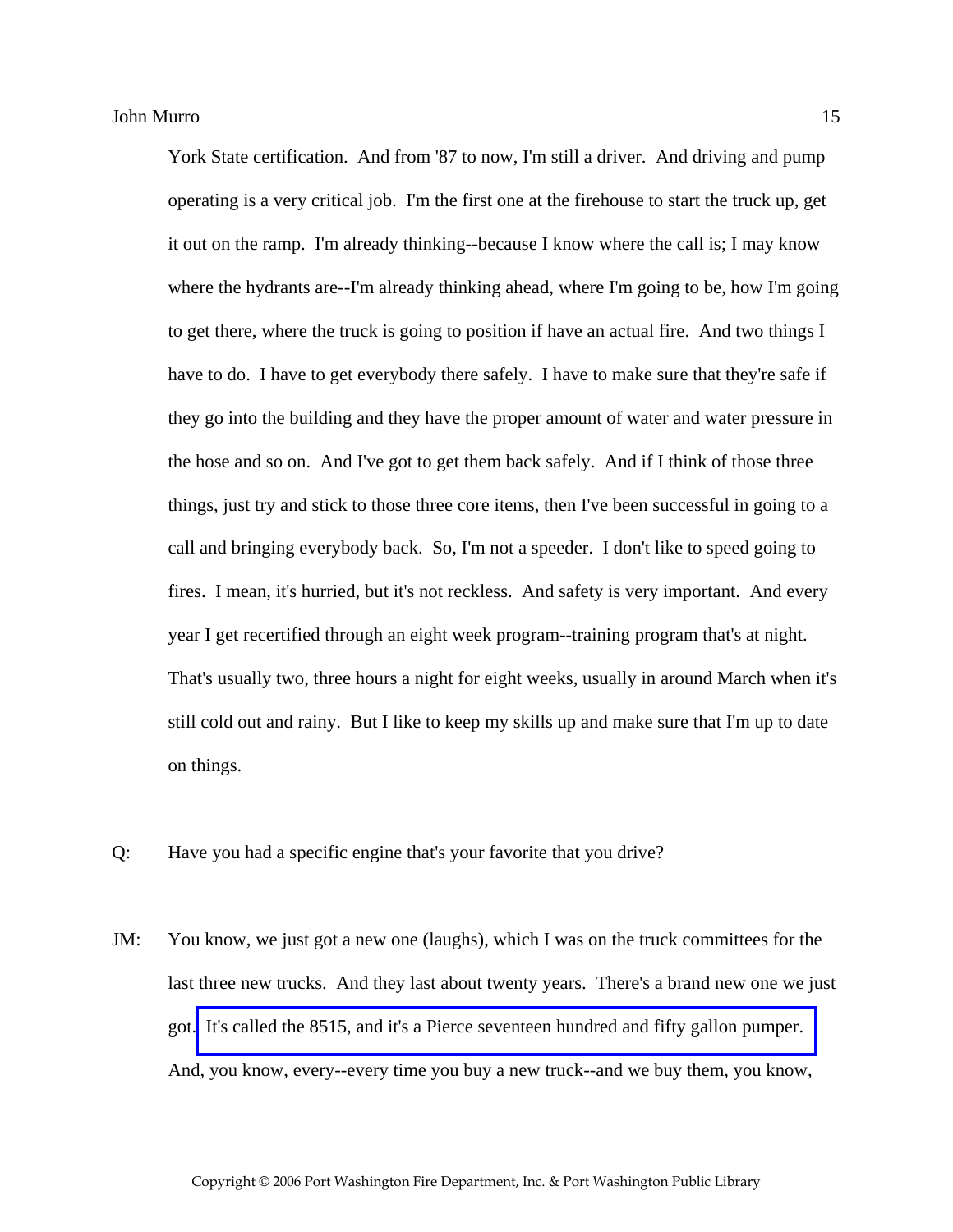within ten years--the technology just gets better and better. So, they're easier to handle. They have better controls on them. And this has a computerized governor on it, so it's a little easier when you're figuring out pressures and so on. So I think that's my favorite truck. And we just got it and it's been in service about two months, and I've probably had about, oh, ten runs with it so far. And I like it.

- Q: Now, when you pump, you pump the water for the truck ...
- JM: Uh huh, right.
- Q: ... you have to gauge how much pressure and how much water.
- JM: Yeah, we have set pressures that you actually, you know, depending on the length of the hose that's out there and the type of the hose that's out there, there's different pressures that you pump at. Because you have to have enough pressure to give them what they need to put the fire out. You can't over-pressurize it, because it'll knock them out. You can't give them too little pressure or they won't have enough to fight the fire. So, you have to pay attention to what you're doing, and then sometimes you'll have multiple lines out. So you have to make sure that line two is okay and line one is okay, and that you're balancing your pressures and so on. And the other thing is you have to make sure you have enough water coming into the truck through the hydrants so that you're not putting out more water than what's coming in, because then you get into a dangerous situation.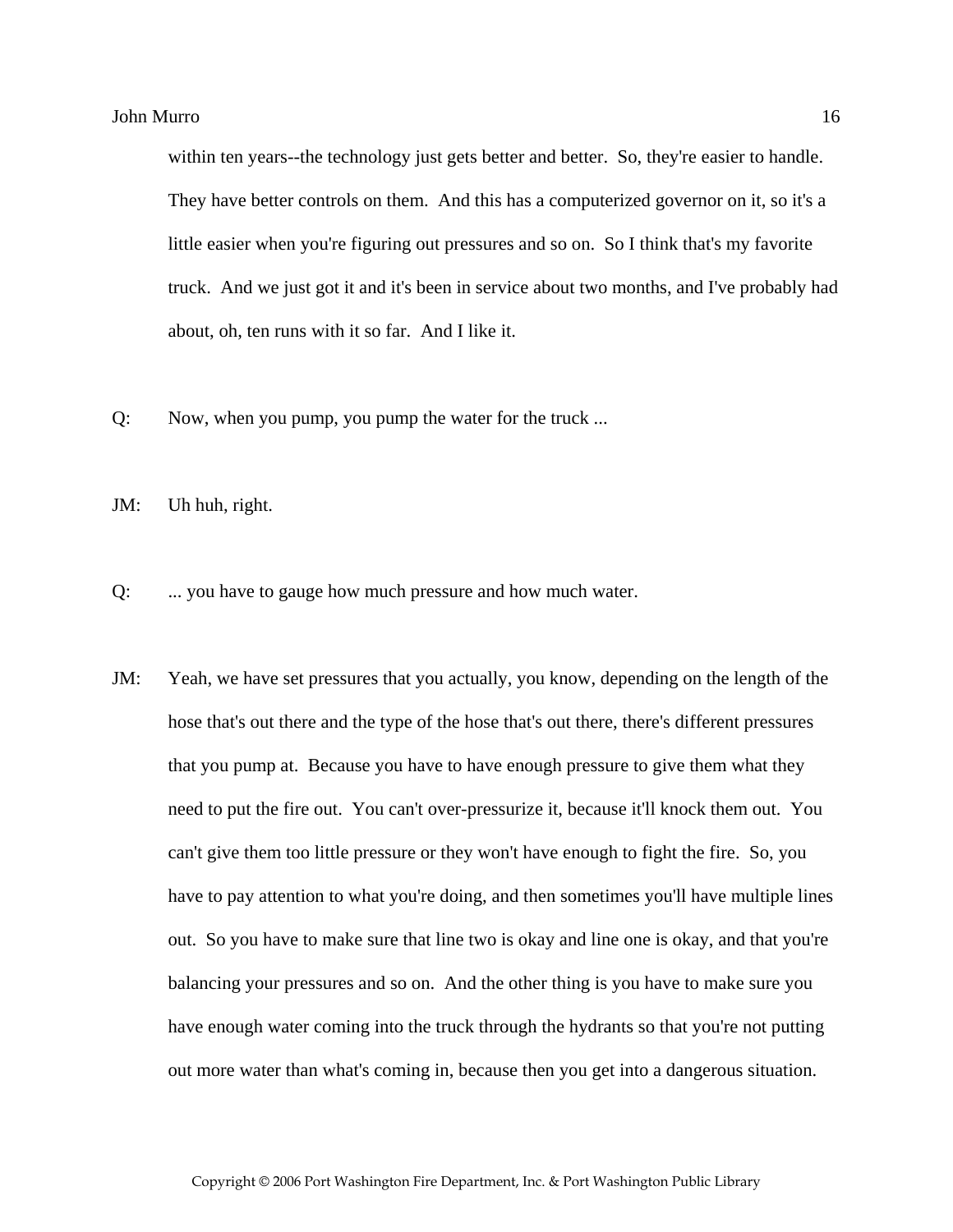So there's a lot to know. There's a lot to remember. And you've got to remember that there are live people at the end of those hose lines that are in buildings, upstairs, downstairs, and you've got to just--you've got to deliver. And it's a lot of pressure--no pun intended. But I enjoy it.

- Q: What does it mean when a hose man is "laid out short"? What does that mean?
- JM: Well, usually, the term "laying in" is when you pull up to a fire situation and if there's a hydrant, let's say, two hundred feet before the house, what you'll do is you'll lay in. One of the men will jump off the apparatus, wrap the hose around the hydrant. The truck will go to the front of the house. When he gets that hydrant hooked up, then you'll hook up the other end of the hose into the truck, and then you tell them to turn the water on. So that's called a forward lay, or laying in. You always want to make sure that you have enough of hose before you disconnect, otherwise you're going to come up short. Maybe that's what they mean by that. And that's very important to, number one, secure the water when you pull into the fire scene, and position the truck in the right place. Because there are other trucks coming in. The ladder truck has to come in so they can get a ladder up to the floors to make sure that someone can make a rescue. They can't block the street, so that they can get in. So, it's very--very important to position and have your water set.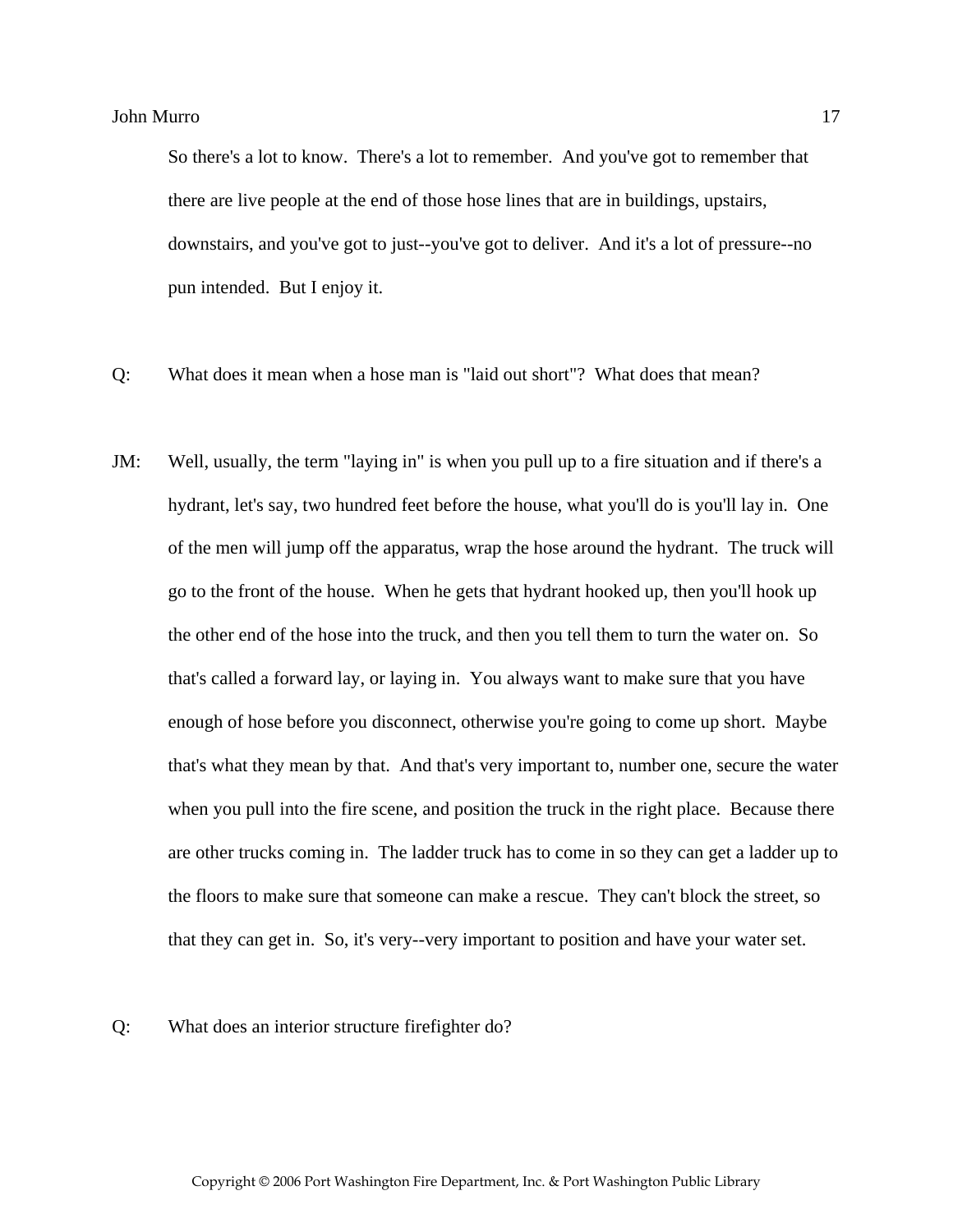- JM: An interior structure firefighter, you'll see them with the tanks on, and they'll have the masks on. And they go with the first line, and they're either going to put the fire out, or if they have to make a rescue, if they're there before the truck people come, they'll actually make a rescue and then they're in there with a charged line to put the fire out. So, they're fighting inside. If you're an exterior structure firefighter, you can fight the fire from outside. You don't necessarily have to have an air pack on, but you could be directing large streams into windows and second stories, and so on.
- Q: Can you recall any memorable fires that you took part in?
- JM: Well, there was--I went to a lot of them. [The boatyard fires,](http://www.pwfdhistory.com/trans/murroj_trans/news_cocks252_web.jpg) th[e lumberyard fires-](http://www.pwfdhistory.com/trans/murroj_trans/pwfd_news052.pdf)-those were not necessarily fires that had lives at risk, but certainly a lot of damage. The [nursing home fire was a huge evacuation type situation.](http://www.pwfdhistory.com/trans/murroj_trans/pwfd_news044.pdf) I think [the worst fire was 165](http://www.pwfdhistory.com/trans/murroj_trans/pnews881201_pz_web.pdf)  Main Street. And that was, again, in, I believe, in 1987. And I live on Annette Drive, which is in Eastern Crest. And in those days, I was riding with Flower Hill. I wasn't necessarily coming down to Protection, because the trucks were getting out so quick down here that you couldn't make them. So I would go up Irma Avenue, go up Haven, and get on Flower Hill's truck. That morning--I'll never forget it--I was driving my wife to church, because she couldn't drive because of the eye operation. And the call came in as an automatic alarm. And I said, "Well, you know, Honey, I've got some time." It was seven o'clock or seven-thirty, and mass was at eight-thirty. I said, "I'm going to run up to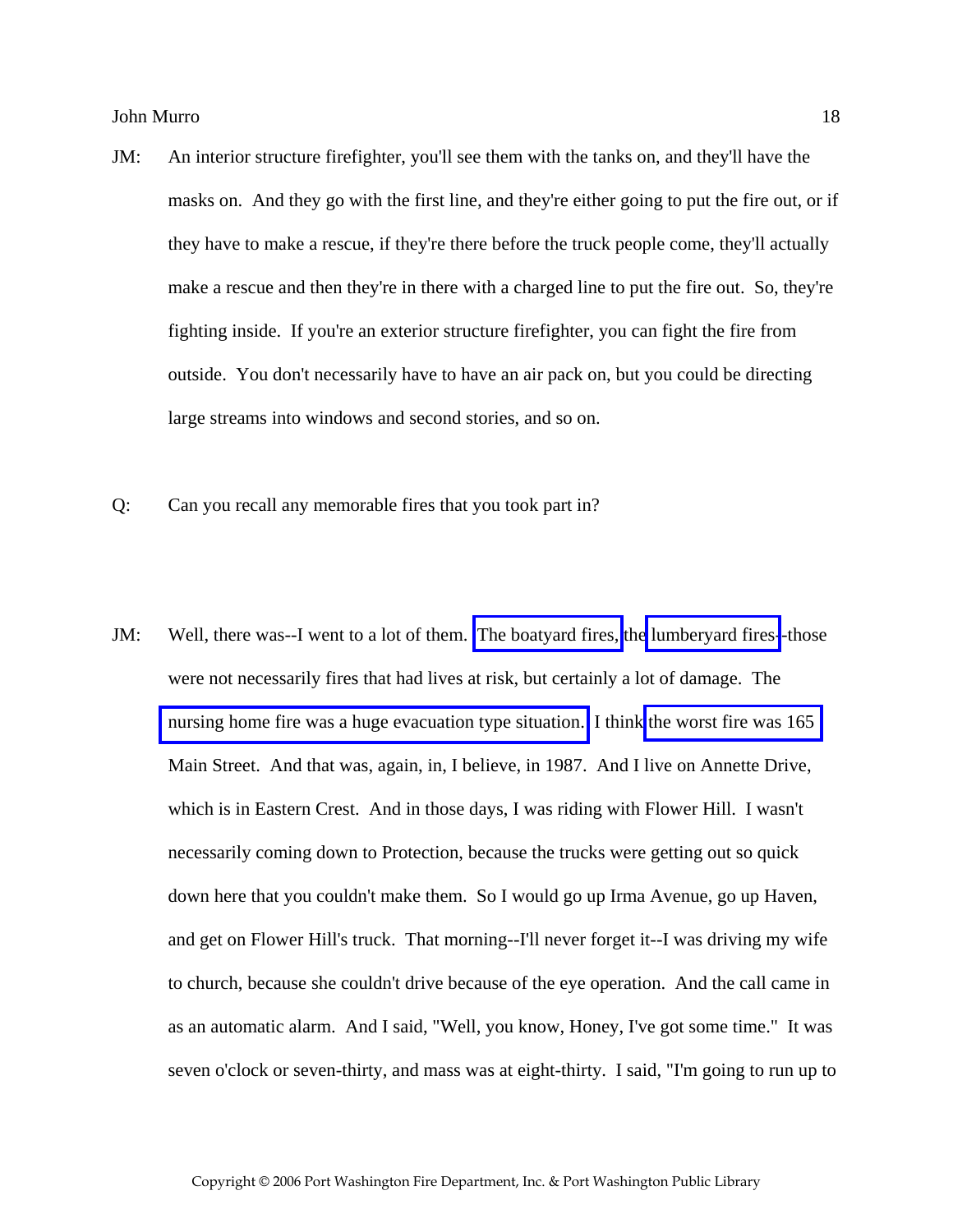this automatic alarm." I got out to my car, and there was ice on the windows, because it was a cold morning. And I was like, "Oh, I've got to scrape this ice off before I can get in the car and start it up and go up to Flower Hill." But I did that, and I was on the--you know, seconds to scrape enough to see, and I was on my way up Irma Avenue, and I switched my radio to channel two, which gives you the truck- to- truck talking. And I heard Flower Hill starting to come out of their [firehouse]. They were giving a signal twenty-one. And I was at the corner of Irma and Main Street, which is by Alpers. And I said, "Gee, there's no sense--if I go up [Haven]Avenue, they're coming down right now. I'll just scoot up by the train station," and then, it was only a signal eight. There's nothing going on; it was an automatic alarm--it's not a bad fire. So, as I was going up the side by the train station, I saw 8-5-6 coming down the road, and Bobby Dayton was the officer in it. And theoretically, I should have been on that truck with him, because I rode with them, and I was an interior structure firefighter, so I would have had a tank on. When I got up to park the car and started walking in Flower Hill's building, the horns blew again. They were blowing a general alarm. The police had called back and said there was heavy smoke coming from the building. What I decided to do was take the police van, because I was a driver of the police van. I said, well, maybe I'll just take the police van, because they're going to be tied up down there. I'll block the traffic at Central Drive and Main Street, so that the other pumpers could get in and the ladder truck could get in. I already missed the truck. But Bobby got there first and grabbed [Scott] Wood who was on the back of the truck, and said, you know, "We're going to go upstairs and do a search." I had a radio on, because I was standing outside the police van. I had the streets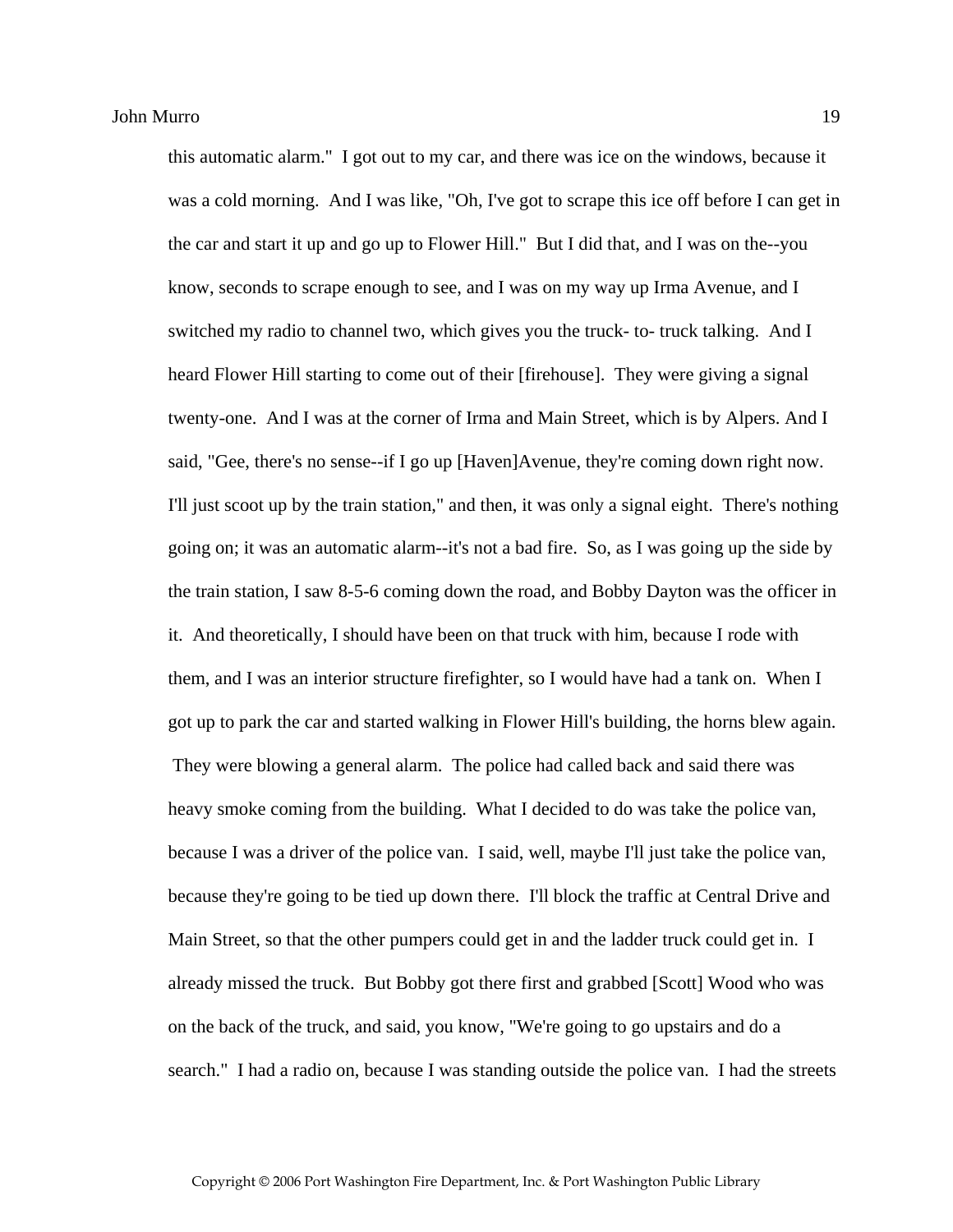blocked off, and I could listen to what was going on in the fire. And maybe it was some ten minutes into the fire, I heard "Mayday, Mayday, Mayday!" Blah, blah, blah. And I said, geez, somebody's in trouble. And it, you know, there was so much static and there was so much screaming on the--screaming on the radio, and, if I remember correctly, the Chief gave the order to evacuate the building. And when you do that, everybody goes out who has a truck, blows the air horns and blows the sirens as loud as they can. That's the signal to get out of the building. Everybody got--was getting out, but Bobby got trapped. And Scott Wood who he was with, was upstairs with him, somehow saw some light in a window, or saw a light and just dove. And it turned out that he dove through a window and onto a fire escape and saved his life. But Bobby was stuck up there and ran out of air. And I remember them--the aerial had the ladder up to the roof, and they somehow got him up to the roof, and then they were bringing him down on a stretcher. And I think he was already dead at the time, but they were rushing as quickly as they could to get him to the hospital. It was very traumatic. Very. The good thing is that they brought in a County counselor. And they insisted everybody at the fire go to counseling that day. That day. There was no waiting for the next day. And that was probably the best thing they ever did. Of course, it brought back some memories of Viet Nam, and you'd be surprised how many people were there and had flashbacks to some other incident. And it was a chance for us to talk about it and get it out. And it helped us to deal with it in the coming weeks. And later there was a follow-up session after that, that we all went to. Yeah, it was quite traumatic.

Q: Tell me about the offices you have held in the Fire Department.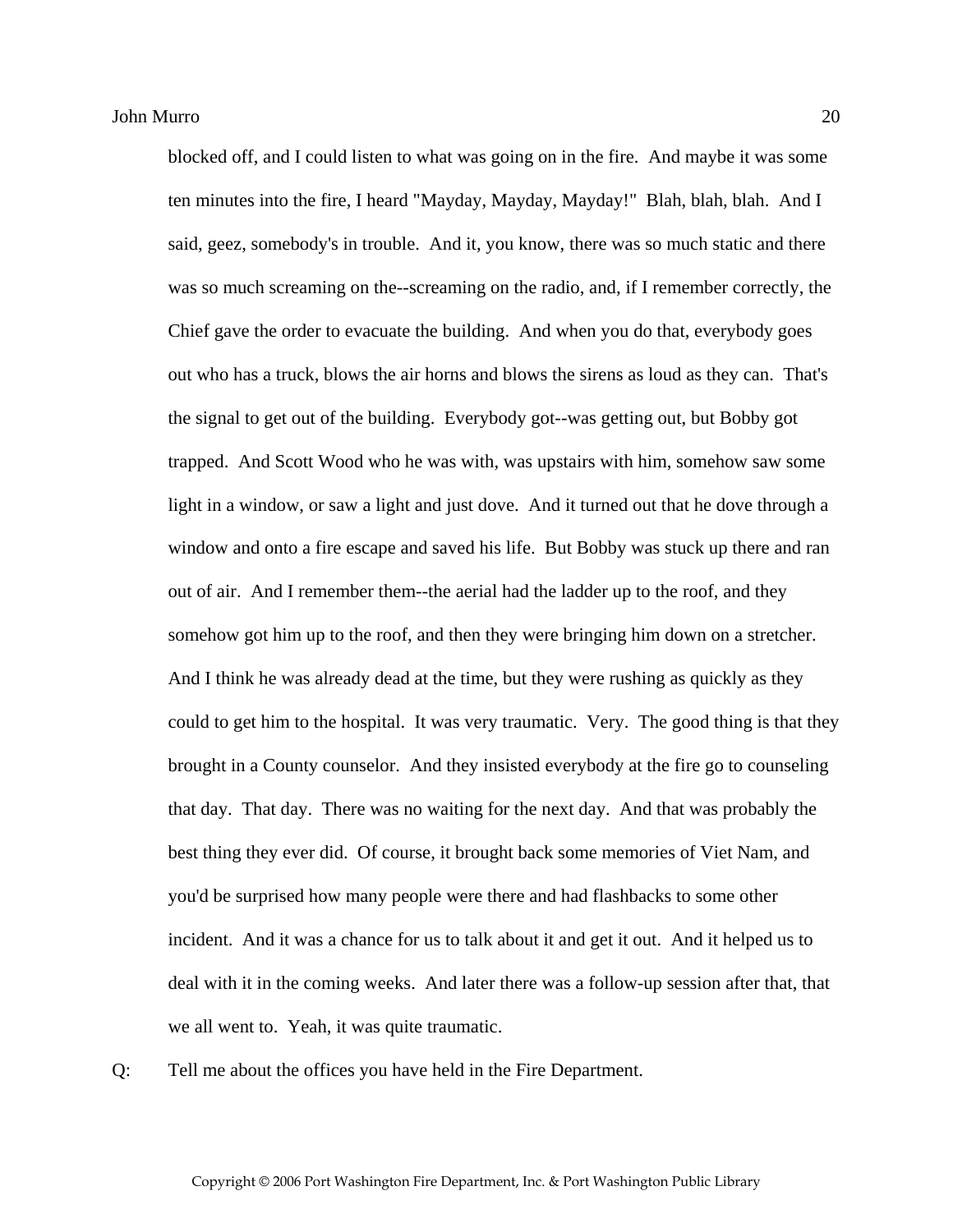JM: Well, I had been asked early on in the game by Peter Zwerlein who was an Engineer--it's probably my second year in the company--he said, "Johnny, would you run for Engineer?" I said, "You know, Peter, I really would love to, but, you know, I'm in the City every day. I just don't think I could really do a good job, because I'm just not around enough." It's a long day for me. I started--I was starting to do some travelling at the time. I said, "You know, there'll probably be some periods of time where I'm on the road two or three days a week maybe once a month. I just can't get here. And I would feel bad doing that job and not doing it right. So, I'm going to have to say no." Shortly after that, his uncle, which--whose name was Zeke Zwerlein--had held the post of Financial Secretary. And he came up to me, and he said, "You know, Johnny, I've been doing this for six or seven years. It's about time we get some new blood in here. I want you to be the Financial Secretary. That's an administrative job." I said, "You know, I'd love to do that. I can do that, be an officer, and so on." So I did that, and I held that position, I think, for about--I don't know, five or six years. And then Reggie Bedell, who was my boss at Lewis Oil, was the Treasurer. And he decided that it was time for him to--he had the Treasury for probably twenty-something years, and he asked me--I was a CPA at the time--he said, "Johnny, would you be Treasurer?" I said sure, I would. And so I took over the treasury function, and I did that for about thirteen, fourteen years. And I finally said I'm travelling so much now--and I was. My job was doing international travel. I was travelling all over the country. And I said to Frank Pavlak, my dear friend, I said, "Frank, I'm going to have to drop out as Treasurer. It's just too much. I come down here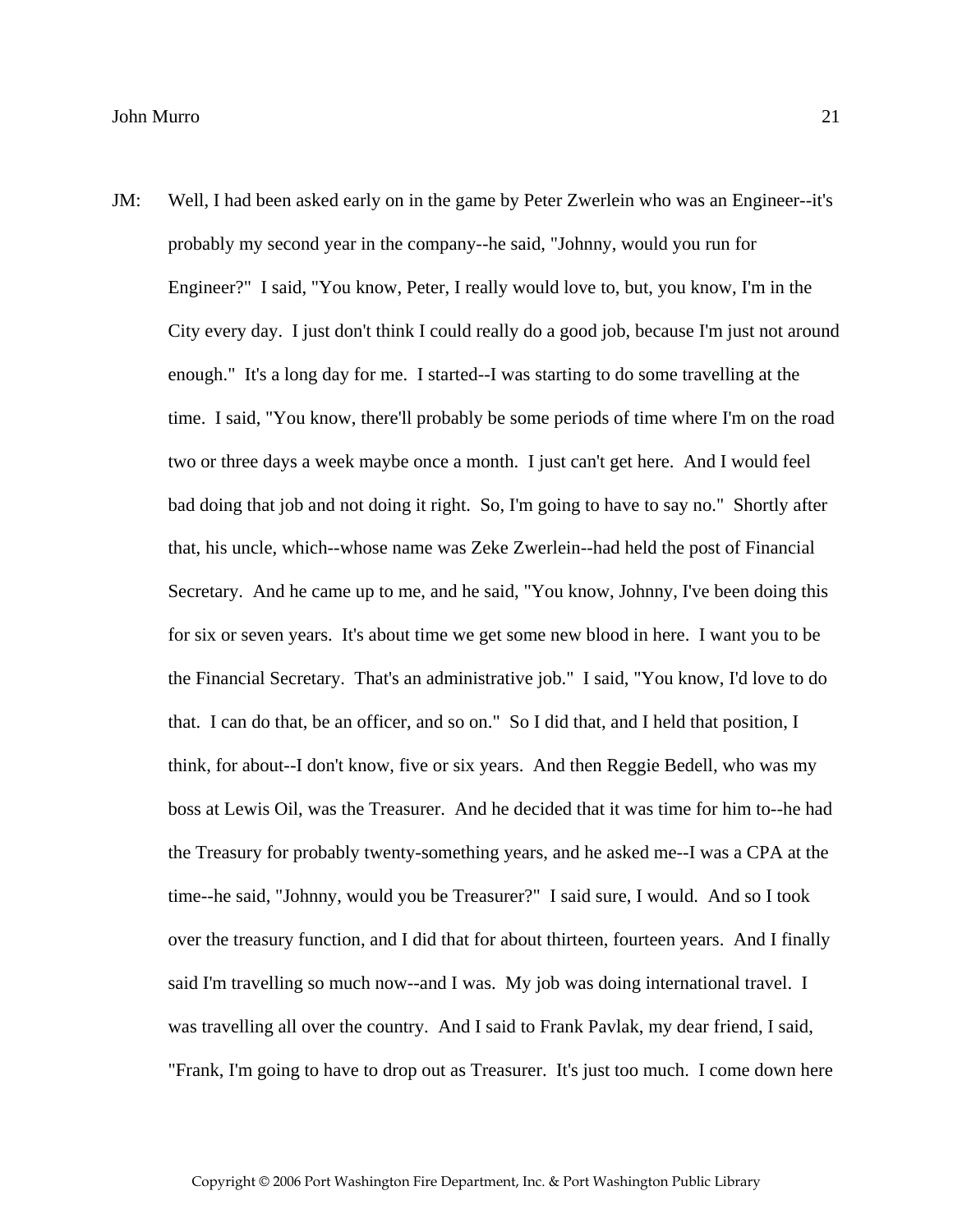and all I do is work. I don't get to wash a truck. I don't get to sweep the floor. I'm doing the same work here, when I come here, that I do every day." So, he said, "Would you consider being a Trustee?" I said okay, I'd be a Trustee, because that wouldn't require me doing there doing bank reconciliations and entering stuff on a computer. Because I computerized the whole accounting system. It was manual. And so I've been a Trustee for about ten years now and probably will continue to be, if they still want me to be.

- Q: Tell me about your nickname.
- JM: (Laughs). Who told you that? They call me "Money" ...I'm [very] conservative with the Fire Department money, much more conservative than my own family money. But I feel that's a fiduciary responsibility that I have, and I question a lot of things.... And to just try and keep an eye on what's going on. And I instituted that we have an outside CPA firm audit us every year, because I think that's the right thing to do. And so we do that and file our tax returns on time, and we do all the good things we should be doing.
- Q: So you don't mind being called "Money" then?
- JM: No. Matter of fact, my logo is I have a dollar sign on my suspenders on my turnout pants when I go out, so they know, everybody knows whose they are. Because nobody's going to steal my stuff.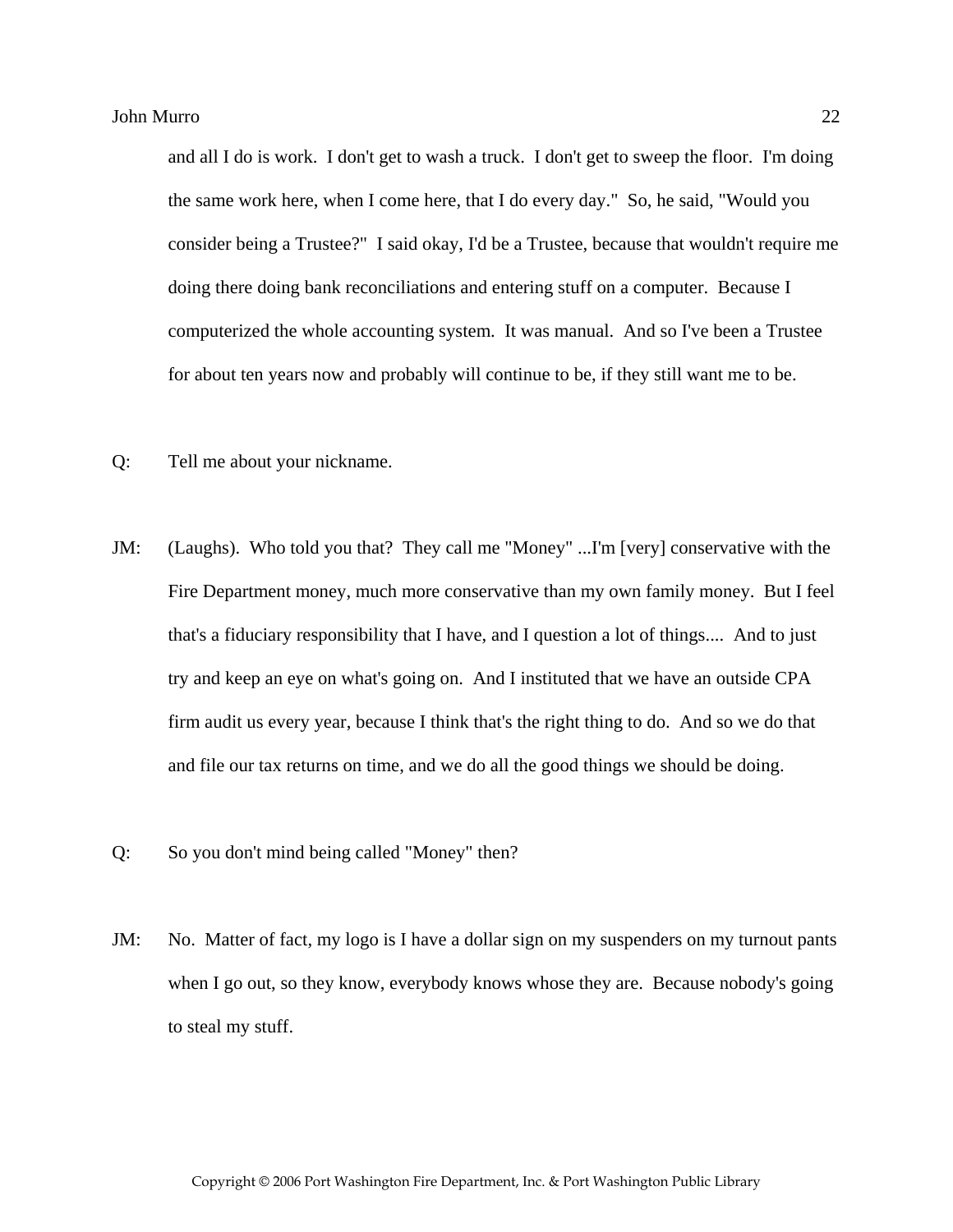- Q: So what's ...
- JM: ...They call me that affectionately (laughs).
- Q: What did you, or do you, enjoy most? Being CPA, Trustee, firefighter? What do you enjoy?
- JM: Oh, I think I enjoyed being a firefighter most. There's no question about it. Even though I'm in the City every day, I go at night. I go on the weekends. On my days off. I'm off tomorrow. I have a couple of things to do in the morning, but I'll be around the house during the day, and I'll go. Last Sunday, I went to five or six calls, because I wasn't playing golf; I was home. So I just have a tremendous love for it. And I don't think that will ever change. I mean, I'll get old, older, and won't be able to do as much, but I'll still hang around there and do what I can.
- Q: So your job in the City involves how much commute time? What do you do right at the moment in the City?
- JM: Well, I was in--I was Vice President of Human Resources and Strategic Planning for a publishing company for twenty-two years. And I left there in 2001. When I was doing that, I commuted on the railroad every day. I landed a job in October of 2001 at the Animal Medical Center. It's a large animal hospital. It's actually the largest in the world. And it's at 62nd and York Avenue. It's way--right on the East River. And there's no way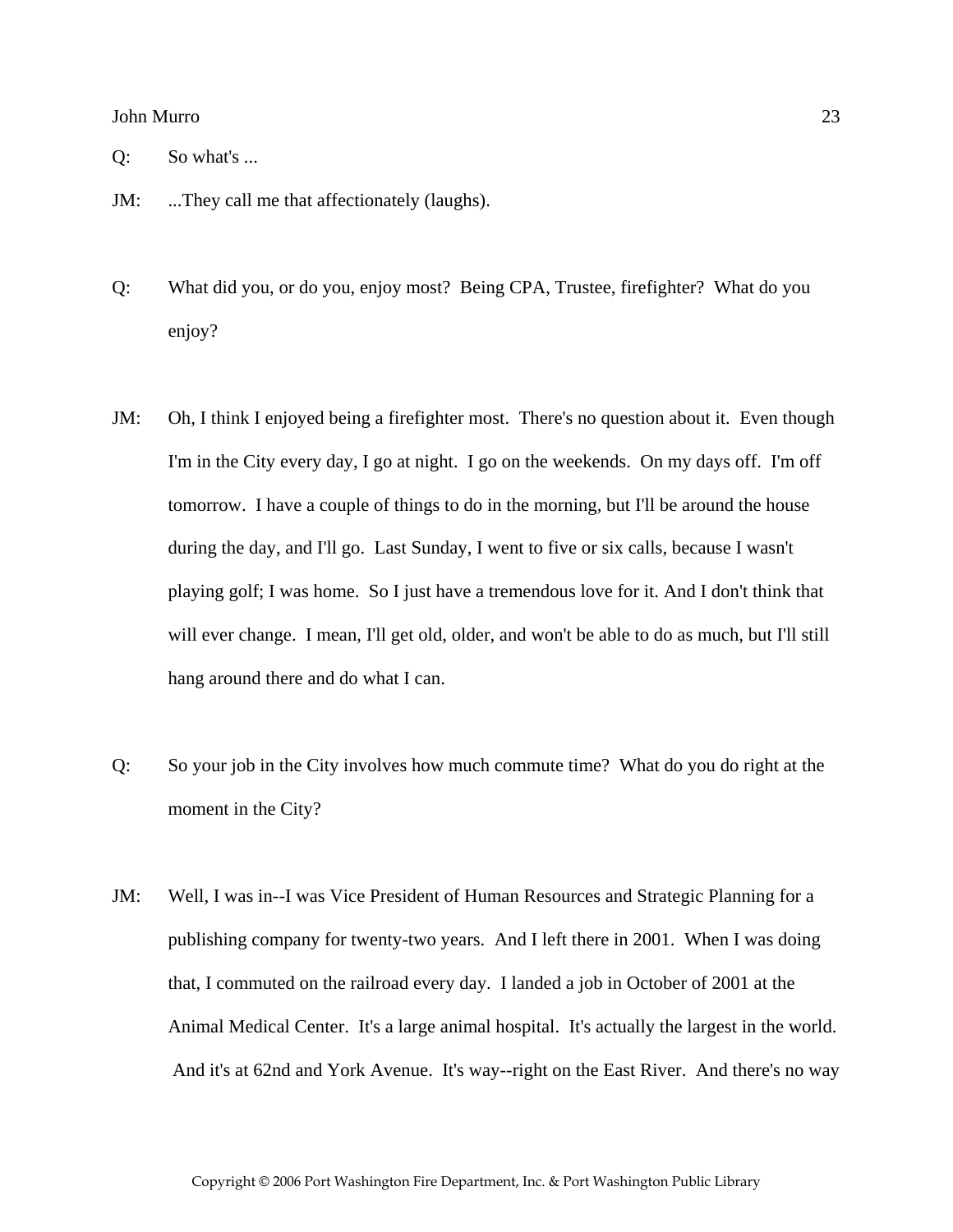to get there by train. So, I have a car allowance, so I drive every day, and they have a parking spot for me. But my average commute is an hour and a half each way. And it's grueling. It just wears you down. And I've got to do it for four more years (laughs) before I can retire. So it takes me away from the house.

- Q: The Animal Medical Center, does that--do you have a love for animals?
- JM: That's not why I took the job (laughs). I work for money. I happen to have a wonderful boxer, his name is Ringo, so I do love--I do love my dog. It's a wonderful, wonderful hospital. It's the largest in the world. There's over four hundred employees. I'm the Director of Human Resources. There are over ninety veterinarians. They perform every discipline that a human hospital performs. There's four surgeons on full-time every day. They do CT scans, they do MRIs, the do dialysis, they do radiology, oncology, ophthalmology--every discipline that a human hospital has, they do there. And they get the brightest kids coming out of medical school. We bring in thirty-five interns every summer and they stay for a year, do an internship program. And then some of them stay on as residents, or they may go on to private practice. But they come out of the best schools--Cornell, Tufts, you name it. And there's--we bring in some sixty thousand cases a year come through that place. It's just unbelievable how much business goes through there. And they're very, very dedicated people, and it's wonderful. I really enjoy it. It's not the corporate world. It's a nonprofit organization. It's run by an outside Board of Directors--some very prestigious people are on the Board. Barbara Walters was on the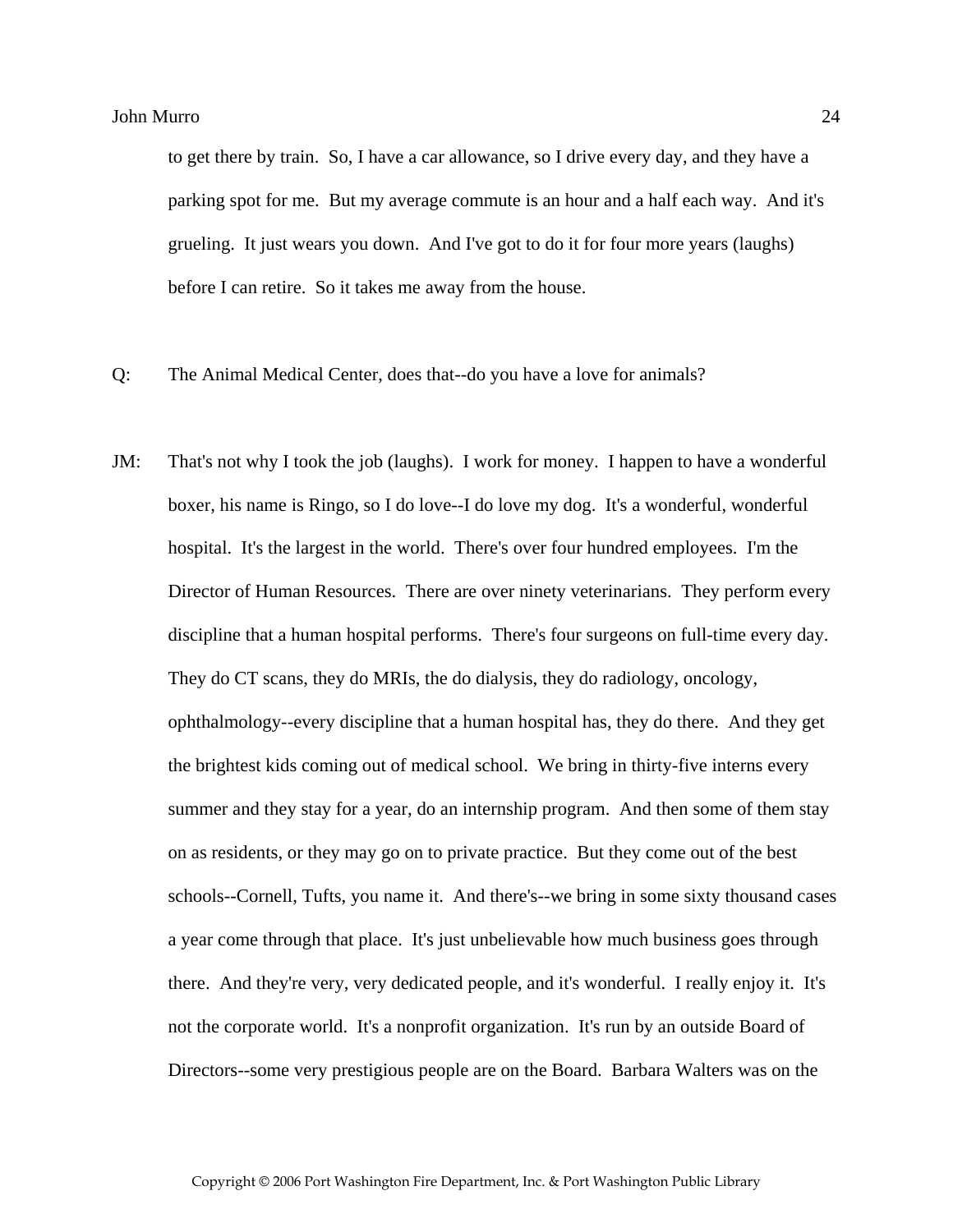Board. Her term is up. Oscar de la Renta's wife. Kenneth Langone who lives in Sands Point, who was a founding member of Home Depot, his wife Elaine is on the Board. Many others. Cynthia Phipps is the Chairman. Her grandfather was [partners with Andrew] Carnegie. So it's a very prestigious Board. They do some wonderful things, and the hospital's tremendous. A very rewarding job, I have to say.

- Q: And what is your particular skill? In hiring?
- JM: Director of Human Resources. I handle all the recruiting. I handle all the benefits. I handle all the relations. I can't think of the word. That's terrible, isn't it. I handle conflict resolution. Everything that has to do with people, I take care of.
- Q: Has this been the most rewarding position you've had?
- JM: I think it's rewarding. I had a very high powered corporate job, as I said, for twenty-two years and did a lot of travelling. It's not the same. In the corporate world is, you know, everything goes to the bottom line. Here, not so much. Everything goes to the hospital for the benefit of the patients, which is a nice thing.
- Q: Getting back to your trusteeship in the Fire Department, how tough are the financial decisions that you make there?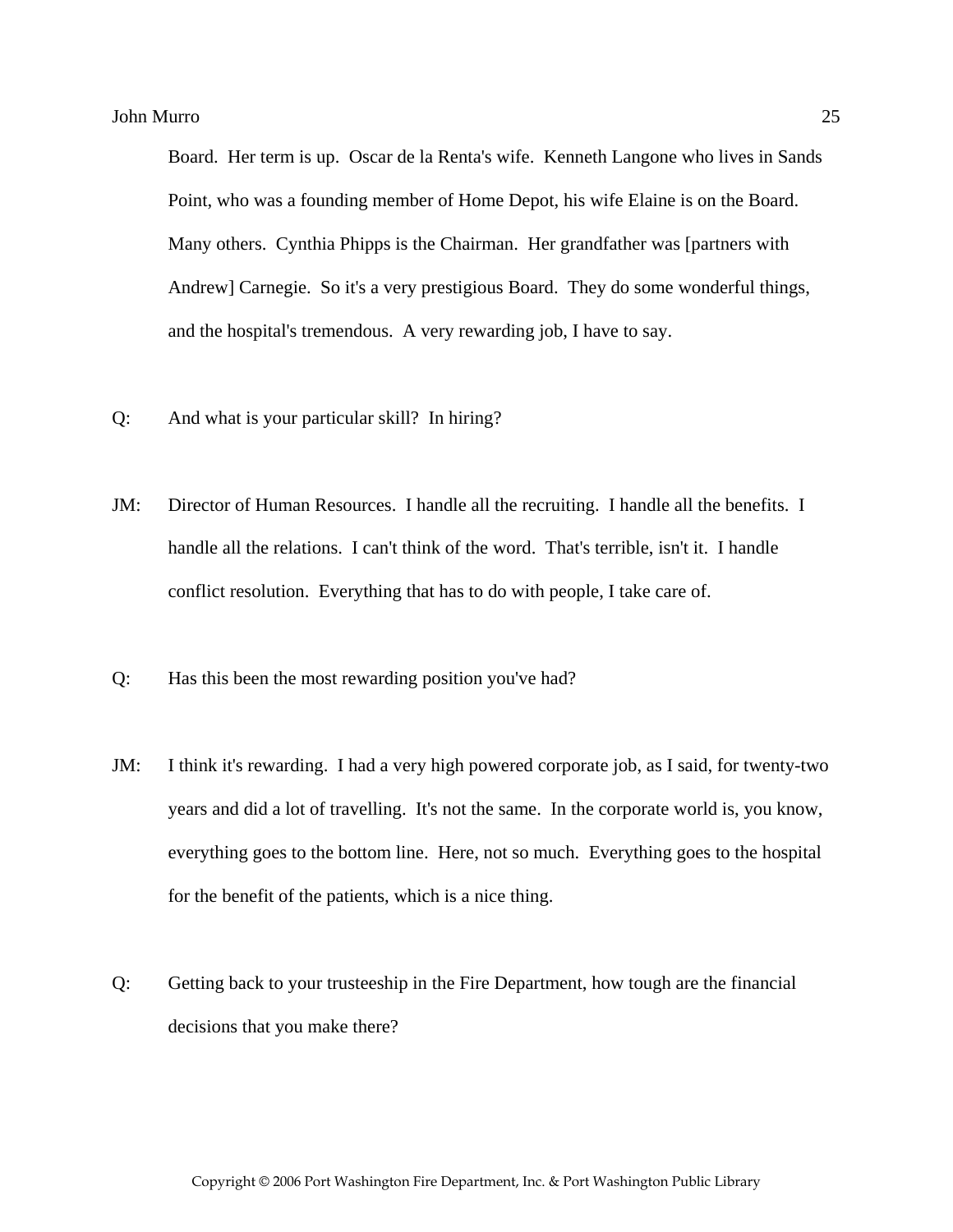JM: Well, I think we make the same kind of financial decisions that we would make if we were running a corporation. Same kind of non-profit organization decisions that you would make. And we scrutinize what we're doing and what's the best way to do it, what's the most cost effective way to do it. Scrutinize whether or not we should do it. So, that's kind of where I come in a lot. I question a lot of things.... And, of course, it's a- generally a majority vote.

[section deleted by memoirist]

- Q: Do you still answer fire calls, even though you do a desk job?
- JM: ...Yes. The answer to that is (laughs) absolutely. And just because I do something administratively, I do that in addition to all my fire service. So I'm a very active driver and exterior firefighter. I go to as many calls as I can on the weekends, because I'm in the City during the day. Again, if I have a day off, most of my time, if I'm around the house and not playing golf, I'll be going to calls. And I have a very, very wonderful, understanding wife. Claudia has been tremendous through this whole thirty-three years of fire service. From when my kids were babies on, there were plenty of times I was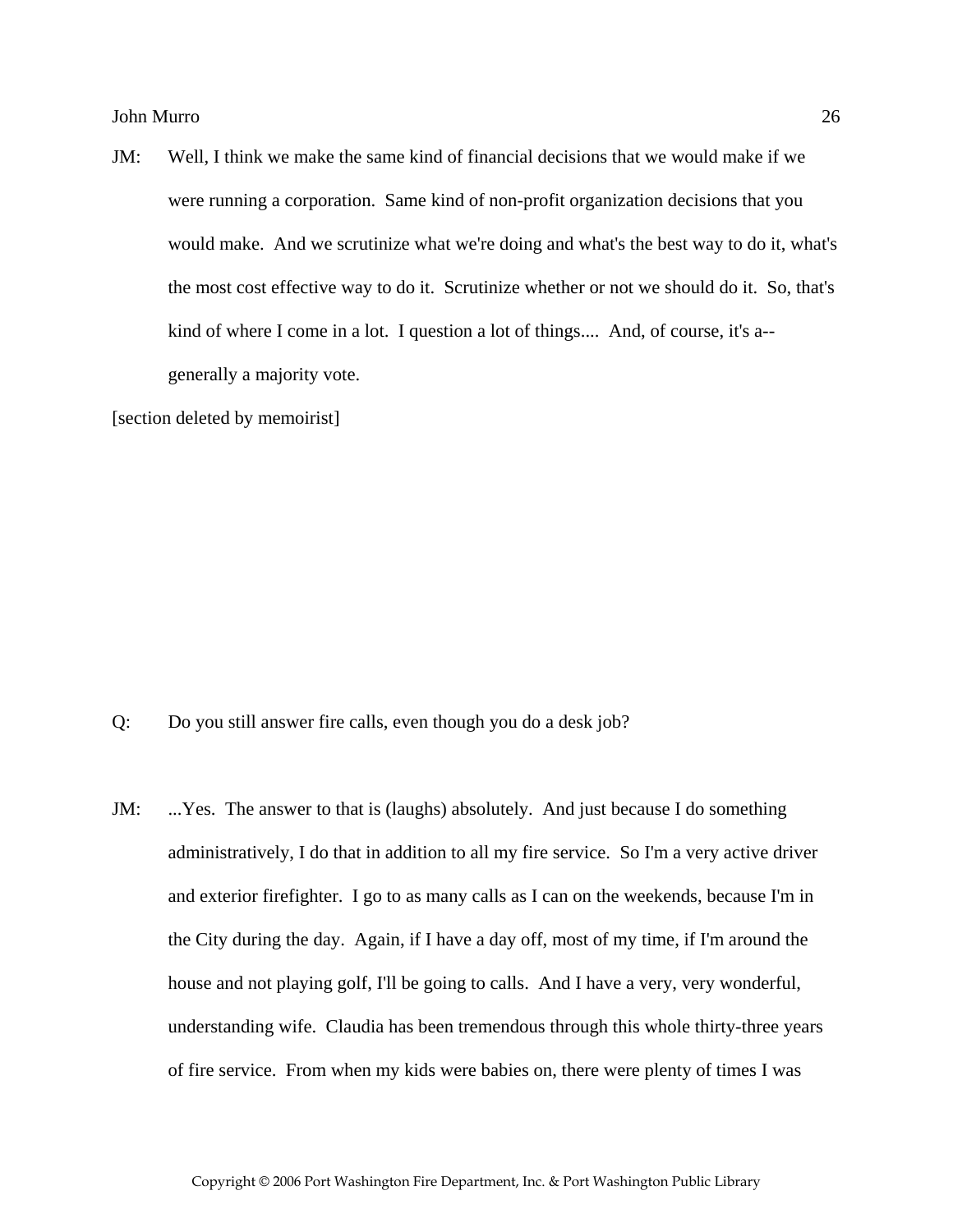away from the house. Snow storms, I would be sleeping at the firehouse.

Thunderstorms, I'd be going out on calls, and she was always there making sure that the kids were taken care of. There was always a meal on the table. You know, plenty of times I ran out as we just sat down to dinner, and she would keep things warm for me when I came back. She's just been wonderful. And I think all the wives, all the volunteers, should get a tremendous amount of credit for holding the whole thing together, because that's what they do.

- Q: How do your children feel about your fire service?
- JM: I think my children are very proud of it, although my son was never interested in joining, and Stephen's a musician and also is a manager at Sam Goody's at Roosevelt Field. And he's very good at it. I never pushed him to go into it. I didn't see a tremendous amount of interest on his part, but I know they have a tremendous amount of respect for the Fire Department. The interesting thing is my daughter got married September 18th, but two months prior to that we had a wedding shower for her, and we had it at the firehouse, and she was thrilled that it was going to be at my firehouse. And we decorated the room--I should have brought some pictures. It was just unbelievable! Claudia made it into kind of an English garden setting. It was beautiful, and my daughter was very, very proud that [we could have it there, because she remembers, as a kid, we used to bring her there for](http://www.pwfdhistory.com/trans/murroj_trans/peco_members039_web.jpg)  Santa Claus and parties and so on. So it was really--it was really nice.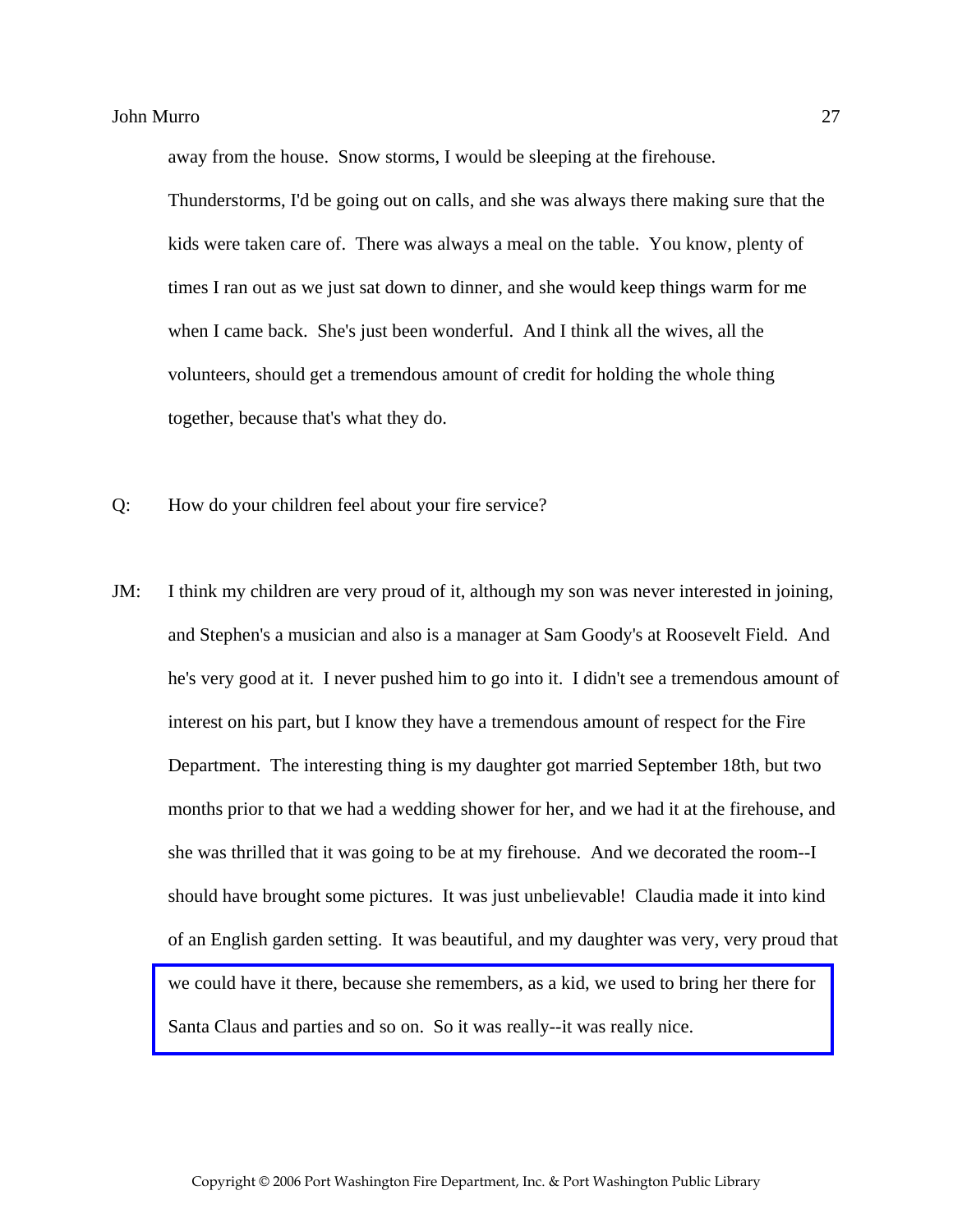- Q: Where was the wedding ceremony?
- JM: It was at Wheatley Hills Golf Club. That's where I play golf.
- Q: Which golf club?
- JM: Wheatley Hills in East Williston. And they did a tremendous job. It was a great wedding. She got married at St. Peter's, and it was just terrific.
- Q: And was the reception also at the fire--no ...
- JM: No, it was at Wheatley Hills, yeah. Yep.
- Q: Was the Fire Department there with their trucks?
- JM: No, I didn't do that (laughs). Unfortunately, it was a day of heavy, heavy rain that Saturday, September 18th. Must have been three inches of rain that morning. The sun came out at noon time when the photographer got to the house. We said, "Oh, this is great. It's going to break. Even though we can't have the reception on the patio outside at the golf club, it'll be beautiful inside." But what we didn't know is when I got over the church, Monsignor Picciano came to the back of the church when I was standing there, with me and my daughter, and said, "Can you get me a fire truck?" I said, "Why?" He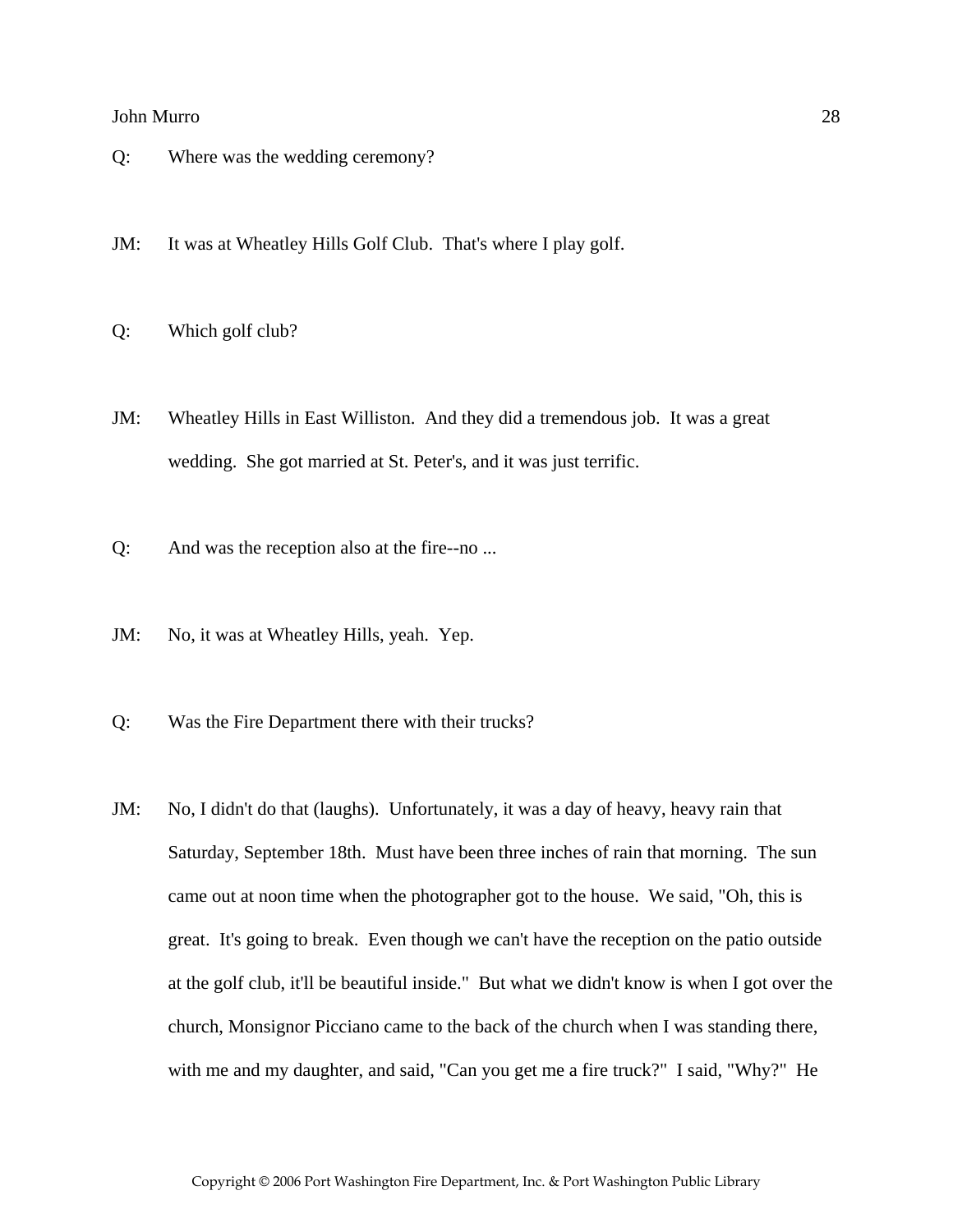says, "We have no power in the church." I said, "Why didn't you call me? But if you give me your cell phone, I'll get a truck here in three or four minutes." He said, "Well, we lit as many candles in the church as we could, and unfortunately we're going to have to proceed without lights." I said, "Okay, well, we're ready to do that." So, long story short, he got about five minutes into the mass, candlelight only, and the lights came on. So (laughs), it was great for his sermon, because he just tied in the darkness and the light with their marriage and what they can expect and so on. So, it turned out great. Turned out great.

- Q: That's a good story.
- JM: It was great.
- Q: Now, excuse me for a moment, while I turn over the tape. ... [END OF SIDE A; BEGIN SIDE B] ... Now, I would like to ask you about what you do at the County Memorial Services.
- JM: Actually, I was chairman of this County Memorial Service in 199[5]. I was chairman in 2000, and they just asked me to chair it again for 2005. Basically, what it is is we invite seventy-one fire departments to participate in a memorial service for fallen brothers and sisters that have died during the year. And this will be for 2005 for any of those that died in 2004, whether it was a line-of-duty death or was a death of natural causes. And we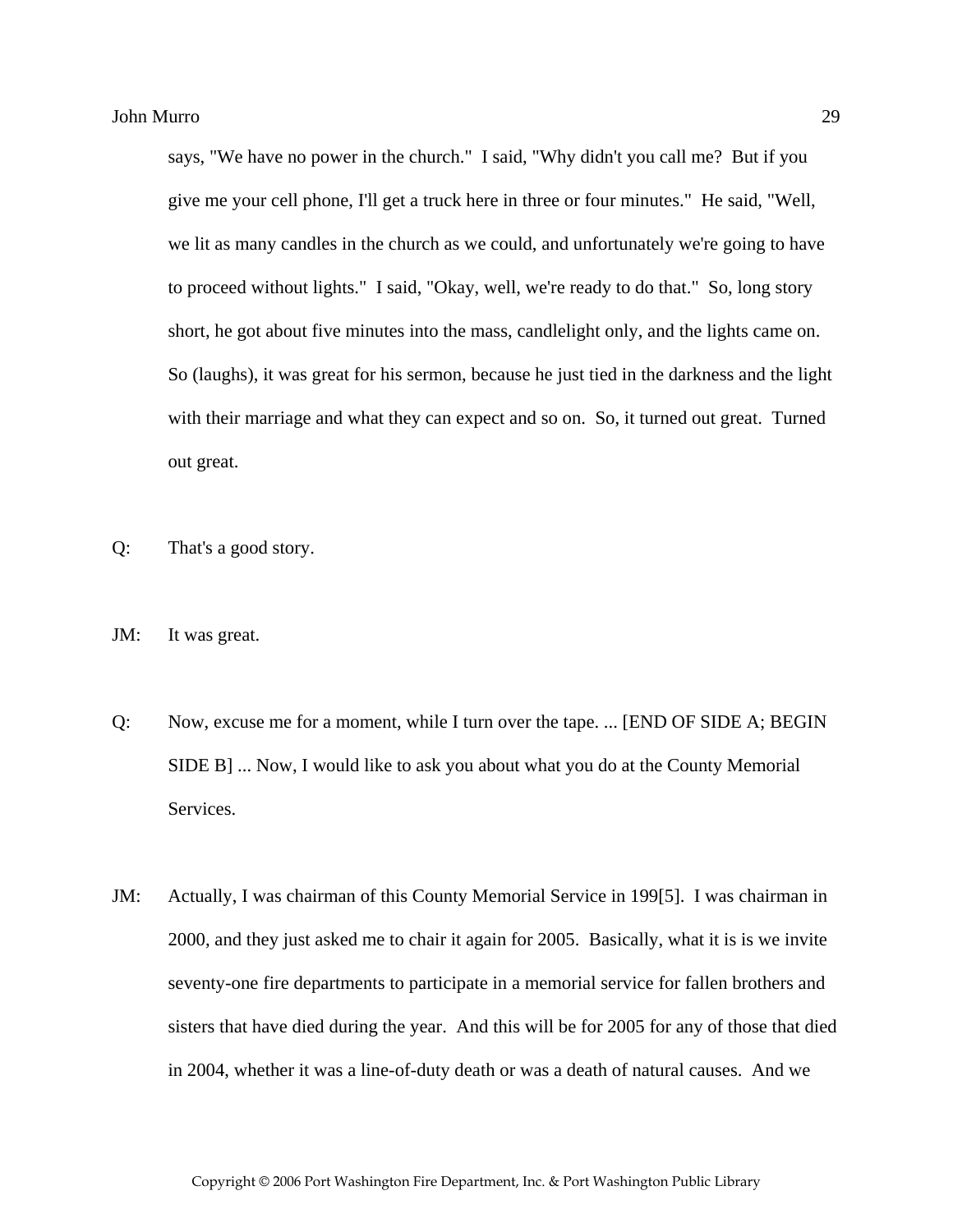will probably have somewhere between seven and eight hundred firemen will come to St. Peter's on May 5th, 2005, to participate in this Memorial Service. And it's a wonderful, wonderful afternoon, and a lot of respect is paid to our fallen brotherhood. So I handle all of the correspondence and all of the operations through committees. And there are committees--some committees handle all the traffic with the trucks that are coming into town. Others handle the assembling of the eight hundred or so firefighters out in the parking area, staging area, so that we can get everybody safely into the service and everybody out. And I'm actually going to co-chair it this year with Tom Tobin who is the chaplain. And we'll do a good job and make sure everything is done right and give the respect that's due to these fallen firefighters.

Q: And these are all throughout the county.

JM: Through the County--Nassau County. Seventy-one fire departments. So we're the host.

Q: Can you recall anything special at any one of these County Memorial Services?

JM: No, actually, the only thing I could--the last one they did in 2000, because I was travelling so much, I did all the work on it. And it was, you know, held on a Sunday afternoon, and I had to be in Arizona on Saturday afternoon, so I couldn't stay for the service, but I did all the work and had everything done, and Chief Cole, who was the Chief at the time, made sure that everything went well, so I was pleased about that, and I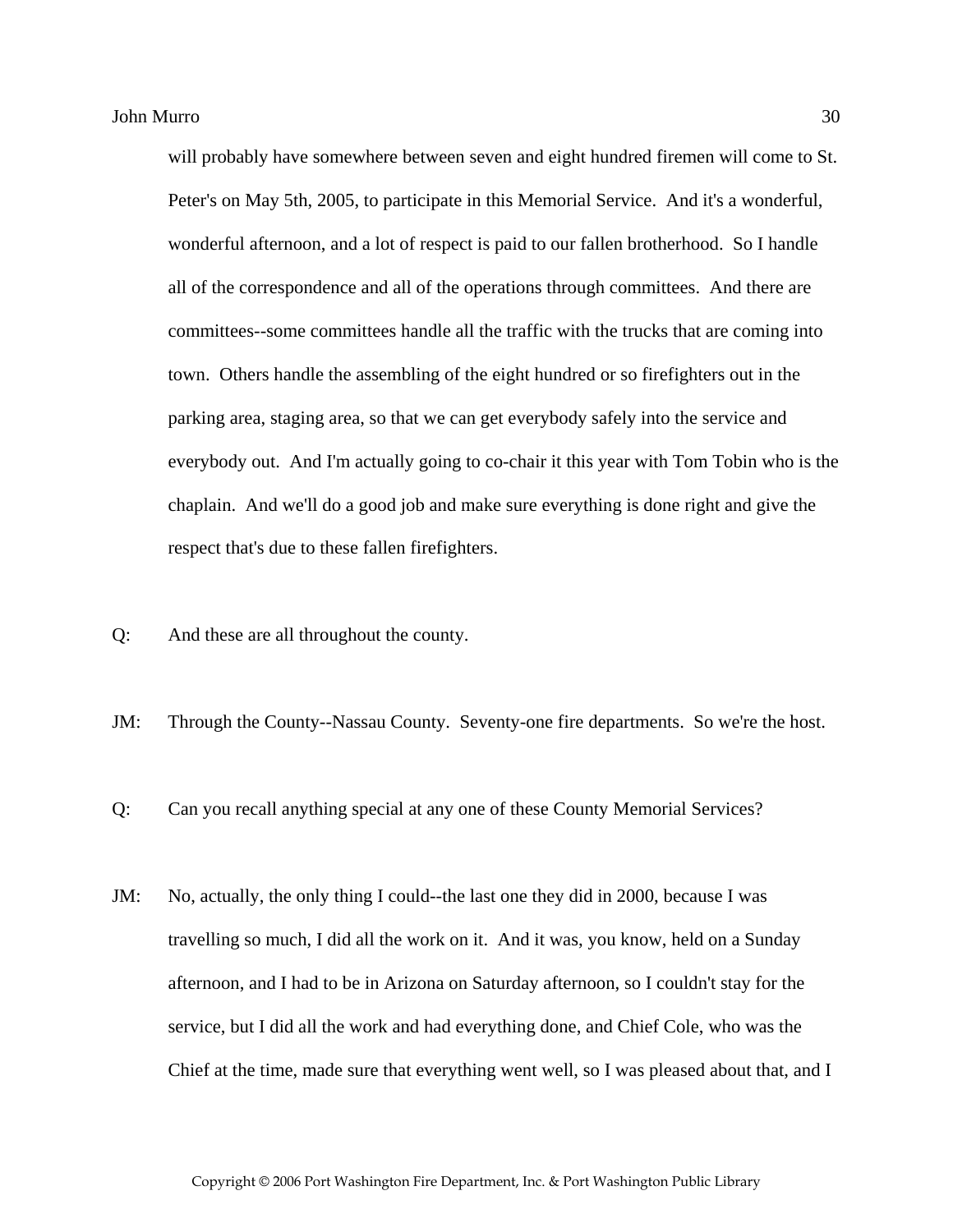got some nice thank you notes from the Nassau County Firemen's Association, that we did a great job on it.

- Q: What did you for the hundredth anniversary of Protection Company?
- JM: Well, of course, I was in charge of all the money. And I ran the (laughs)--the treasury [function for the block party and, of course, all the expenses that had to be accounted for,](http://www.pwfdhistory.com/trans/murroj_trans/psent_920710_hw_web.pdf)  and all the fundraising. We raised some money through chances, raffles, and through a journal. And, of course, I made sure that we accounted for every penny of it. And that was--it was very successful. We had a wonderful day. Frank Pavlak, my dear friend, I was a co-chair with Frank who was a co-chair and Peter Zwerlein and the event went very, very well, other than pouring rain that happened when we were marching from the Post Office down to Channel Drive, and we got to about the train station. The clouds opened up; it just poured for twenty minutes, and everybody was drenched. But we got through it, and that was very, very nice. I'm so glad I was part of that.
- Q: What do you do on the block parties? Do you just have food or do you do other things?
- JM: There was food. There was rides and, you know, what are those things that you do? (laughs), you know, games for kids to play and stuff like that. It was very nice. We had a band--two bands--for dancing and so on. Sold a lot of beer (laughs).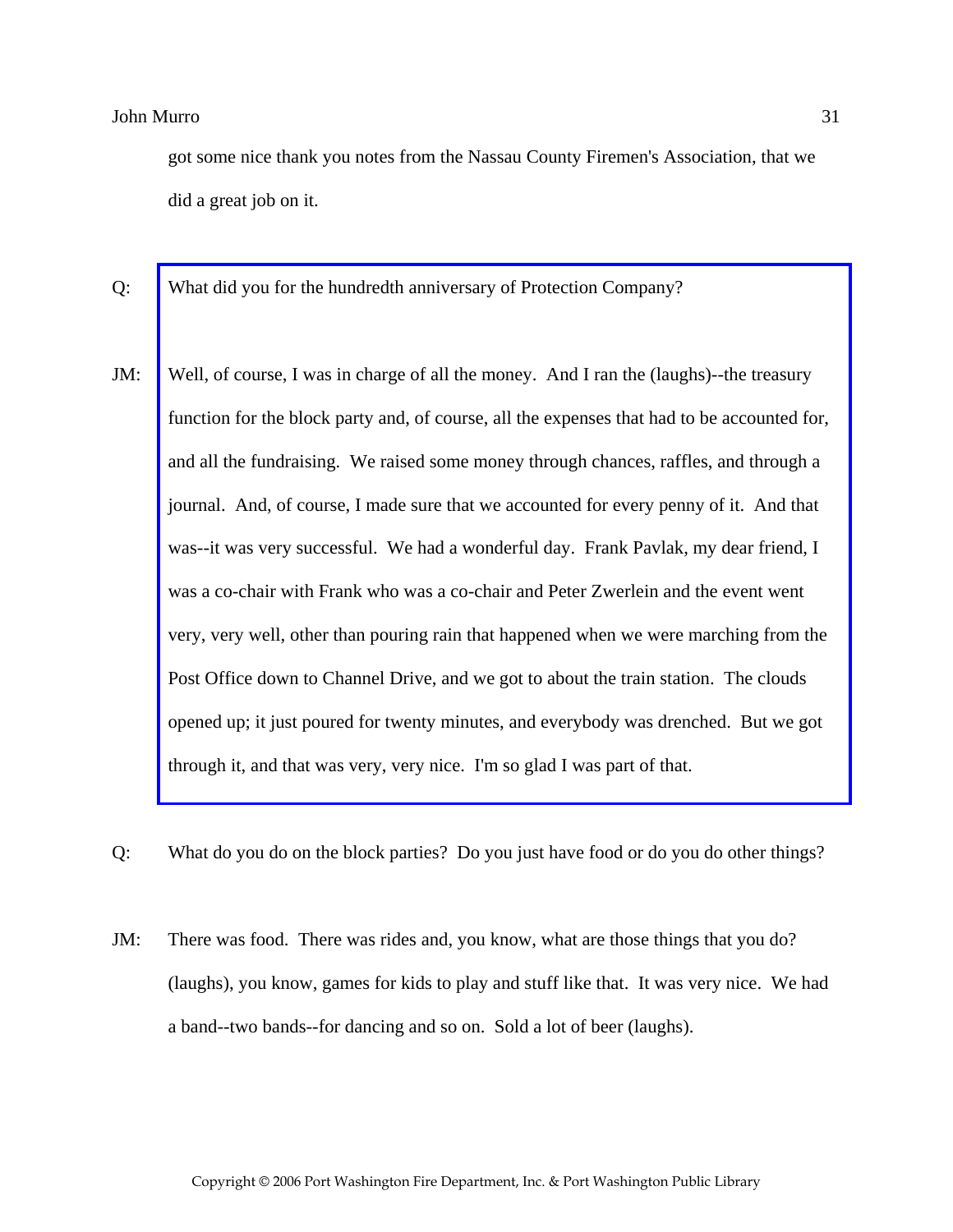- Q: Does that go into your coffers, or is that your expenses?
- JM: Well, you know, the idea was to really break even, and we weren't trying to make money and we didn't want to lose money. So, I think we did a pretty good job of that.
- Q: What was your role in the new building. I think it ...
- JM: I wasn't treasurer at the time, but I was on the Finance Committee with Reggie Bedell. So I gave my financial support basically through that whole process.
- Q: What were some of the positive points and the negative points of trying to get that new building?
- JM: [I think they were all positive, to tell you the truth. If--I mean, the old building had some](http://www.pwfdhistory.com/trans/murroj_trans/peco_bldg12_web.jpg)  great memories, but as the equipment got bigger--we had three bays in the front, facing South Washington Street. You could barely squeeze a truck in there. Of course, when an alarm went off, guys are running in, in between trucks trying to get dressed. Trucks were trying to pull out. It just got so scary that we knew we had to do something. And the building had been there from, you know, the early, early 1900s. And it was such a wonderful, wonderful positive thing when we saw the finished product. And it's still there today. It looks great. It has weathered itself very well. And we have a nice, you know, good sized truck room that we can get two of today's modern pumpers in there without much of a problem. And it needs a little re-do right now. That's one of the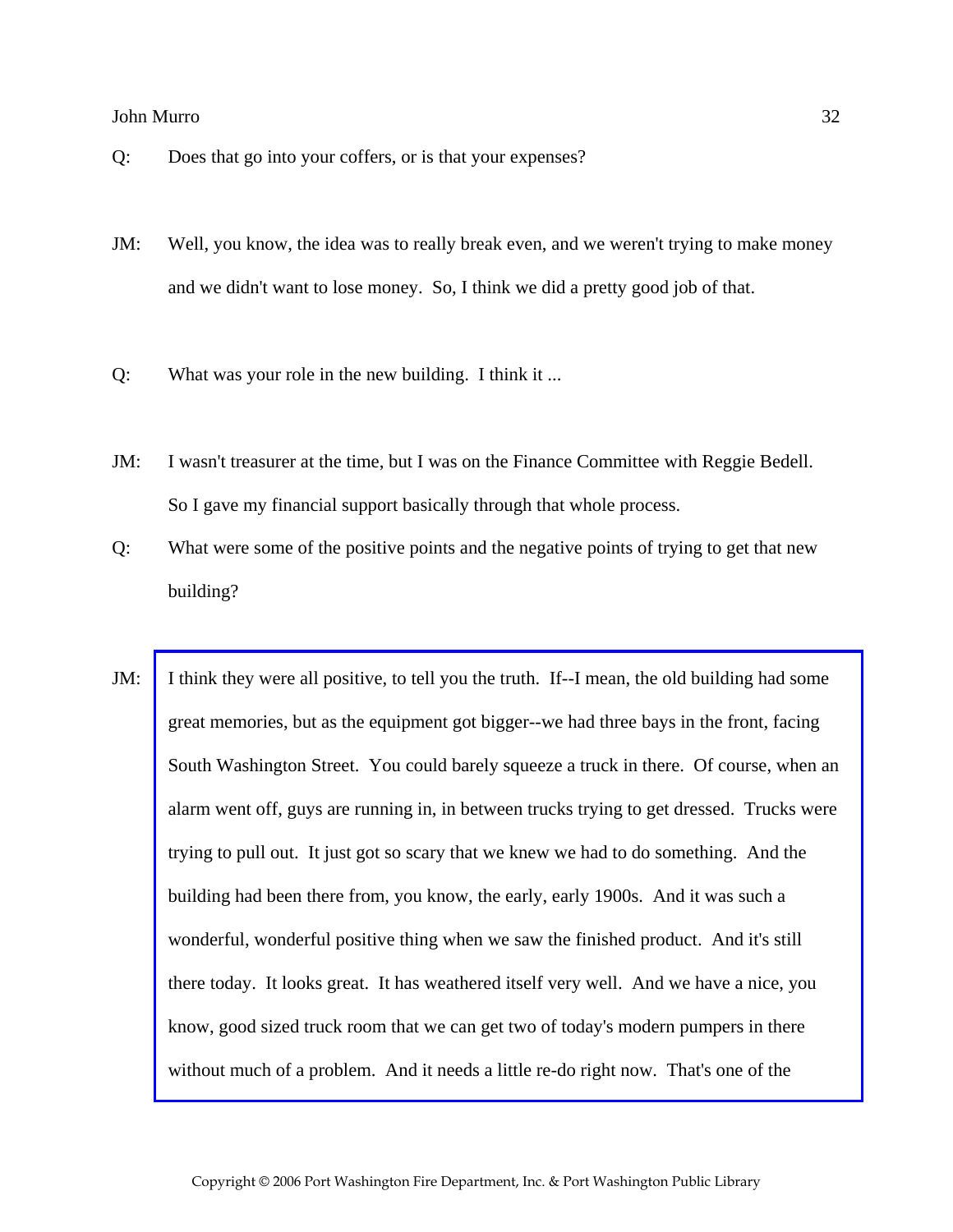things we're working on. It's been a long time since we fixed up the meeting room upstairs where we hold some of our parties and dances and things. It just needs--it's tired. So we're working on that.

- Q: When you do that work, do you have volunteer ...
- JM: A lot of the work inside the firehouse has been done and will be done by volunteers. I think for a room that size, we'll probably have some architectural help and have a contractor come in and put the coordinating wall covering and carpeting. And we need new chairs and tables, and we'll have it all tie in to a nice soft color.
- Q: Can you recall any humorous incidents that have happened to you in any of your positions?
- JM: Hmmm. ... [??] ...
- Q: Any particular person that you might have, you know, played pranks with or joke around with?
- JM: ...Frank [Pavlak] and I were on the same Little League team together. That's how long we've known each other. So, he was also in my wife's [high school] class--the class of '65. So, he knows a lot about me, and I know a lot about him. And we talk every single day (laughs), if you can believe that. We talk all the time. He's a ...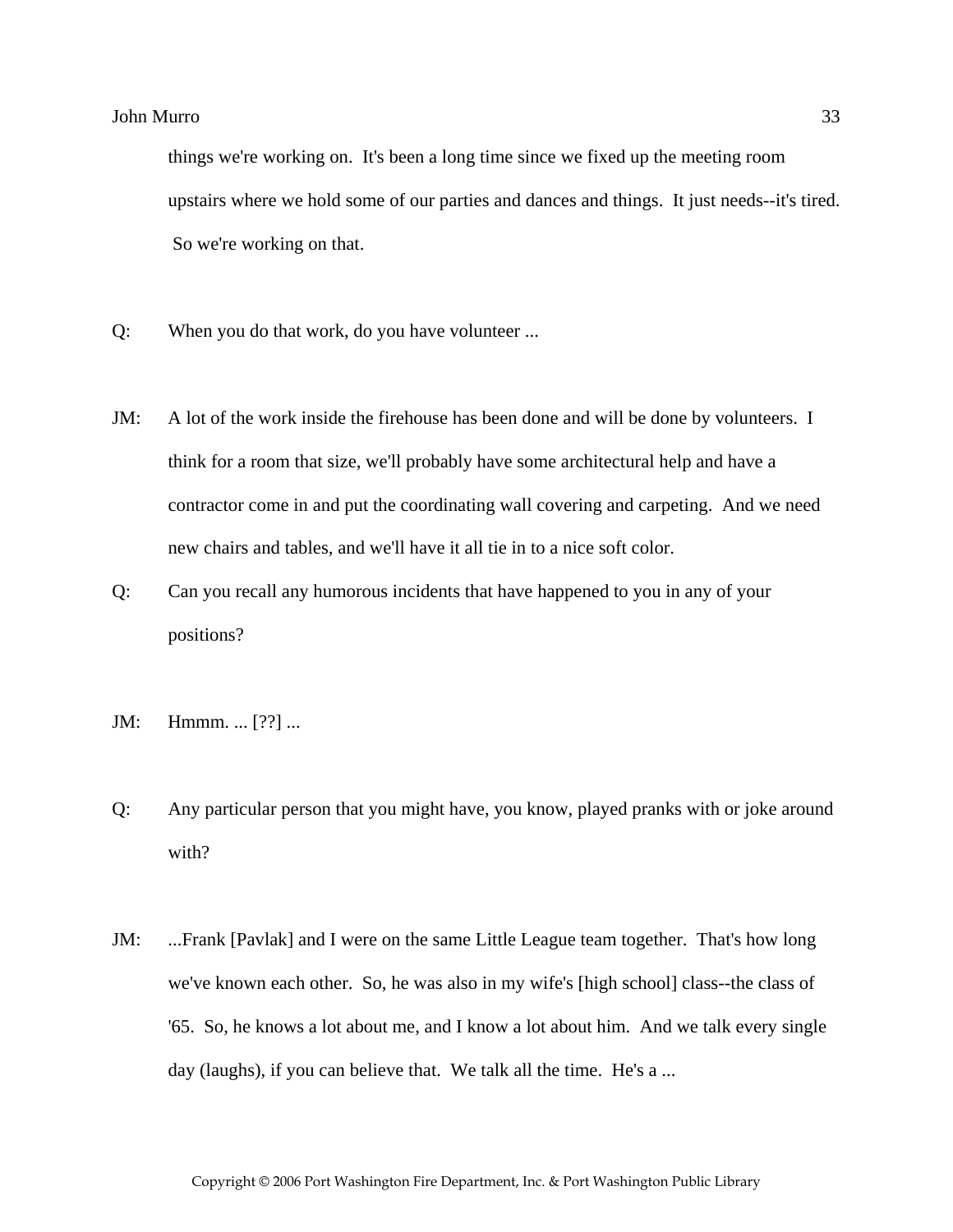#### Q: What do you talk about?

- JM: We do some firehouse talk, but he loves to talk about the '60s. He's really into the '60s and what went on when we were in high school and so on. So we could--in the summer, we sit on the front bumper of the pumper in the truck room, with the doors open, watching the sun starting to set, and we end up talking about 1965 and '4, and '63. And he's just a wonderful historian. . He's a great guy. And we're always kidding each other. He jokes about me; I joke about him. But ...
- Q: ... [Self-mimicry at all?] ...
- JM: Yeah. And he would never hurt anybody. He's just a terrific guy.
- Q: How do the older members get along with the younger ones coming in at the Fire Department?
- JM: That's an interesting question today, because it's a little sidetrack, but we don't spend as much time in our own firehouse as we used to. We're kind of consolidated during the day. We all roll the trucks out of Atlantic's Hook and Ladder's building here on Carlton Avenue, which is behind our firehouse. In the old days, everybody rolled out of their own house. So I, as a young man coming in, would have a lot more exposure to the older members--like George Mahoney, Harry Hooper, John Mahoney, Tom Mahoney, Harold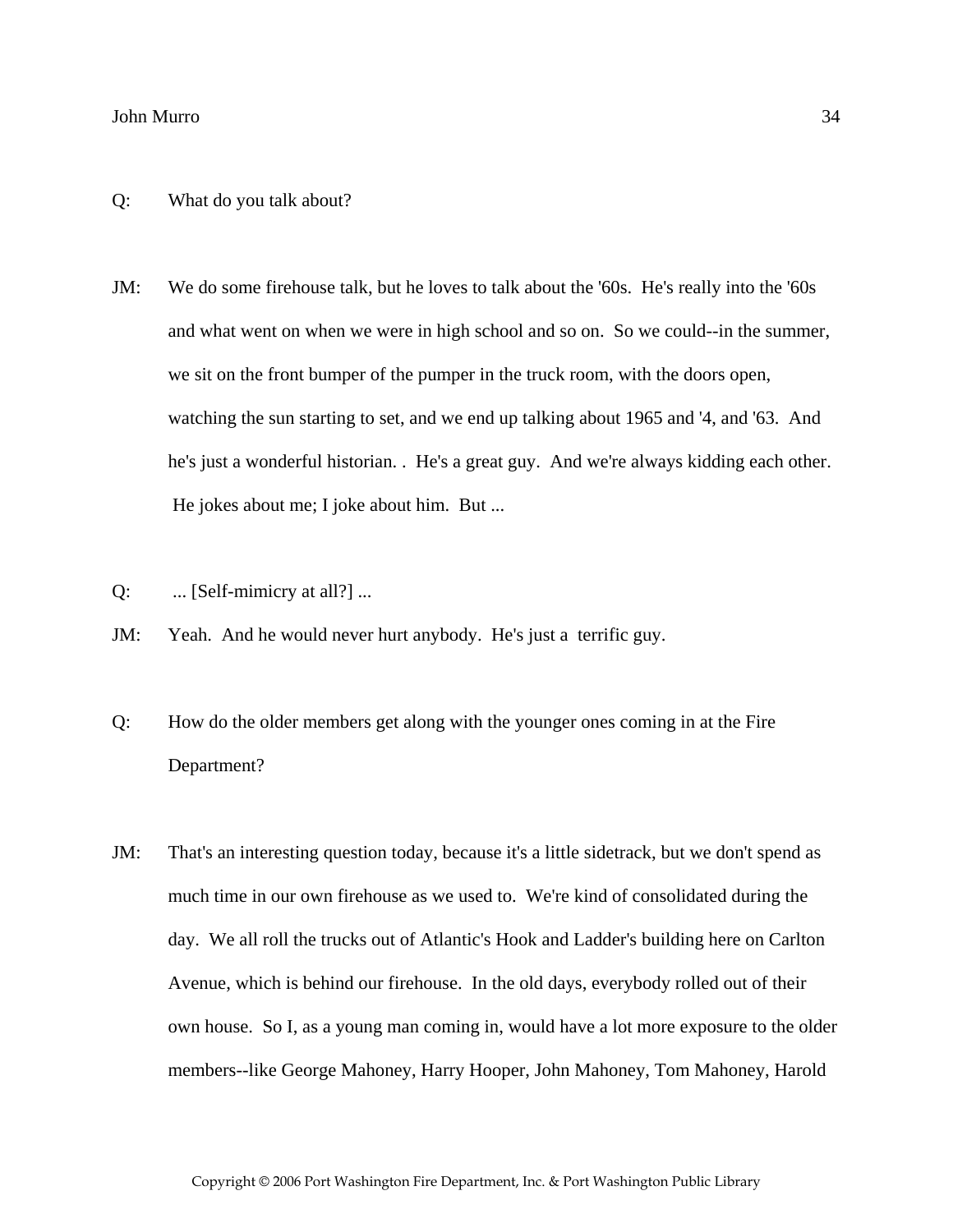Poole. We were there a lot when we were younger, and we could hang out there and they would be there, so you got to know them more. And, you know, they were interested, obviously, in the younger kids and what was going on, and we were interested in knowing, you know, what they did in their lives, and so on. So there was always a lot of bantering. Today, we don't have that. We go to someone else's firehouse during the day. We finish the call, we sign our sheets, and we leave. And we're trying to get that back. We're trying to get back to putting--keeping one of the trucks at our house on the weekends, so that the young guys can come down. A lot of the young guys get on the truck, I don't even know they are. I turn around as the driver, and I say "Who's got the hydrant?" and "Who's qualified?" "Oh, yeah, that's me." And I don't remember their names, because I don't see them that much. But when you're around each other more and joking around and watching TV together, you obviously get to know people. You get to know what they're like. We don't have that. And we need to do that. Because that's what bridges the generation gaps.

- Q: What would be some of the tensions between the younger and the older, besides not knowing each other? What are the tensions?
- JM: Yeah, well, you know, I think it's pretty common in any organization, where--whether it's at my golf club, or whether it's at the firehouse, you know. You get a younger group starts coming in; they want to make a lot of changes. And they want to make changes quick, and usually they're expensive. And the older gentlemen will say, "I don't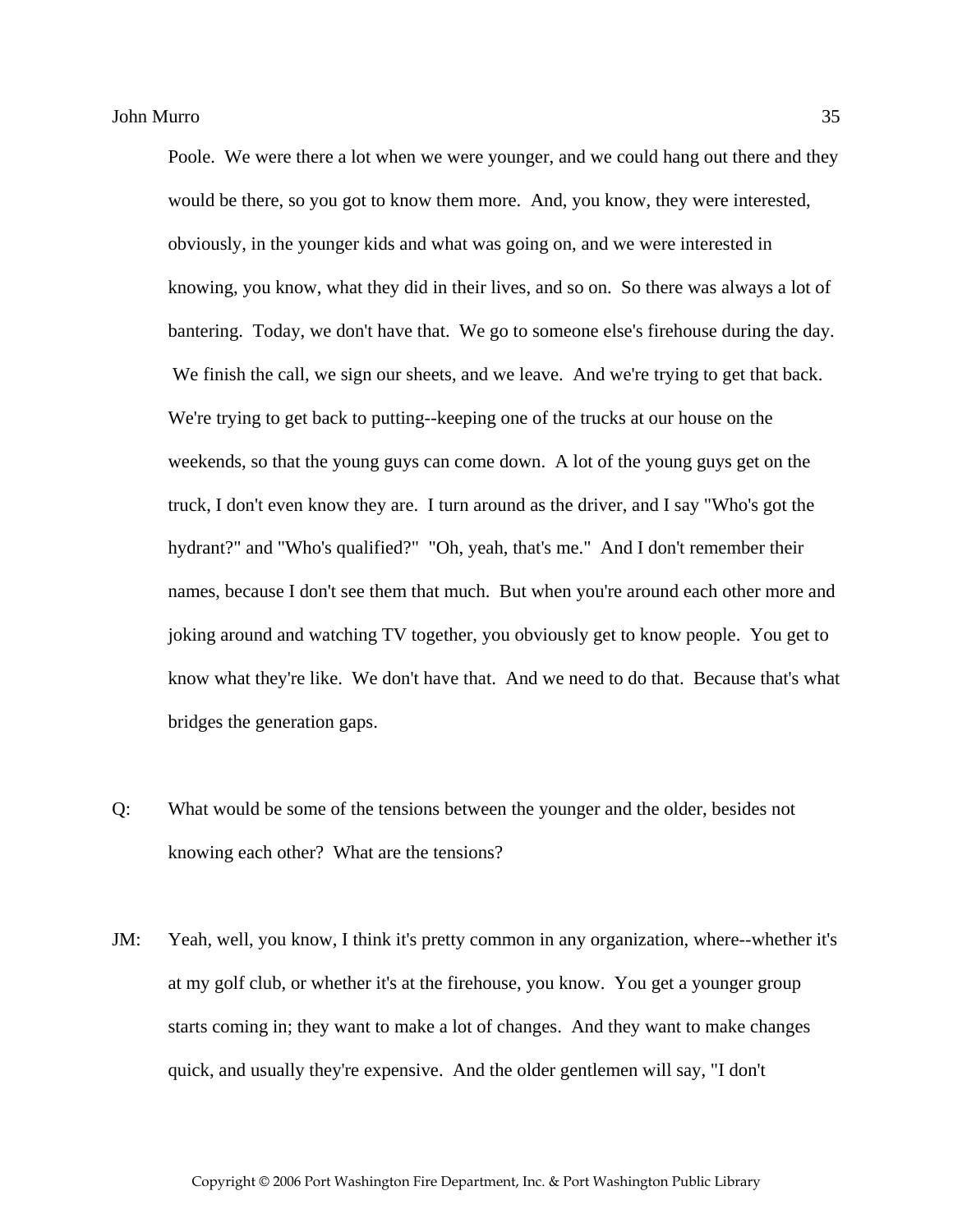understand that. We've been doing this this way for all these years. It works fine. What do we need to change it for?" And "Why do we need to spend all this money?" So, I think that's a common denominator in a lot of organizations. And somehow through the process at the firehouse, those things get ironed out. We talk about those at our month- those things at our monthly meeting. Everybody has a chance to vote on whether we should do something or not do it, with all the proper input, and somehow it gets resolved. Does it always get resolved to everybody's liking a hundred percent? Probably not. But- -and then sometimes I think--and I'm kind of getting up there myself, so I've got to kind of stand back and say, "Hey, this is the future. These guys need a little something different than we needed, so we've got to listen to them." You know, we want them to, you know, stay as long as we did in this organization. So, you've got to step back and give in a little bit. You know, let them have some things that maybe are not important to you, but they're important to them.

JM: Difficult. Very difficult to recruit now. First of all, it's tough for young kids to live here. Like my kids are renting apartments here, so they can't afford to buy a house at this point. And same thing with the members that join the Fire Department. They may be living with their parents for a while, and then they get to the age of twenty-two, twentythree, you know, it's time to move on. But they really can't move on like we did. We were able to--I bought a house for thirty-seven thousand dollars in 1972 and could afford it and afford a lot of other things. You can't do that today. So, keeping people in town is

Q: How are you recruiting these days?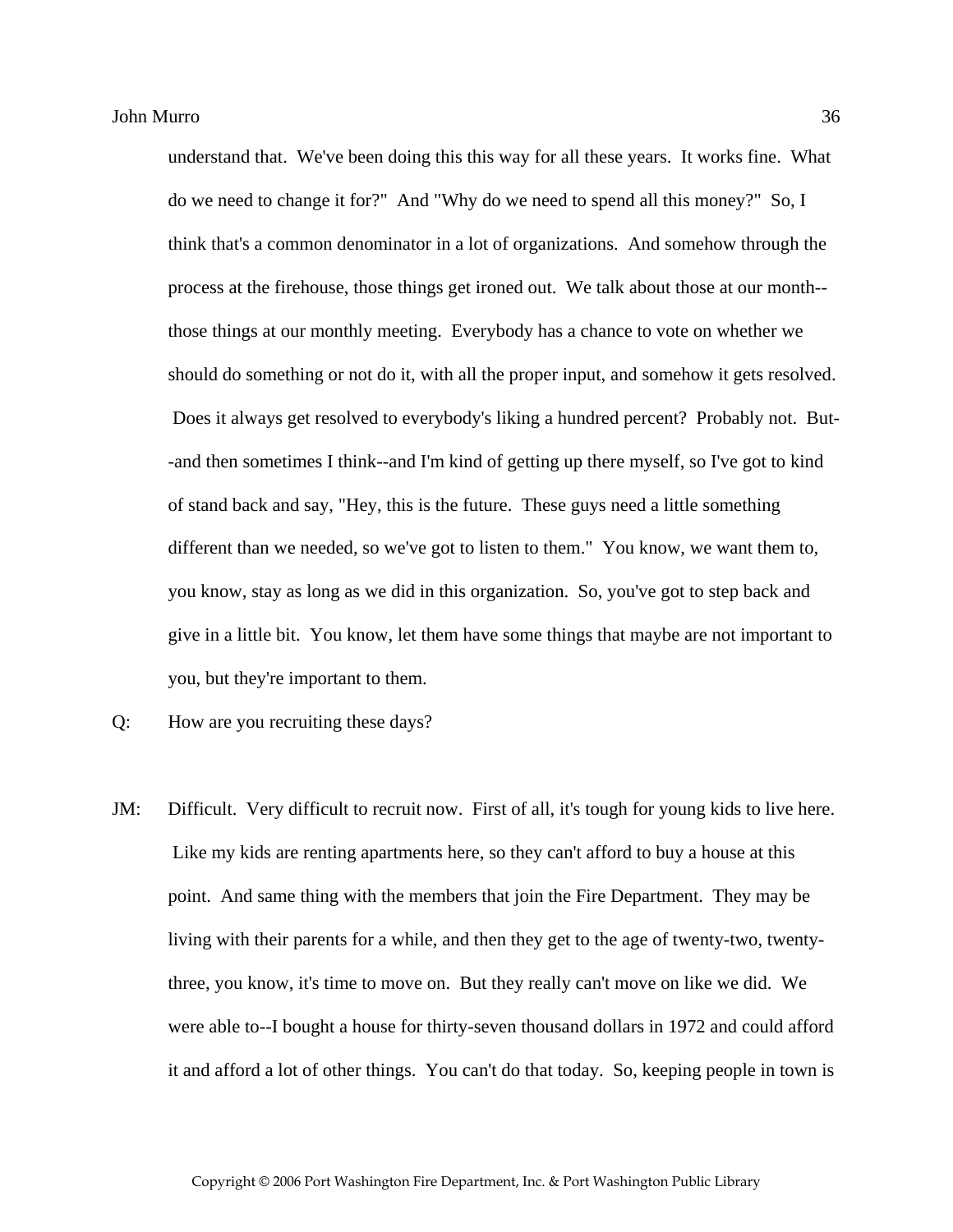very, very difficult, and we're trying to get the younger kids in high school for a few years, but ultimately they're going to go to college and they're going to leave. So, it's a dying breed.

- Q: Do you feel that their going to college necessarily means that they won't return?
- JM: I think they find it very difficult, even with a college education, to come back into this town, with the price of the houses being what they are, and the taxes and all the other expenses. They can certainly live cheaper further out on the Island or in Pennsylvania. So, yeah, I think we've got a real problem....
- Q: What do you think would be lost if you had to have a paid fire department?
- JM: I can't even imagine that. I guess I'm--because I've been doing this so long and the way we do it, and it seems to work. Sometimes it may not be the most efficient thing in a way, but there's a tremendous love for what we do here. And none of us are paid for it. And I think it would just be business as usual if it became a paid fire department, and I think it would be a lot more expensive for the taxpayers. And I would hate to see that happen, but maybe someday it might.
- Q: Did 9/11 impact you in any way?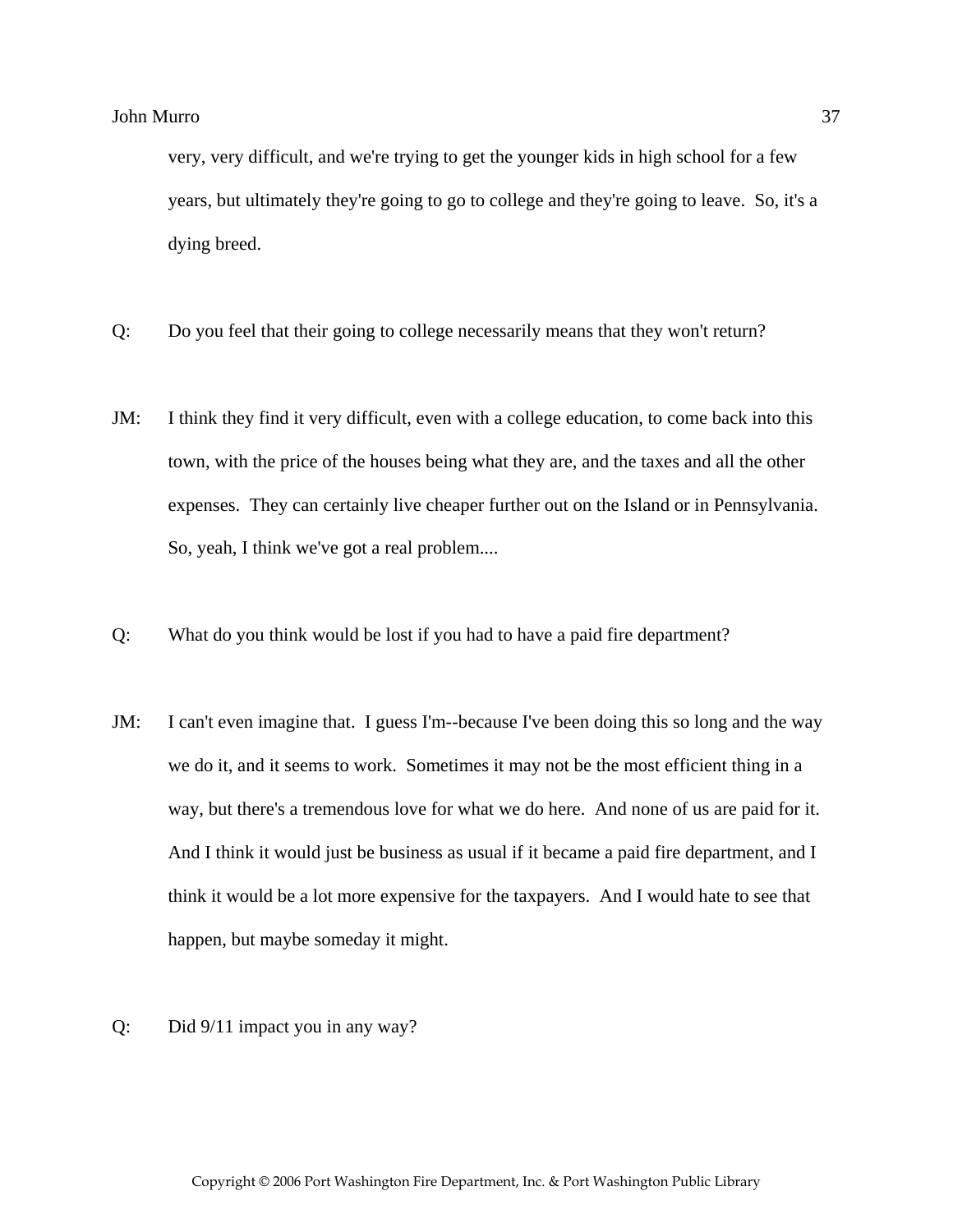- JM: Well, the fortunate thing was I was out of work for the first time in my life. I was separated from the company that I was at for twenty-two years on April 1st of '01. So I was on a wonderful six-month sabbatical on 9/11. I was home at the time. Frank [Pavlak] called me, and he said, "Turn the TV on." And I turned it on, and I was just crushed. I couldn't believe it. The next thing I did was run down to the firehouse actually, because I thought maybe we would be on call. There might have been a standby going. We actually went upstairs on the top of the building at South Washington Street. Frank had a--I remember Frank had a camera. And we could look across the Bay and see the smoke pouring up from lower Manhattan. And I lost a cousin in the second tower. I didn't know till two or three days later. It was awful. It was just awful. Terrible. I'm glad I wasn't in the City that day. That was probably one of the only good things about it. Because I know how difficult people--difficult time they had getting out of there.
- Q: Has the 9/11 had any impact on your Trustee decisions, in any way?
- JM: Well, I'm not so sure 9/11 did. I mean, we tried--one of the things we just try and make sure we got the best equipment and the best training that we can get. Because we just don't know what's going to happen on a local level here. I mean, who knows? There's so many crazy people out there today, and we've had training now in biochemical hazardous materials more than ever. What to look to for when you pull up to a scene, and so on. So that's always on your mind. But I think that we have to be prepared; we have to be better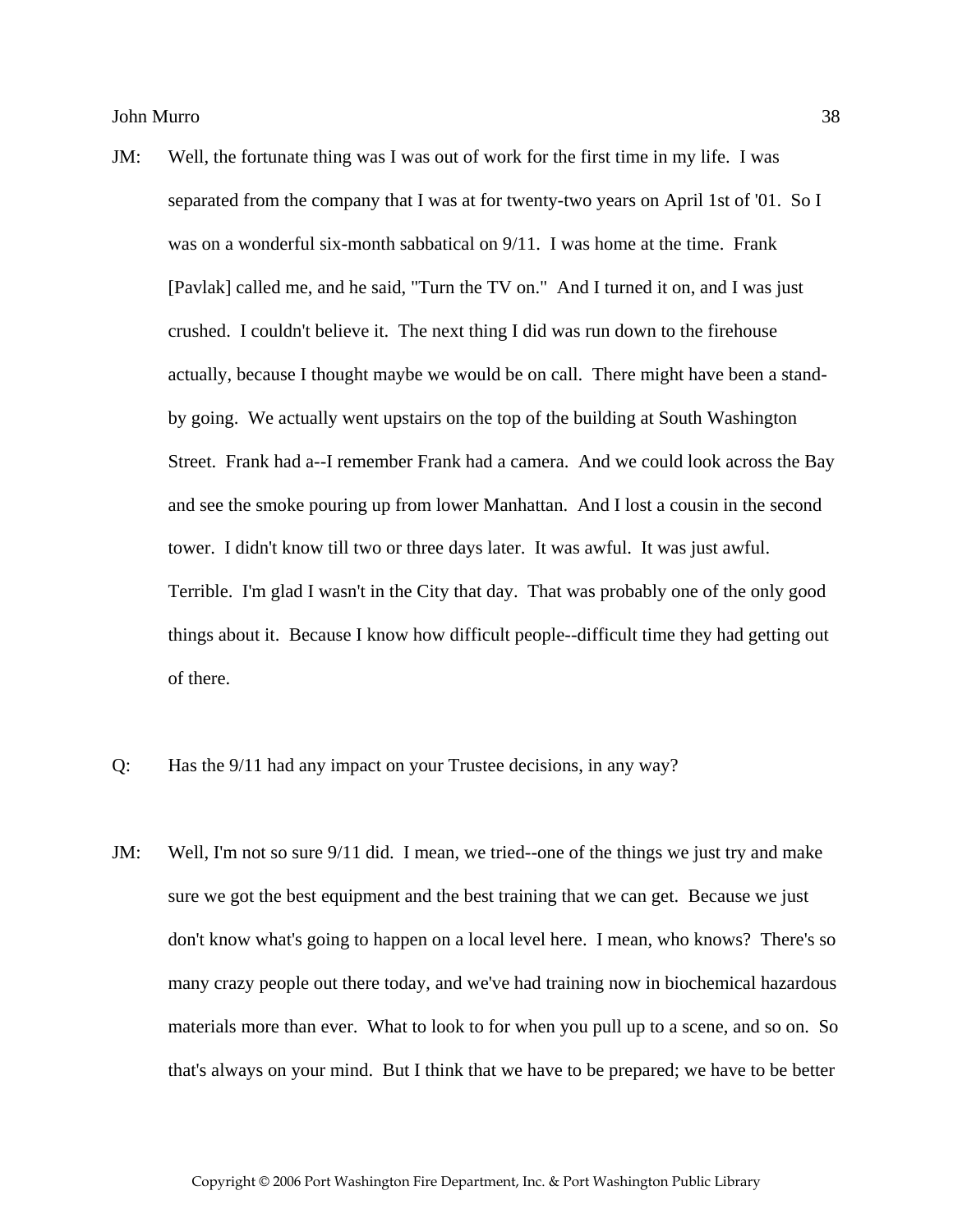trained. We have to make sure we've got the right equipment. So I think, in terms of spending money for those kinds of things, we have to do it. Let's try and budget for those things.

- Q: What kind of music do you play now?
- JM: (Laughs). I still play rock and roll music. I was originally a drummer. And I also play guitar. When I was off for that six months, I was able to take some lessons, because I need to know more about music theory, even though I'd been playing for a long time. And I like to play '60s Beatles and Rolling Stones and a lot of the British groups and Sonny & Cher and so on. It's mostly '60s. That's what I grew up in. Matter of fact, at my wedding--my daughter's wedding--we had a great, great band. And I got up and sang a couple of songs with a couple of friends of mine who are musicians. And my son played drums while we were up there, and it just--it was great. So I got some video of it and--a professional video will be coming in in the next few weeks, and that'll be--that's a great feeling to get up and play music with your son. It's great.
- Q: Do you think you'll ever try to go professional with your music?
- JM: No (laughs). I think I had my chance in 1964, '65, and '66. And Uncle Sam kind of changed that around for me. But I'll always play. I was in--actually, I managed a music publishing company. In that twenty-two years at the magazine and newspaper publishing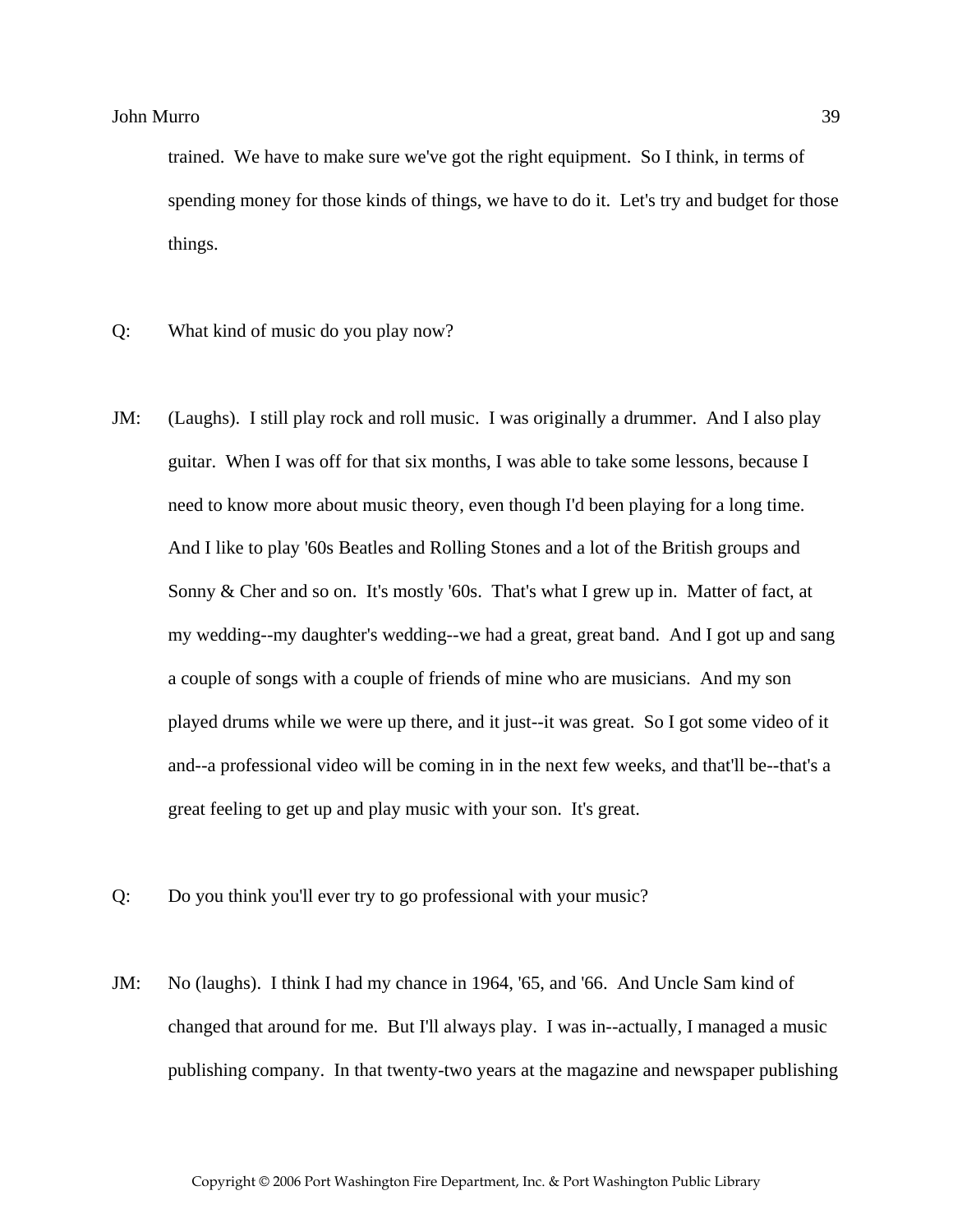company, I was responsible for a music publishing company, which had a lot of old standards in it. "Town Without Pity," "Raw Hide," "High Noon," "My Foolish Heart." The last thing I signed with them is we had the rights to the music for the "Producers." I signed the contract before I left with Mel Brooks. I have a copy of it at home, as a matter of fact. So, I got to--even though that was a job, that was like somebody said, "Here, we're going to pay you a lot of money to run a music publishing company." It was wonderful. I enjoyed it. It was great. A lot of commercial work that you do. Great.

- Q: Have you ever played for the Fire Department?
- JM: Occasionally, I would get up and sing at an event. But they--see, they think I'm a very conservative accountant. They don't see me when I've got a guitar in my hand (laughs). So Frank has threatened to show them the tape of my wedding, which he probably will at some point (laughs).
- Q: Tell me about your golf. Has the Fire Department Drill Team helped in your golf in any way?
- JM: The drill team?
- Q: (Laughs) yeah.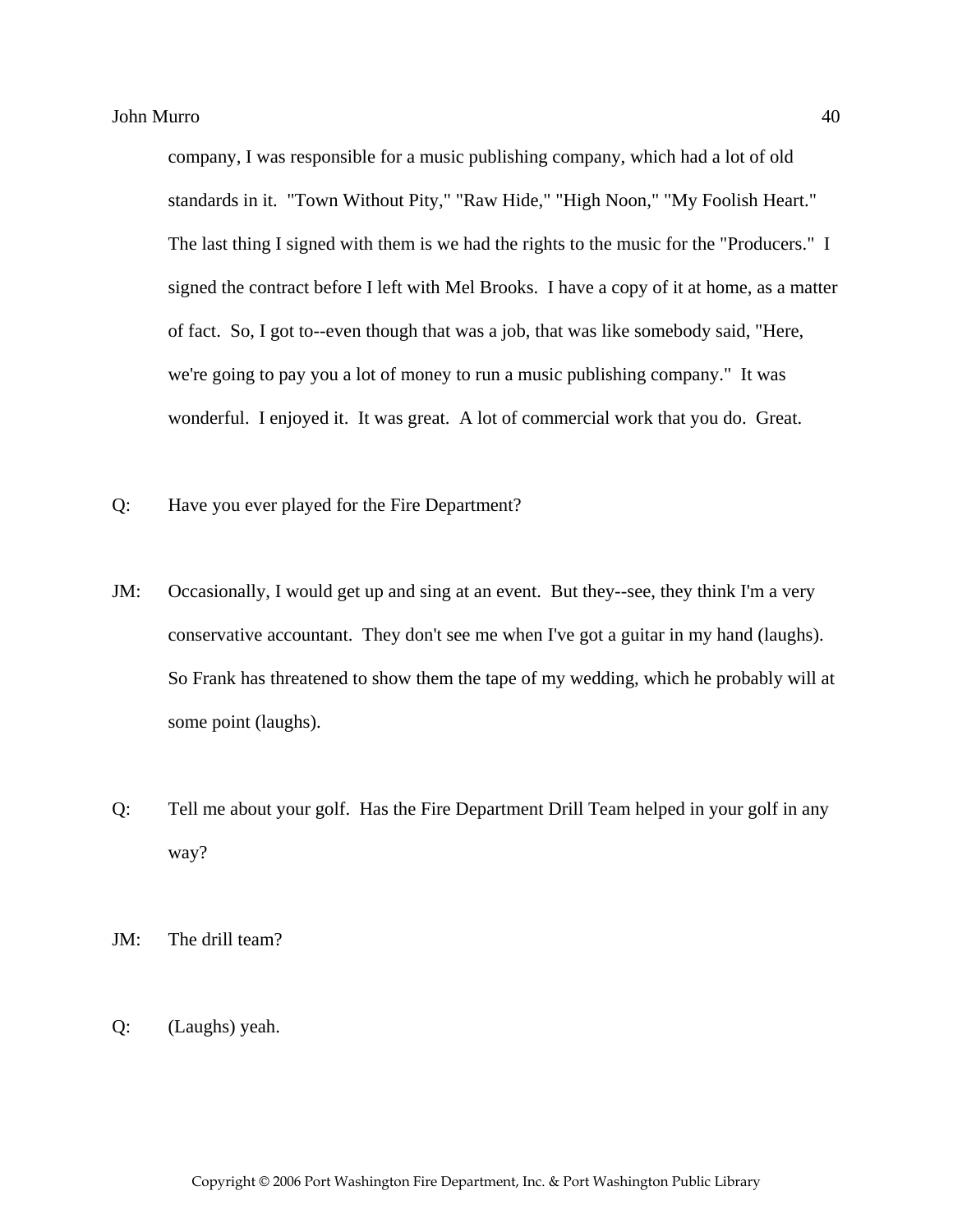- JM: No. I started playing golf when I was thirteen years old. I worked at North Hempstead Country Club as a kid. I worked in the golf shop. So I learned the game by being around it every day, fifteen hours a day, because I would work from seven [a.m.] to seven at night, and then go play golf. And then, when I was--and I played in high school. I played on a high school golf team. And today, I am a four handicap golfer, even at age fifty-eight. And I was lucky enough to be able to join Wheatley Hills Golf Club in 1988 actually, you know, right after Claudia was sick. And I've been there as a member since then. I've been there about sixteen years. So I play every weekend. I can't play during the week as much, because I'm in the City, of course. This thing called a job. But it's a great way for me to relax. I get out on the golf course. I kind of turn the dials down a little bit, and I do it well, so I enjoy it. And I like practicing so that I can play well, and hopefully I'll continue to do that for a number of years. The Fire Department has some outings from time to time, that we play in, which is nice. Get together with the guys and have some fun. The drill team, I had nothing to do with the drill team. That's a whole different breed. But there some very dedicated guys that participate in that, and they're very good at it.
- Q: Do you play golf with your family at all--your wife or children?
- JM: My son plays. Not as much as he used to. My father-in-law was a great golfer. He's passed away about six years ago. He was a very good golfer. He was probably a four or five handicap all his life, so--and he worked at North Hempstead County Club years ago.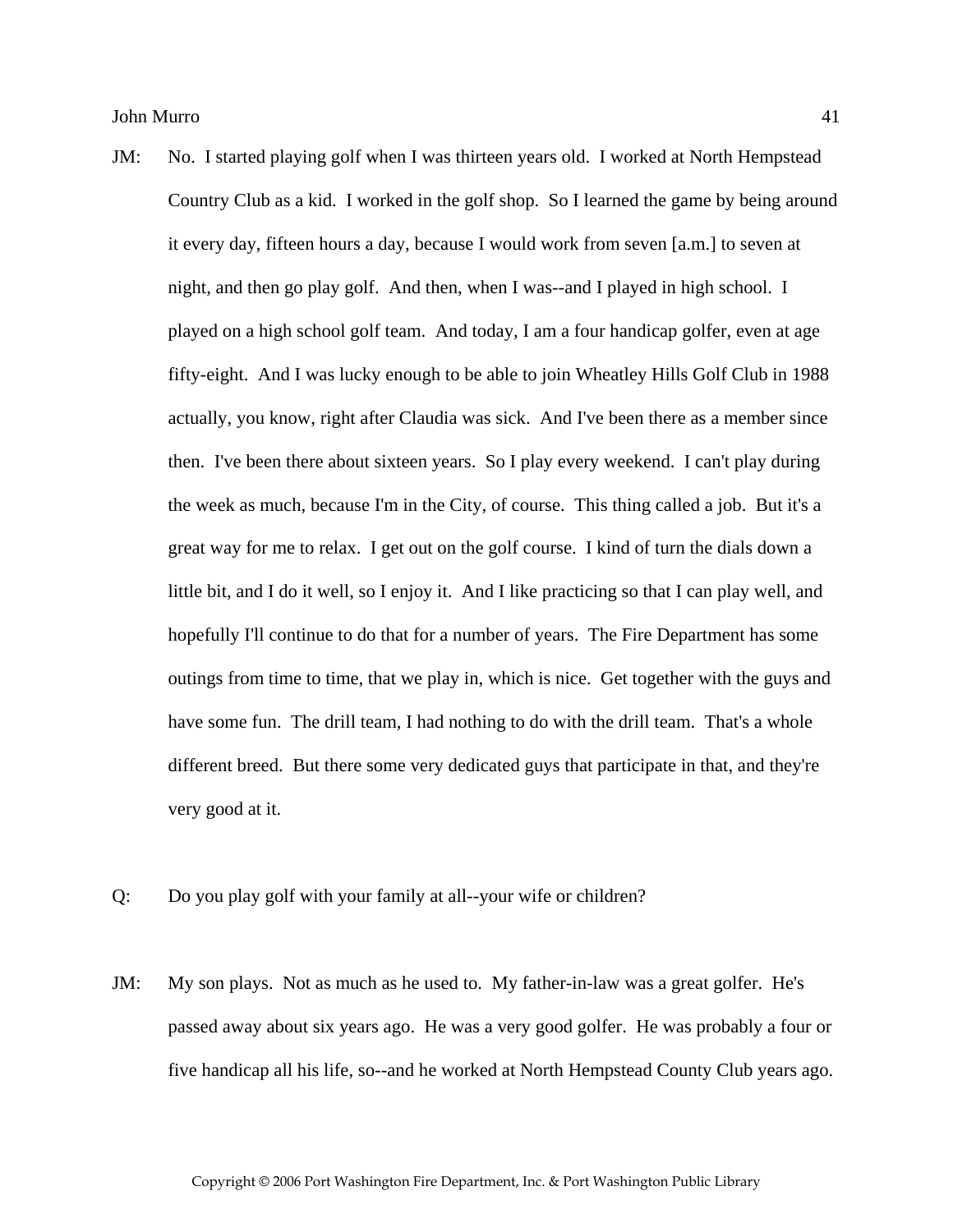He worked for Lewis Oil. I forgot to tell you that. He was the controller of Lewis Oil for forty years.

- Q: Your father-in-law.
- JM: My father-in-law--Peter Miglietta. Great guy.
- Q: Peter who?
- JM: Miglietta. ...Harvey Lewis hired him. And he used to work part-time at the golf club, while he was a young guy and not earning a lot of money, and then, when--as he moved up the ranks of Lewis Oil, then he quit his job [at the golf club]. And he was a terrific golfer and a wonderful guy. Wonderful man.
- Q: What does "the brotherhood" mean to you. We hear a lot about the brotherhood in the Fire Department.
- JM: Yeah, it's--that's, you know, it's one of those intangibles. Probably hard to explain. But, you know, I'm going to go to a meeting, you know, at eight o'clock tonight, and there'll be a bunch of arguing across the floor about what we do right and what we do wrong, and who did this and who did that. And sometimes it gets heated. And, you know, like every organization, there are guys that are going to maybe talk too much, and you don't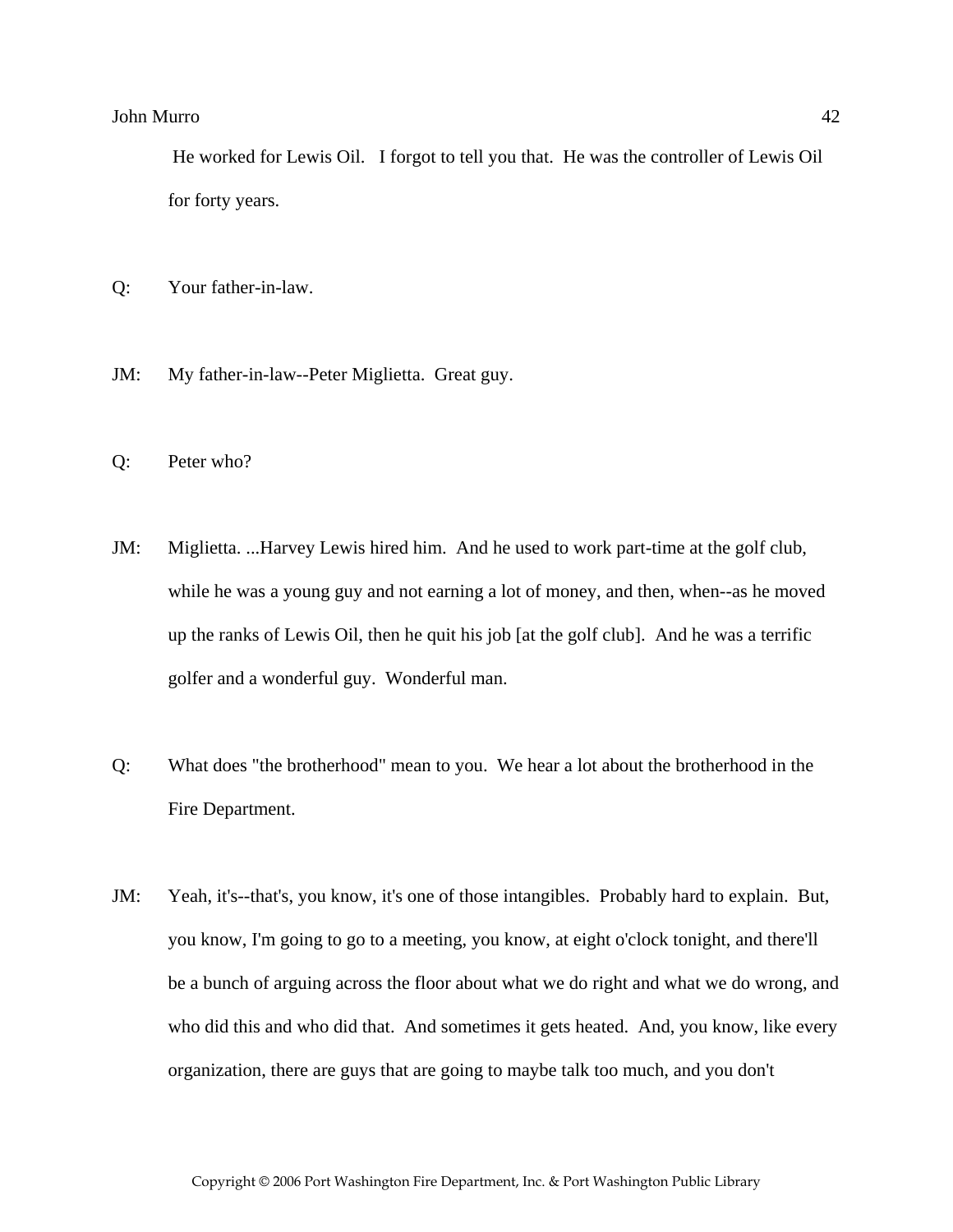particularly have a great love for them during that. But the horn will blow during the meeting, almost always. There'll be a fire. Everybody will drop all those things that were said, all those tensions that were there. Everybody will go down and get on a truck, and everybody will fight as hard as they can to do the right thing at a fire scene. And they'll take care of each other; they'll watch out for each other; they'll hug each other after it's over. And if we go back to the meeting, maybe we can start arguing again. But there's a different break when that happens. And that's a great thing. That's a great thing.

- Q: Have you ever kept a diary of your experiences in the Fire Department?
- JM: No, but I kept a scrapbook. I almost brought it down tonight. I started clipping things in my younger days at fires that I attended and so on. So I have some of those things, but I never really wrote anything down.
- Q: How do you feel about the parades?
- JM: I like parades (laughs). I don't get to go to enough of them, to tell you the truth. But I always march in the Memorial Day parade. I have a '66 Mustang convertible, which sometimes they want me--well, they want it in the parade every year. They want me to drive the Grand Marshal, which lots of times I do. And then, the last few years, I said, you know, "Let me get someone else to drive. I'll either march or drive a truck." So, I like to do that. But I love the parades; I think they're great.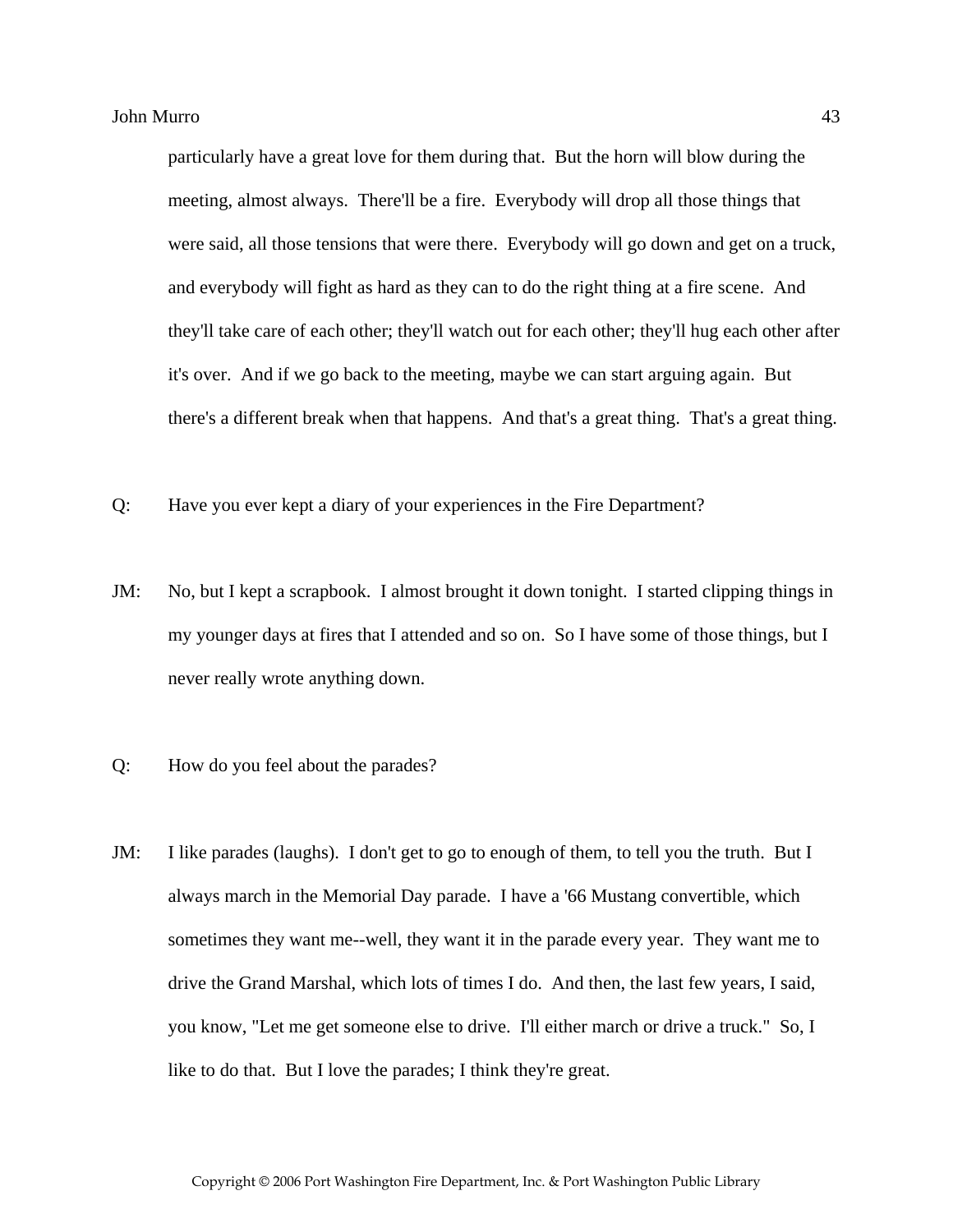Q: Are there other Fire Department rituals that you like?

JM: I'm trying to think what that would be.

- Q: Well, the dinners and ...
- JM: Yeah. Oh, I'm sorry. I was thinking "other fire departments." I think we have some wonderful dinners. I've had some wonderful picnics and have some wonderful parties in the back yard. We try and do a kind of a steak and lobster cook-out in September every year, kind of to build the morale up, get ready for the winter months, because these are the tough months when you've got to get guys out of bed and get out in the cold weather at night and so on. So, we try and do it as some morale boosters, and they're lots of fun. They're lots of fun.
- Q: Who would you say are the most interesting people for you at Protection?
- JM: Oh, certainly Frank is--I think I've mentioned Frank before. He's just a big part of my life. And I like a lot of the younger guys--Donald Reese who's the Captain now is kind of a fun young guy. Very respectful. The last two or three Captains are much younger than us. We try and help them and guide them, and one of them just became a Trustee, so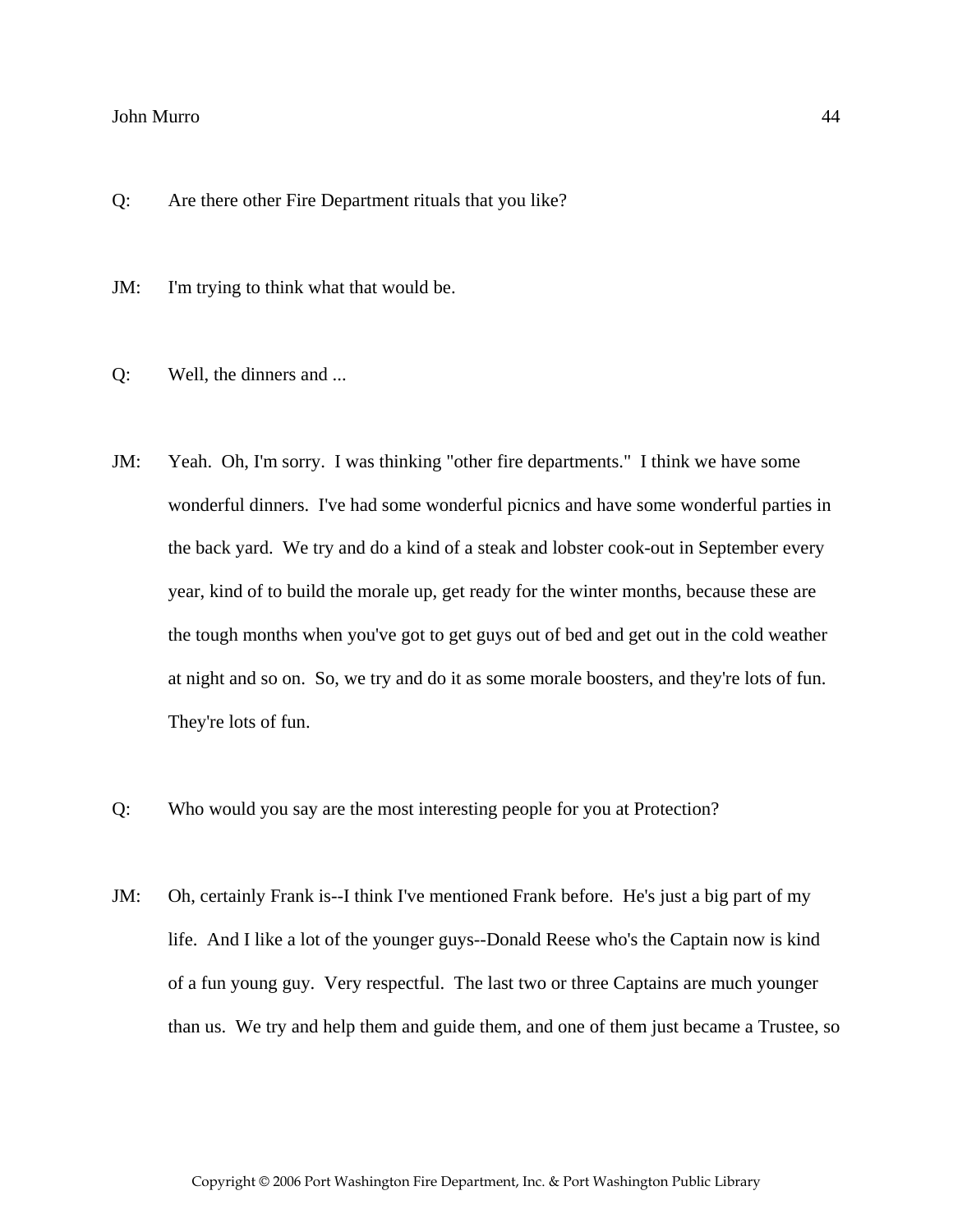he's seeing a whole different side of things, from being a line officer to an administrative officer. And it's nice to be around the young crowd. Really is.

- Q: Do you feel Port Washington community appreciates the Fire Department?
- JM: I think they do. I think they really, really do. I think everybody, you know, is under pressure financially around here. And certainly we've had our share of knocks about how we do things and why we waste certain things, and so on. Our intention is nothing but good ...
- Q: What do you mean by "waste"?
- JM: What I'm saying is there was an organization called the--what the heck was their name? The General Council. Years ago came after the Fire Department and started challenging their budgets and starting making accusations and stuff. And I can tell you that everything that we do is really done as cheaply and as efficiently as we can do it. I'm not skimping on equipment. I'll have to say that. We want the best for our guys. So--but I think they do appreciate us, and you can see that when you pull up to a fire and people thank us. And middle of the night when everything is okay and people are safe, and that's a great feeling, because that's what we're trained to do.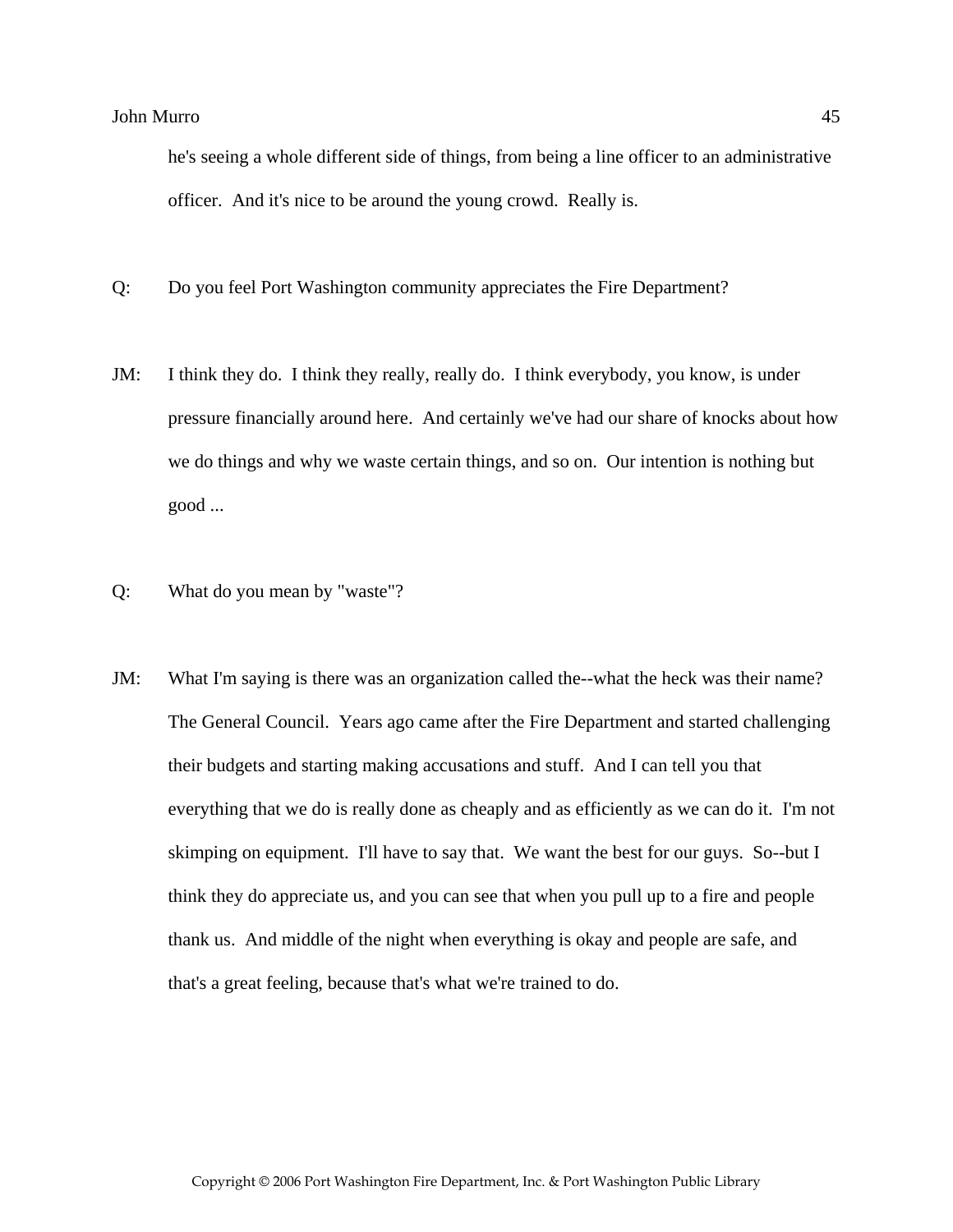- Q: And do you have anything you would like to add or say? Anything I might have missed that I could have asked you?
- JM: Well, I think I mentioned my wife and my children. And I think all the wives of the volunteer firemen don't get as many accolades as they should. We try to, at our annual dinners, to recognize them. But honestly, without their support, you couldn't do this. You couldn't do it. They are left alone a lot. The kids are left alone at an early age. The radios that go off at night in the house. Kids learn to sleep through them at an early age. They have done a lot. They haven't been recognized enough for that. But, again, I'll say it. There's just no way we could do it without them. And I think the camaraderie in the firehouse and the fact that everybody there is trying to do good things and only because they want to do them, that's what makes it so big. There's nobody forcing us to do it.
- Q: What do you think the community could do to help you--the Fire Department?
- JM: Oh, I think--I think they support us. I really--I don't know if there's anything that we could really ask for that we're not getting from the community. I know Manorhaven once a year now recognizes firefighters. And we don't really need a lot of positive reinforcement, to be honest with you. It's nice after a bad fire or after you're cleaning up, where somebody comes up to you and says, "Hey, you did a good job tonight. Hey, thanks a lot." That's our own people talking to each other. And you see very little of that. I try to do that more in the firehouse. I try and instill positive reinforcement. I get up at a meeting, I say, "You know what? I noticed that so-and-so did this the other day."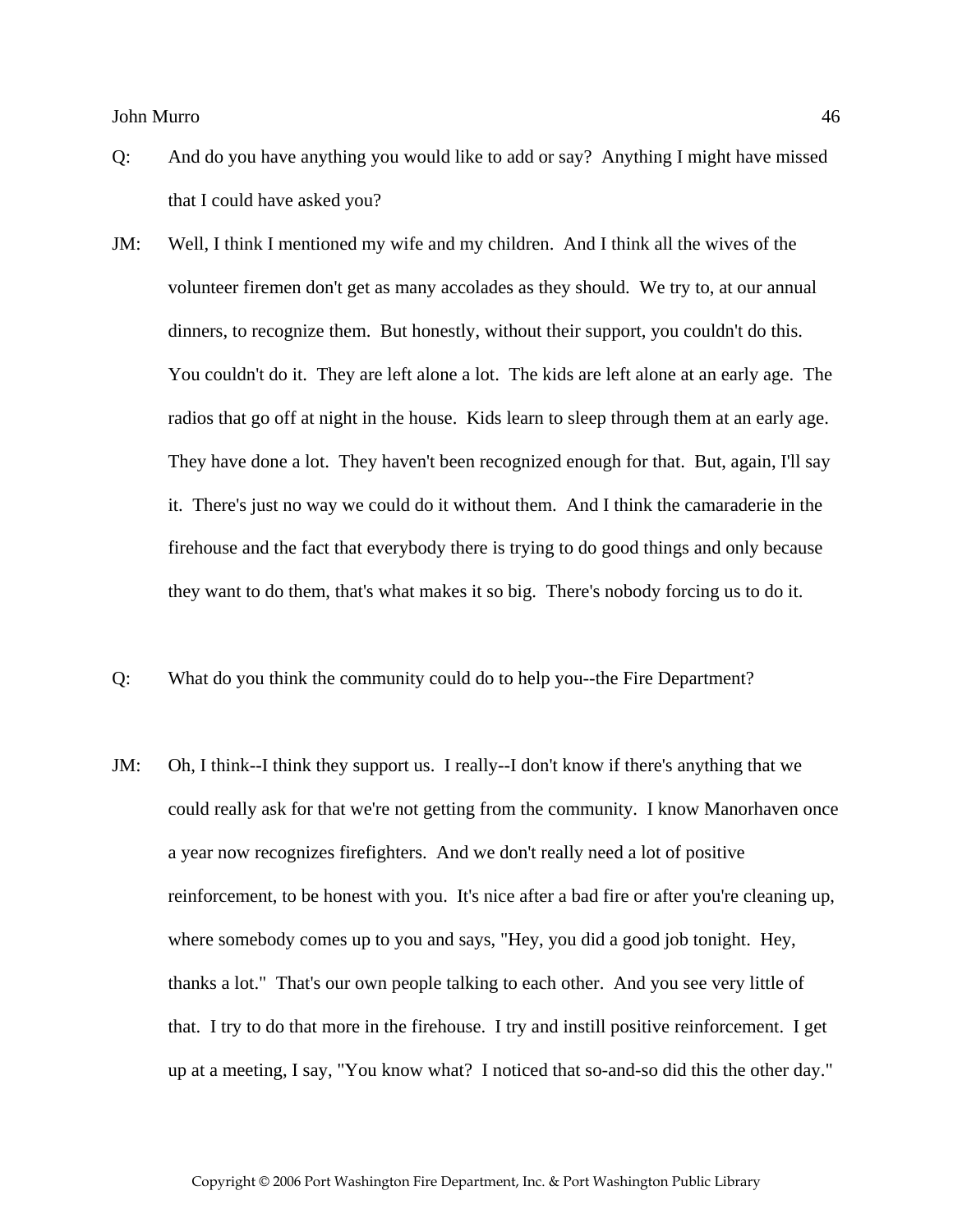"The boiler room was cleaned up," you know; "The trucks look great." Try and just give people that reinforcement to say, "Hey, you know what? It's noticed what you're doing." And when you see it being done right, tell them. That means a lot.

Q: Do you think your faith has anything to do with how you've dealt with what's been given you?

- JM: Yeah, of course. My wife's very religious. I go to church every Sunday. I went to St. Peter's. So I have a foundation of Catholicism. I go because I want to go to church. I want to have that time once a week where I can kind of reflect back. And I think that's important to have in the fire service. I think you have--there's somebody higher than the Chief when things get really bad, that you've got to call upon for help. And, you know, lots of times anticipating what's going to happen--especially driving to a call--you just don't know what you're going to end up with when you get there, and you just say, "You know, God, just let me do everything right tonight. I want to make sure I do everything and everybody's safe." So it's kind of stressful, but if you're going to do it, you're going to do it.
- Q: Have you ever carried a lucky charm into a fire, or do you know people who do?
- JM: I'm sure there are. Guys have all kinds of jingles and jangles hanging off their coats and so on. No, I don't think so.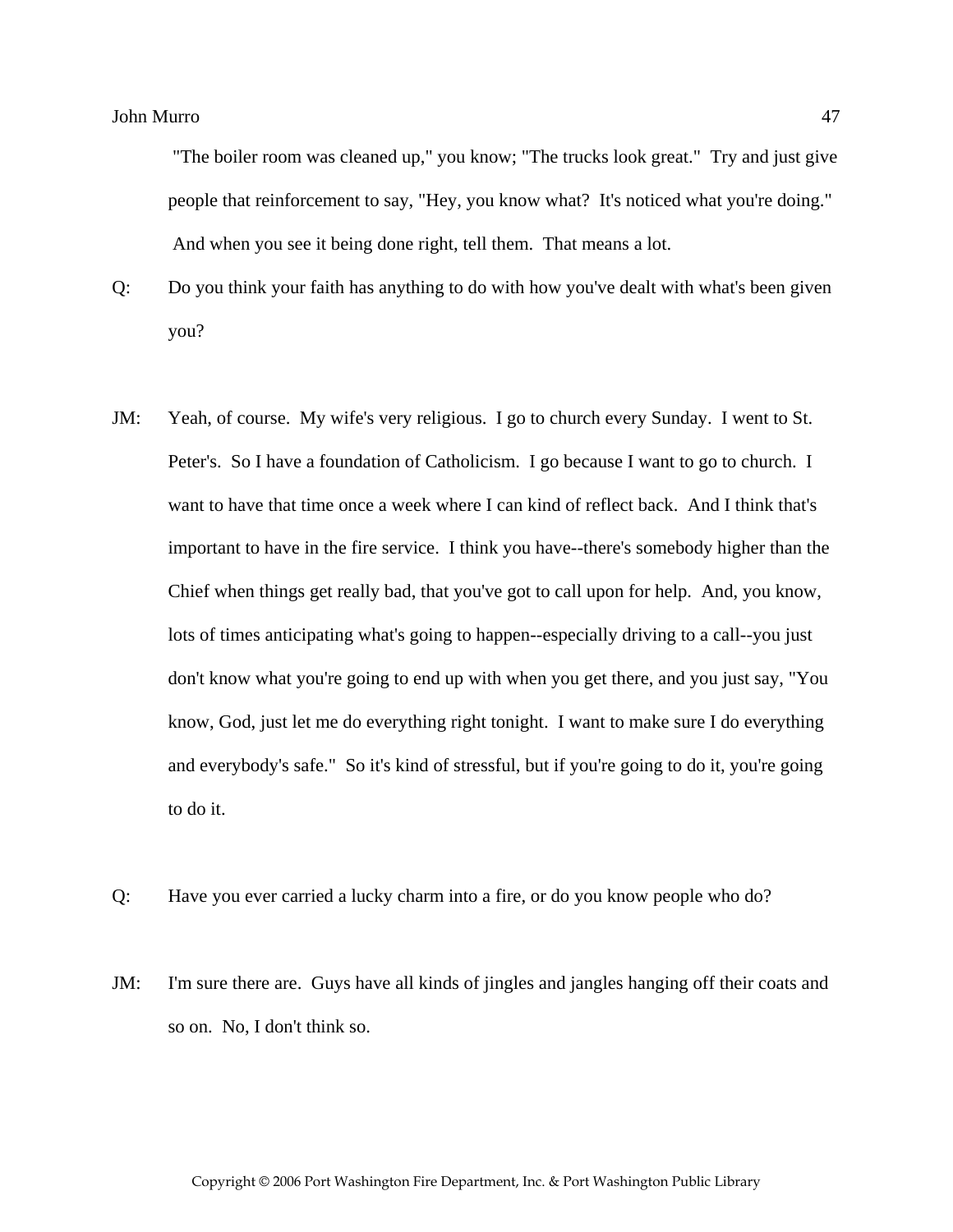- Q: What do you think of this oral history project?
- JM: I think it's going to be a great thing. I'm not sure what format it's going to end up on. If it's going to be somebody's conversation edited into a DVD where you could see photos of some of the things we talked about--fires and firehouse and so on--it'd be terrific. It will be terrific. You mentioned in the beginning, didn't really think of it that way, but maybe one day I'll have a grandson who will come down here and hear this. Wouldn't that be wonderful?
- Q: It's been wonderful talking to you.
- JM: You to. It's been great, here, too.
- Q: Thank you so much ...
- JM: Thank you. Thank you ...
- Q: For all these ...
- JM: ... for being so patient with me.
- Q: Thank you so much, John.